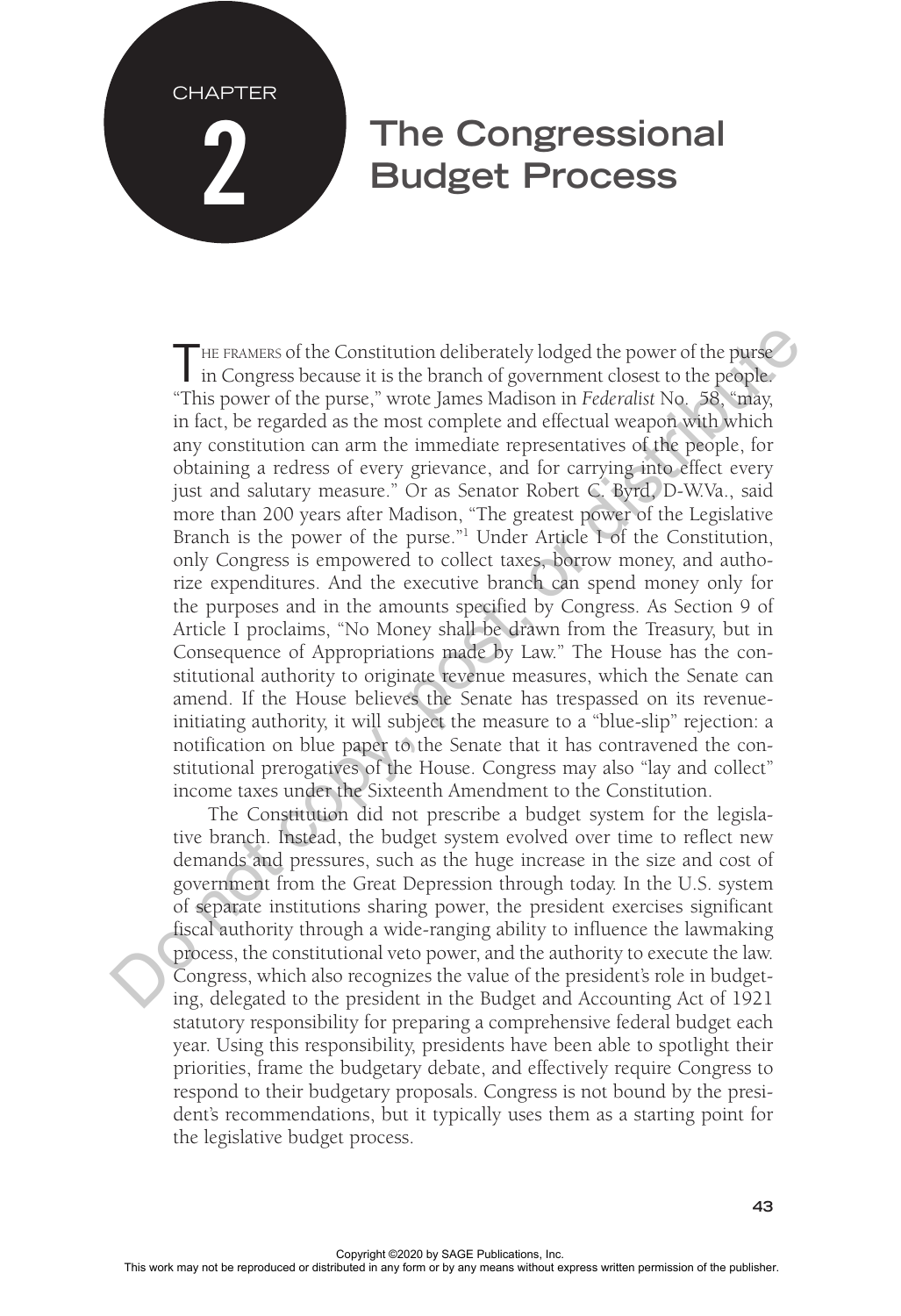If Madison and the other constitutional framers returned today, they might wonder about the overall effectiveness of the congressional purse strings. After all, about two-thirds of federal expenditures are mandatory under existing law—that is, the government is required to spend money automatically for certain purposes because of laws previously enacted by Congress. This mandatory spending includes largely entitlements (laws that require mandatory payments to all eligible individuals, such as Social Security, Medicare, and government pension programs) and interest payments on the federal debt.

One consequence of mandatory spending is clear. If the 116th Congress (2019–2020) adjourned immediately after convening on its opening day in January 2019, without passing any laws, federal government spending for 2019 would still be almost \$2.7 trillion.<sup>2</sup> Furthermore, spending each year thereafter would continue—and increase—because many federal programs are indexed to the cost of living. Congress can convert mandatory spending into annual appropriations by changing the basic law that establishes governmental obligations and authorizes automatic funding without regular legislative review.<sup>3</sup> But members who want to amend the law and subject certain mandatory spending, especially entitlement programs, to annual budgetary scrutiny can incur serious political risks. Congress chooses to establish programs as mandatory entitlements for a variety of reasons. Stability, certainty, and preferred status are among the values that accrue to such programs. Retirees, for example, would have "to live under a great deal of financial uncertainty" if Congress subjected Social Security to annual review.<sup>4</sup> payments on the lecteral debt.<br>
One consequence of mandatory spending is clear. If the 116th Congress (2019–2020) adjourned immediately after convening on its opening<br>
day in January 2019, without passing any laws, foleral

The federal budget reflects the president's and Congress's choices among competing national priorities and identifies where the nation has been, where it is now, and where the administration and legislative branch plan to make future fiscal as well as policy commitments. Thus, the nation's budget is both a fiscal and a political document. As a Democrat on the Senate Budget Committee once said:

By their nature, debates on the budget tend to be more partisan than other debates. After all, setting a broad plan for allocating resources necessarily depends on judgments based on established principles we bring with us from our views and priorities influenced by our respective partisan affiliations.<sup>5</sup>

The bitter partisan battles over numerous fiscal issues in recent Congresses underscore the wide gap between the two parties on how to reduce the fiscal deficit and grow the economy. President Donald Trump and most congressional Republicans oppose revenue increases and castigate an oppressive government that hampers business productivity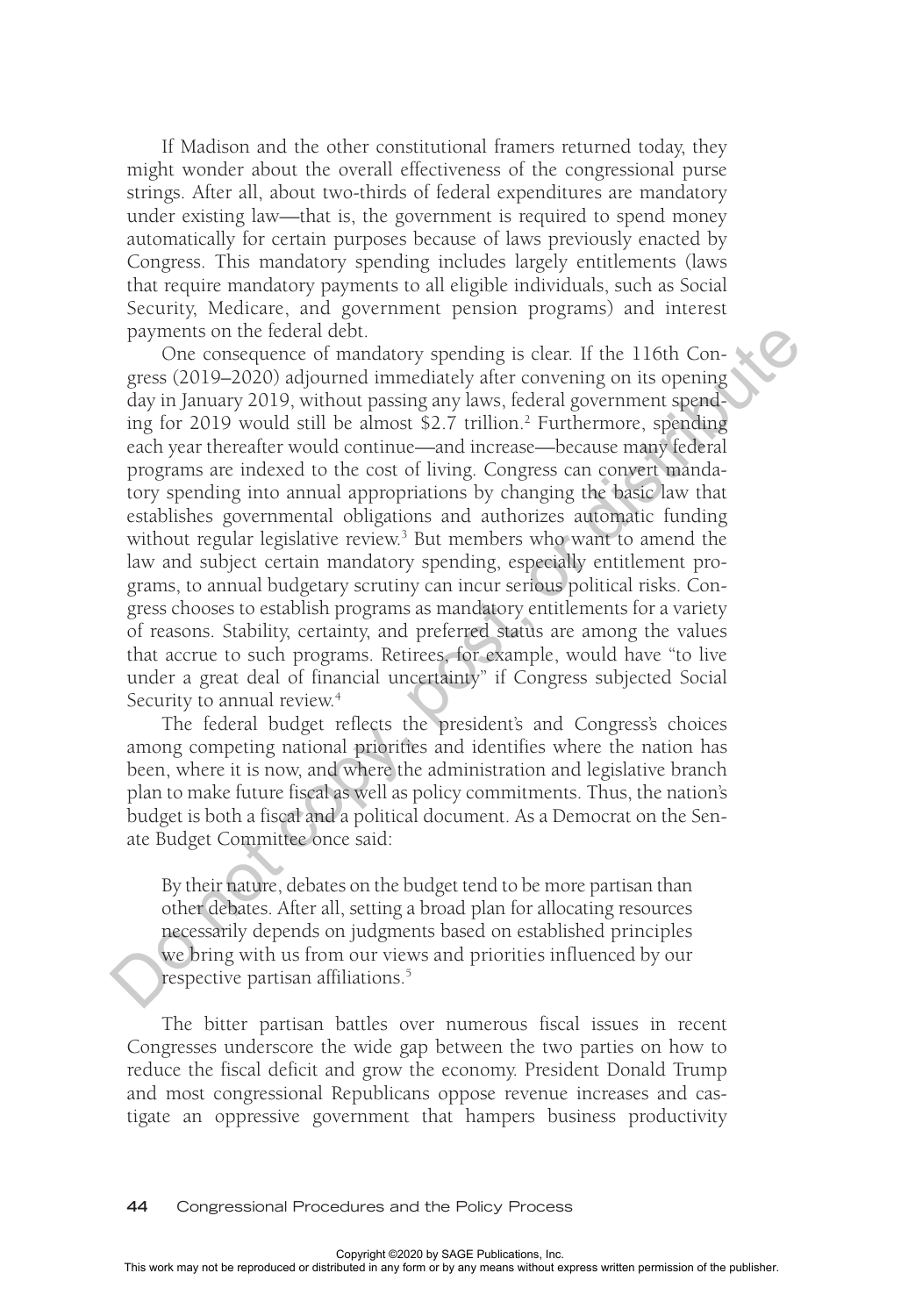through burdensome regulations and unnecessary taxes. Most congressional Democrats want to raise taxes on the well-off and enact federal policies that both reduce the deficit gradually and stimulate the economy to create more jobs. Thus, the budget is more than just numbers for both parties and the chief executive. It is "the document through which an administration announces just what sort of polity it envisions, and which fights it is willing to take on to realize that vision."6

In broad terms, federal budgeting is composed of four main phases:

- 1. Preparation and submission of the budget by the president to Congress
- 2. Congressional review of the president's budget and action on required budgetary matters
- 3. Execution of budget-related laws by federal departments and agencies
- 4. Review and audit of agency spending

The first and third stages are controlled primarily by the executive branch; the fourth is conducted by the executive branch and the Government Accountability Office (GAO), a legislative support agency of Congress. This chapter focuses on the second stage, the basic elements of Congress's budgetary process.

The congressional budget process may be summarized as having three key features. First, the process is essentially a collection of separate decisions on legislation that affect federal spending, revenues, and borrowing.<sup>7</sup> Second, it includes special measures and procedures (the budget resolution and reconciliation) that are intended to facilitate the coordination of these separate decisions. Third, the process places restrictions on the consideration of spending and revenue legislation in terms of their projected budgetary effects. 1. Preparation and submission of the budget by the president to<br>
Congress<br>
2. Congressional review of the presidents budget and action on<br>
required budgetary matters<br>
3. Execution of budget-related laws by federal departm

In addition to these features, the calendar also plays a key role in the congressional budget process. The federal government, like any other organization, budgets by fiscal year, leading to an annual budget cycle that is repeated every year. The beginning and the end of the federal fiscal year—October 1 to September 30 of each year—forces Congress to make budgetary decisions, especially on spending legislation. Congressional action on budgetary legislation therefore is largely guided by the budget cycle. But such action is not driven by only the fiscal calendar. Congress has also imposed deadlines on itself (and the president) by including expiration dates in budgetary legislation signed into law.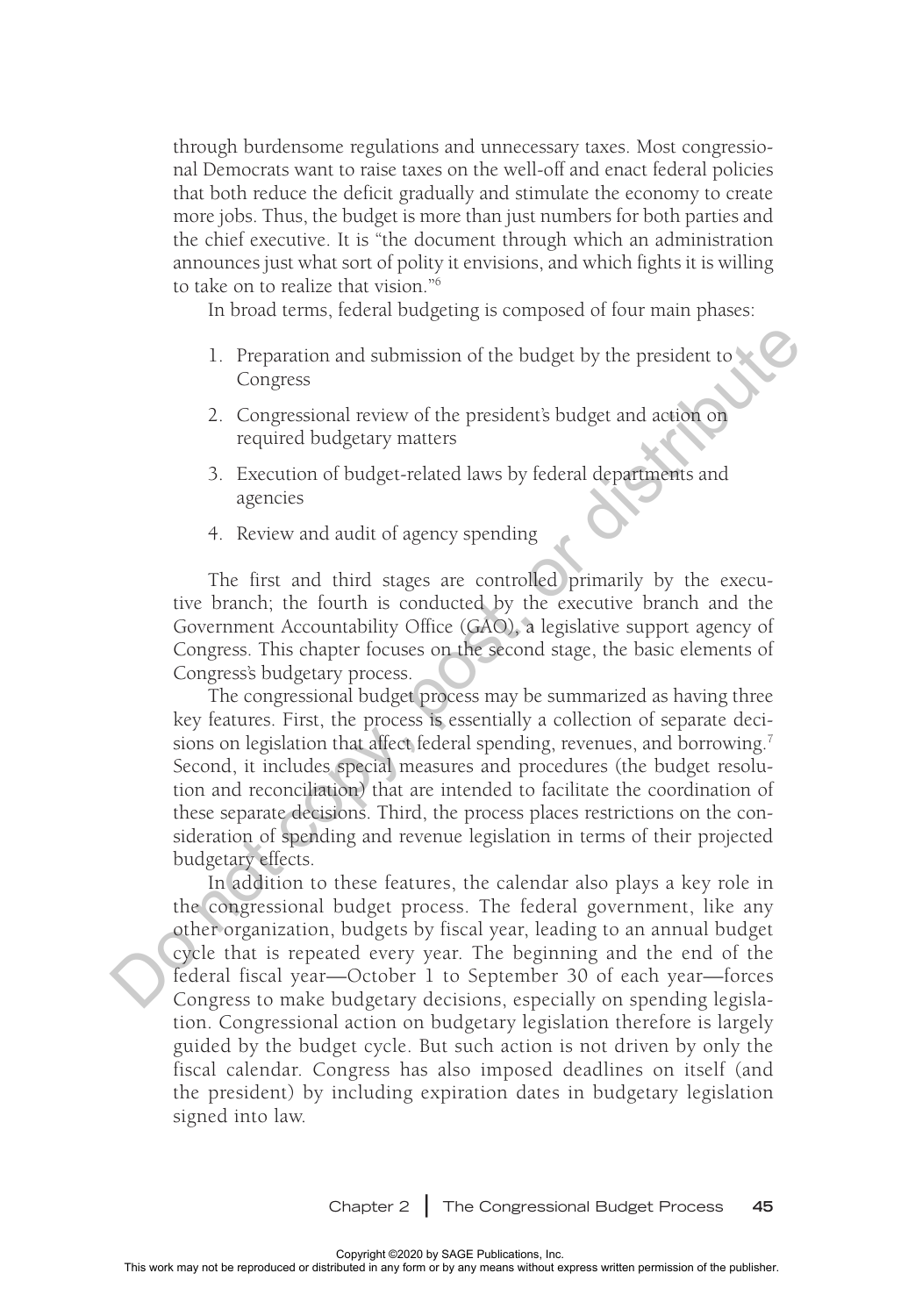## **Authorization–Appropriations Process**

Fundamental to congressional decision making is the long-standing distinction between authorizations and appropriations. As Senate Democratic leader Harry Reid, Nev., explained:

Authorizations allow programs to be created and funded. When we pass an authorizing bill, we hope the authorized level will be looked at in [the] appropriations committee—as I did as a longtime member. But we realize there are competing priorities, and full funding doesn't come very often.<sup>8</sup>

House and Senate rules created this two-step, sequential process. Authorizations establish, continue, or modify agency programs or policies; appropriations fund authorized agency programs and policies. An authorization, in brief, can be viewed as a "hunting license" for an appropriation.<sup>9</sup> (Congress may also "deauthorize," or eliminate, programs and agencies.) Both authorizations and appropriations bills must be approved by both houses and presented to the president for signature or veto.

## **Authorizations**

In the first step, Congress passes an **authorization bill** that establishes or continues—a reauthorization—an agency or program and provides it with the legal authority to operate. Authorizations also typically recommend, as guidance to the appropriators, specific funding levels for agency and program activities. That is, these bills include statutory language (such as "hereby authorized to be appropriated") that permits, or authorizes, the enactment of appropriations to fund agency and program activities. In addition, in some cases, the specific authorization levels have the legal status to prescribe how an agency may spend the appropriations it receives. In current practice, the House and Senate usually consider numerous authorizations pertaining to specific programs and activities, and several agency authorizations, each year. A typical programmatic authorization is presented in Box 2.1. In this example, the Secretary of Agriculture is authorized to purchase pulse crops (e.g., dry beans and lentils) and pulse crop products for use in the federal school lunch and breakfast programs and to conduct an evaluation. For these activities, \$10 million is authorized to be appropriated. looked at in [the] appropriations committee—as 1 did as a long-<br>time member. But we realize there are competing priorities, and<br>full funding doesn't cone very often.<sup>8</sup><br>Muhorizations establish, continue, or modify agency p

Until the 1950s, most federal programs and entities were permanently authorized. Permanent authorizations (the Library of Congress is an example) remain in effect until changed by Congress and provide continuing statutory authority for ongoing federal programs and agencies. Then, in the 1960s and 1970s, authorizing committees won enactment of laws that converted many permanent authorizations into temporary authorizations.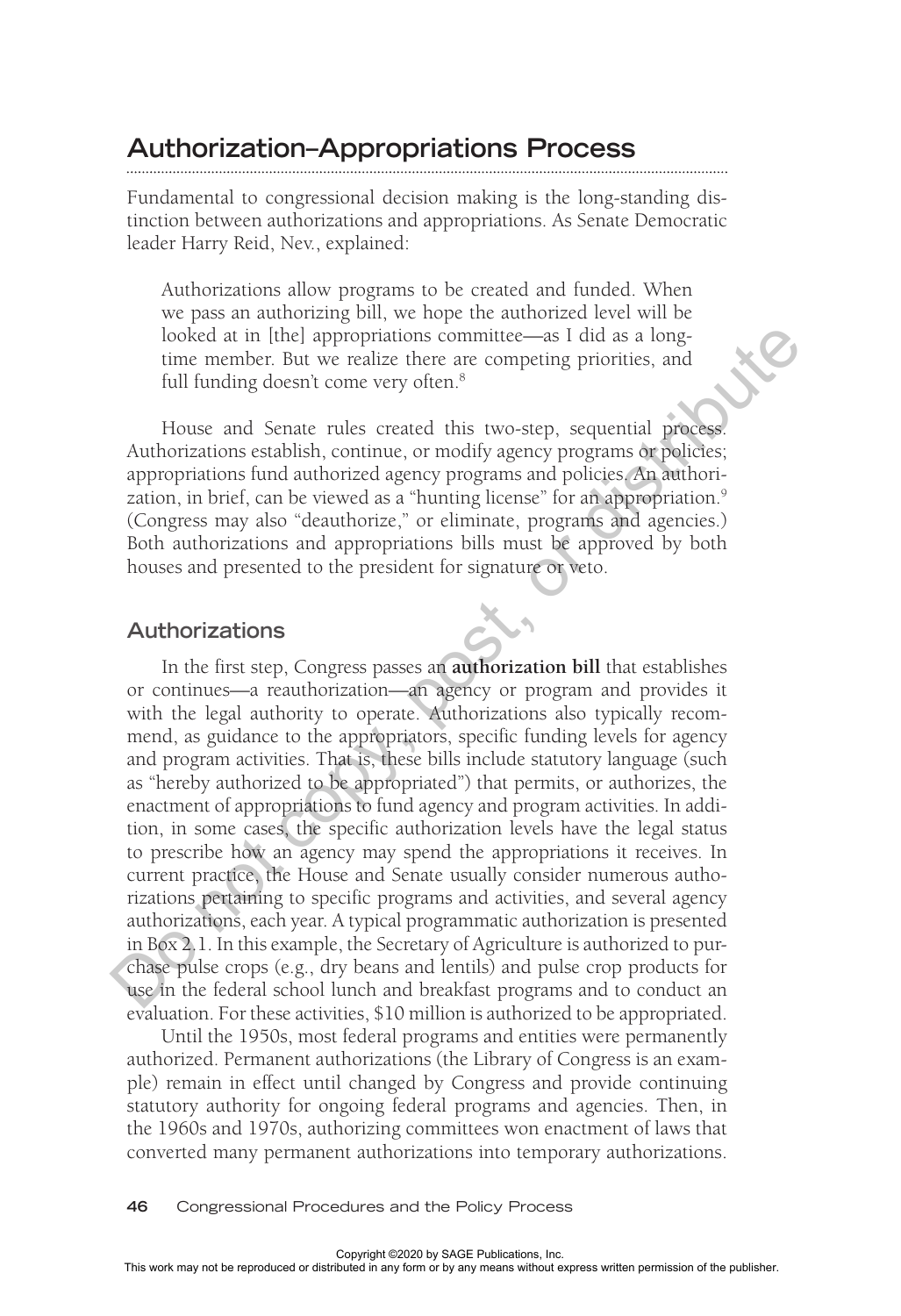Two major factors precipitated this change. First, the authorizing committees wanted greater control of and oversight over executive activities, especially in view of the interbranch tensions that stemmed from the Vietnam War and the Watergate scandal of the Nixon administration. Second, shortterm authorizations put pressure on the appropriating committees to fund programs at levels recommended by the authorizing panels.

Today, most authorizations are multiyear—with a few exceptions, such as defense, which is authorized annually. As a former Senate Armed Services chair stated, "Every year since 1961 there has been an annual defense authorization bill enacted" into law.<sup>10</sup> This record of success has come close to being broken several times because of major conflicts regarding military policy between the House, the Senate, and the White House. Recent controversial issues such as allowing gays in the military, trying alleged terrorists in military versus civilian courts, or the handling of sexual assaults in the military are examples of the contentious topics that threatened but did not prevent the annual enactment of this legislation. vices chair stated, "Evey year since 1960 there has been an annual declease<br>
authorization bill enacted" into law.<sup>19</sup> This record of success has come describute by the controllar policy between the House, the Senate, and

# **Box 2.1 Authorizations Language**

An Excerpt From the Agricultural Act of 2014 (the "Farm Bill")

## **SEC. 4213. PULSE CROP PRODUCTS.**

(a) Purpose—The purpose of this section is to encourage greater awareness and interest in the number and variety of pulse crop products available to schoolchildren, as recommended by the most recent Dietary Guidelines for Americans published under section 301 of the National Nutrition Monitoring and Related Research Act of 1990 (7 U.S.C. 5341).

\* \* \* \* \*

(b) Definitions—In this section:

- (1) Eligible Pulse Crop—The term "eligible pulse crop" means dry beans, dry peas, lentils, and chickpeas.
- (2) Pulse Crop Product—The term "pulse crop product" means a food product derived in whole or in part from an eligible pulse crop.
- (c) Purchase of Pulse Crops and Pulse Crop Products—In addition to the commodities delivered under section 6 of the Richard B. Russell National School Lunch Act (42 U.S.C. 1755), subject to the availability (*Continued*)

Chapter 2 **|** The Congressional Budget Process **<sup>47</sup>**

Copyright ©2020 by SAGE Publications, Inc.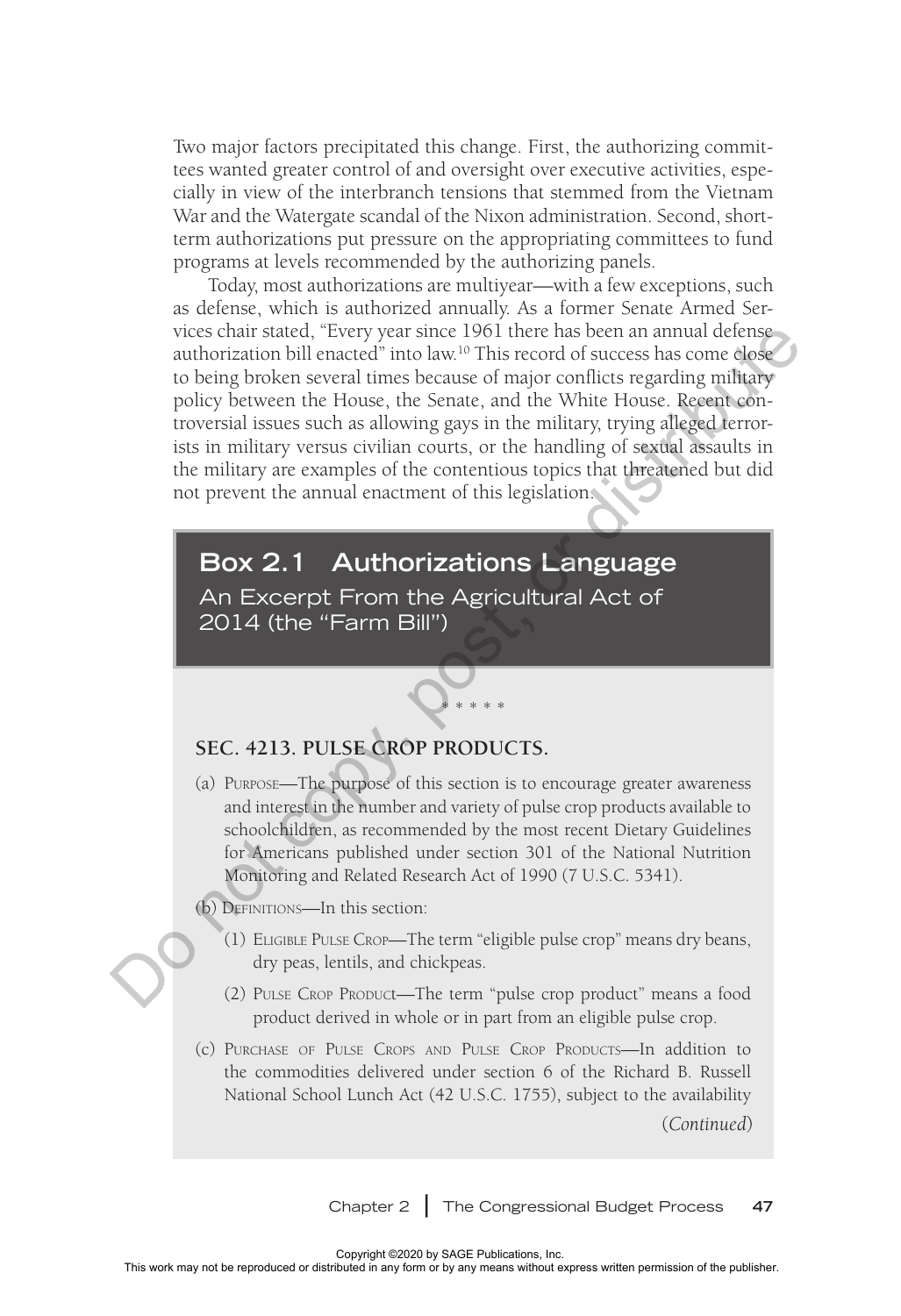#### *(*Continued*)*

of appropriations, the Secretary shall purchase eligible pulse crops and pulse crop products for use in—

- (1) the school lunch program established under the Richard B. Russell National School Lunch Act (42 U.S.C. 1751 et seq.); and
- (2) the school breakfast program established by section 4 of the Child Nutrition Act of 1966 (42 U.S.C. 1773).
- (d) Evaluation—Not later than September 30, 2016, the Secretary shall conduct an evaluation of the activities conducted under subsection (c), including—
	- (1) an evaluation of whether children participating in the school lunch and breakfast programs described in subsection (c) increased overall consumption of eligible pulse crops as a result of the activities;
	- (2) an evaluation of which eligible pulse crops and pulse crop products are most acceptable for use in the school lunch and breakfast programs;
	- (3) any recommendations of the Secretary regarding the integration of the use of pulse crop products in carrying out the school lunch and breakfast programs;
	- (4) an evaluation of any change in the nutrient composition in the school lunch and breakfast programs due to the activities; and
	- (5) an evaluation of any other outcomes determined to be appropriate by the Secretary.
- (e) Report—As soon as practicable after the completion of the evaluation under subsection (d), the Secretary shall submit to the Committee on Agriculture, Nutrition, and Forestry of the Senate and the Committee on Education and the Workforce of the House of Representative[s] a report describing the results of the evaluation. CONTINUON THE CONTROL CONTROL CONTROL CONTROL CONTROL CONTROL CONTROL CONTROL CONTROL CONTROL (1) an evaluation of the activities:<br>
(1) an evaluation of whether children participating in the school lunch and breakfast pro
	- (f) Authorization of Appropriations—There is authorized to be appropriated to carry out this section \$10,000,000, to remain available until expended.

```
* * * * *
```
*Source:* Agricultural Act of 2014, P.L. 113-79, February 7, 2014.

## **Appropriations**

Much of the federal government is funded through the annual enactment of 12 regular appropriations bills. The Constitution does not require that appropriations are enacted annually, but the practice since the First Congress

**48** Congressional Procedures and the Policy Process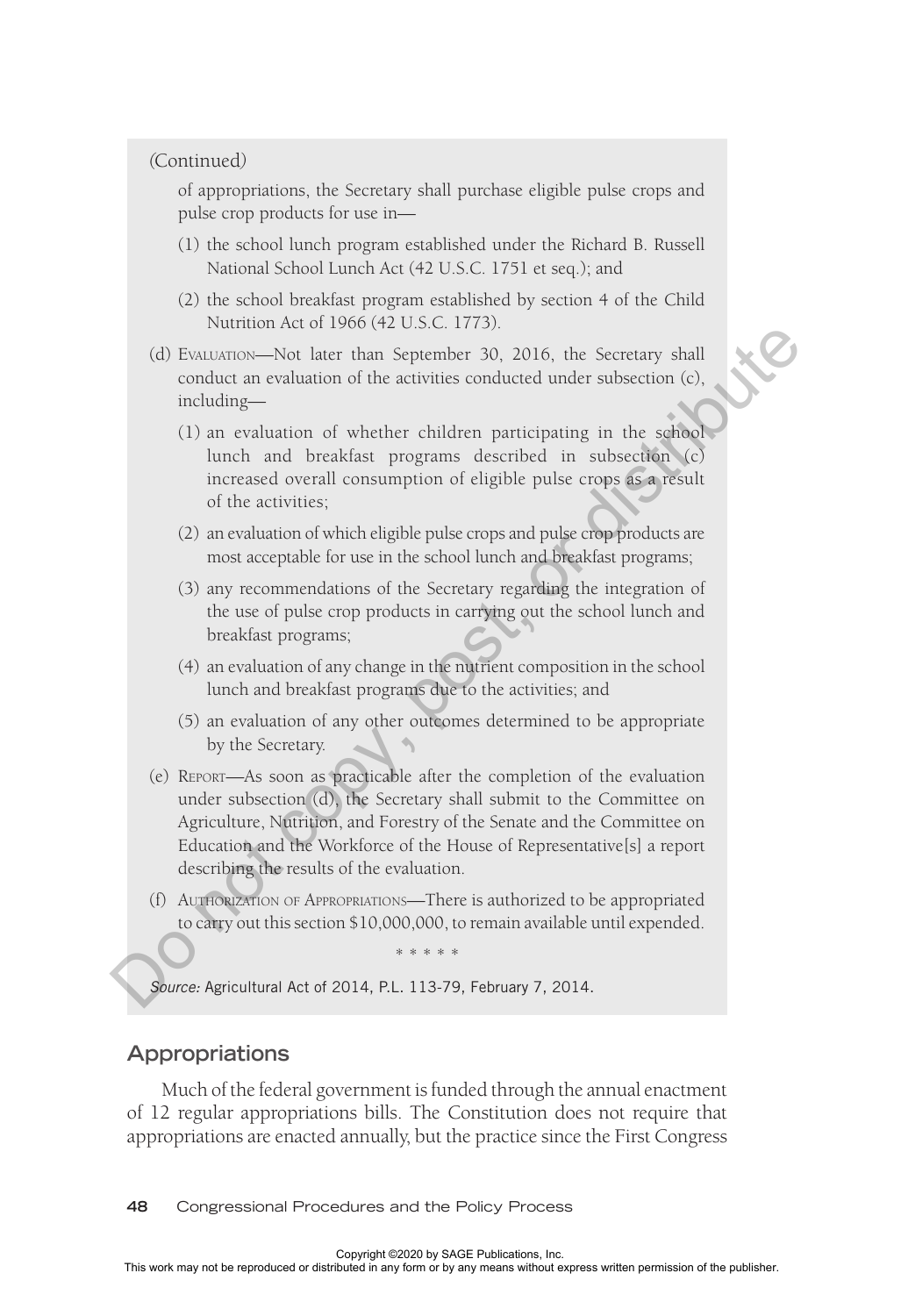has been to appropriate for a single year at a time. The House originates the appropriations bills based on its long-standing belief that the constitutional authority to initiate revenue-raising measures extends to appropriations.<sup>11</sup>

*Types of Appropriations Bills.* **Appropriations bills** are of three main types: (1) annual—also called regular or general; (2) **supplemental appropriations bills**—to address unexpected contingencies, such as emergency funding for natural disasters; and (3) continuing—often called **continuing resolutions**, or CRs—to provide stopgap (or temporary) funding for agencies (on a formula basis, such as the previous year's level) that did not receive an annual appropriation by the start of the fiscal year. The fiscal year runs from October 1 to September 30. Congress enacts about 14 or so appropriations bills every year: the 12 regular bills, one or more supplementals, and one or more continuing appropriations.

A typical appropriation from a regular appropriations act is presented in Box 2.2. In this example, taken from an omnibus act, which combined 11 of the 12 regular appropriations acts, over \$23 billion is appropriated for child nutrition programs, including the school lunch and breakfast programs. Notice the reference to certain authorizing statutes (the Child Nutrition Act, for example) in the spending bill. The appropriations act provides the funding, but authorizing statutes specify the activities on which the money may be spent. Therefore, this particular appropriation was available to purchase pulse crops for the school lunch and breakfast programs, as directed in the authorization language presented in Box 2.1. ing resolutions, or CRs—to provide stopgap (or temporary) funding for agencies (on a formula basis; such as the previous years level) that did not receive an annual appropriation by the start of the fiscal year. The fisca

Not all appropriations are as explicitly tied to authorizing statutes as this one. There is variation in this respect. Some appropriations, for example, are provided for the "necessary expenses" of an agency or to carry out broadly stated purposes. In practice, appropriations committee reports provide detailed guidance to agencies on how appropriations are intended to be spent or activities carried out.

When Congress is unable to complete action on one or more of the dozen regular appropriations bills by the start of the fiscal year, it provides temporary funding for the affected federal agencies through a CR, also called a continuing appropriation. CRs provide Congress with additional time to resolve funding differences between the two parties and among the House, Senate, and White House. (A record high 21 CRs were passed in the last year of the Clinton administration.) Traditionally, CRs have been employed to keep a few government agencies in operation for short periods, ranging from several days or weeks to a few months. Congress also may pass CRs that extend beyond the November elections and even into the next congressional session. Sometimes CRs have become major policymaking instruments of massive size and scope. In 1986 and 1987, for example, Congress packaged the then-13 regular appropriations bills into CRs.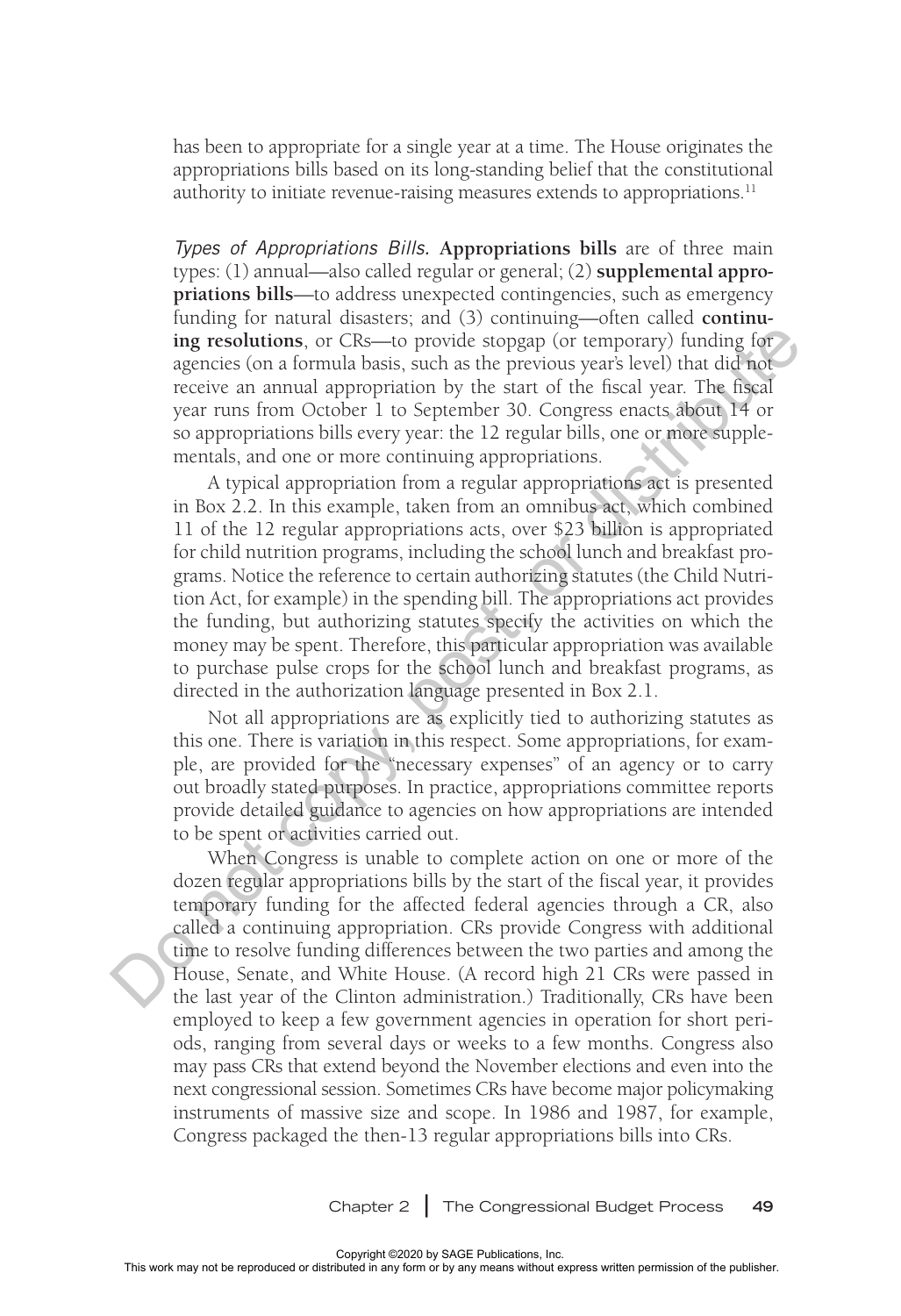# **Box 2.2 Appropriations Language**

An Excerpt From the Consolidated Appropriations Act, 2019

#### **SEC. 5. STATEMENT OF APPROPRIATIONS.**

The following sums in this Act are appropriated, out of any money in the Treasury not otherwise appropriated, for the fiscal year ending September 30, 2019.

\* \* \* \* \*

\* \* \* \* \*

#### **DIVISION B–AGRICULTURE, RURAL DEVELOPMENT, FOOD AND DRUG ADMINISTRATION, AND RELATED AGENCIES APPROPRIATIONS ACT, 2019**

**Food and Nutrition Service** child nutrition programs (including transfers of funds)

\* \* \* \* \*

For necessary expenses to carry out the Richard B. Russell National School Lunch Act (42 U.S.C. 1751 et seq.), except section 21, and the Child Nutrition Act of 1966 (42 U.S.C. 1771 et seq.), except sections 17 and 21; \$23,140,781,000 to remain available through September 30, 2020, of which such sums as are made available under section 14222(b)(1) of the Food, Conservation, and Energy Act of 2008 (Public Law 110-246), as amended by this Act, shall be merged with and available for the same time period and purposes as provided herein: Provided, That of the total amount available, \$17,004,000 shall be available to carry out section 19 of the Child Nutrition Act of 1966 (42 U.S.C. 1771 et seq.): Provided further, That of the total amount available, \$30,000,000 shall be available to provide competitive grants to State agencies for subgrants to local educational agencies and schools to purchase the equipment, with a value of greater than \$1,000, needed to serve healthier meals, improve food safety, and to help support the establishment, maintenance, or expansion of the school breakfast program: Provided further, That of the total amount available, \$28,000,000 shall remain available until expended to carry out section 749(g) of the Agriculture Appropriations Act of 2010 (Public Law 111-80) . . . SEC. 5. STATEMENT OF APPROPRIATIONS.<br>
The following sunns in this Act are appropriated, out of any money in the Teasury<br>
not otherwise appropriated, for the fiscal year ending September 30, 2019.<br>
ND DRUG ADMINISTRATION,

\* \* \* \* \*

*Source:* Consolidated Appropriations Act, 2019, P.L. 116-6, February 15, 2019.

**50** Congressional Procedures and the Policy Process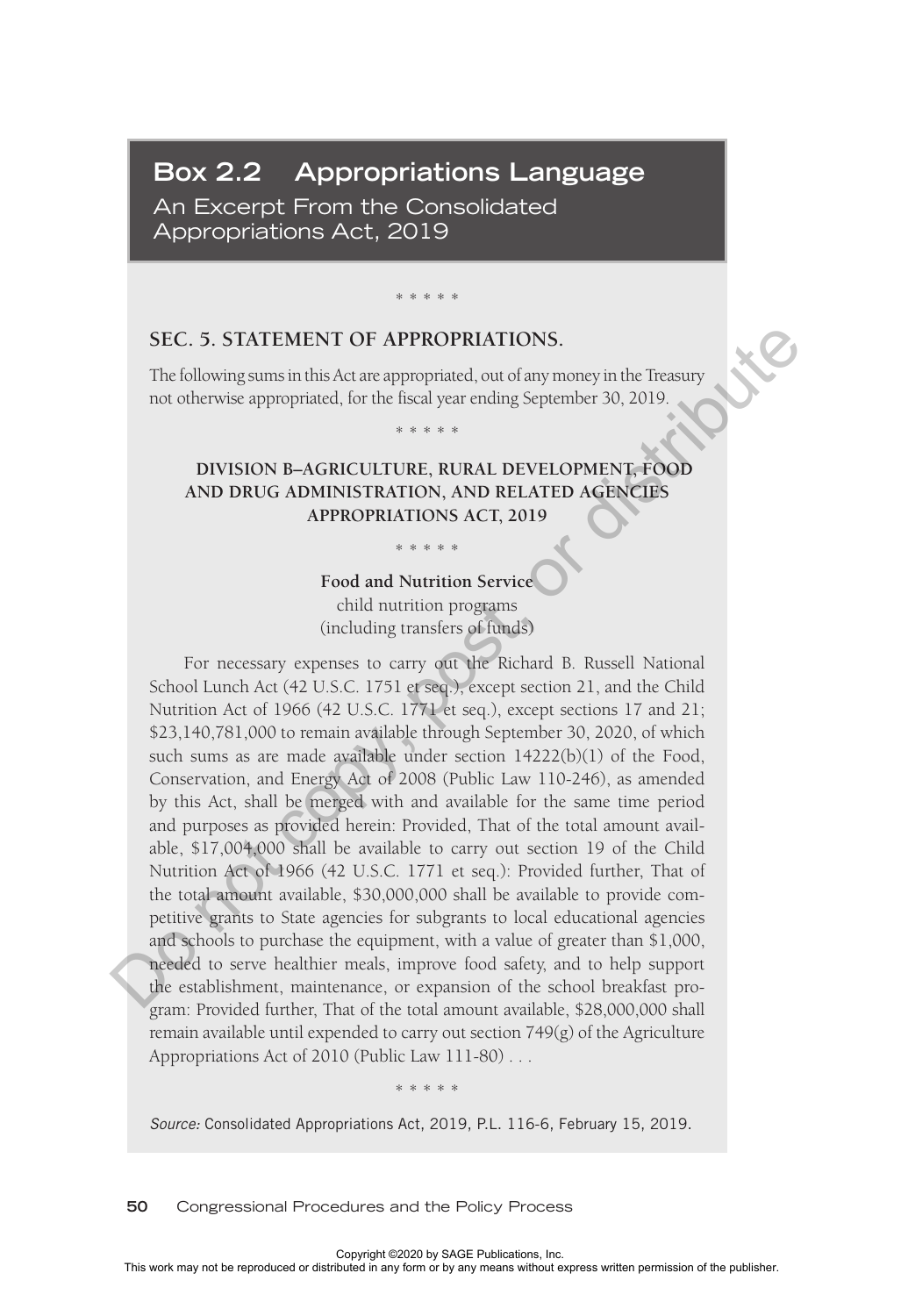Packaging all or a number of appropriations bills together creates what are called *omnibus* or *minibus* measures. These bills appropriate money to operate the federal government and make national policy in scores of areas. These omnibus bills grant large powers to a small number of people who put these packages together—party and committee leaders and top executive officials. Omnibus measures usually arouse the ire of the rank-and-file members of Congress because typically little time is available in the final days of a session to debate these massive measures or to know what is in them. Absent enactment of annual appropriations bills or a CR, federal agencies must shut down, furloughing their employees. Moreover, "uncertainty about final appropriations leads many [federal] managers to hoard funds; in some cases, hiring and purchasing stops."<sup>12</sup>

## **Authorizing and Appropriating Committees**

Whether agencies receive the budget authority they request depends partly on the recommendations of the authorizing and appropriating committees. Each chamber has authorizing committees (Agriculture, Commerce, Small Business, and many others) with responsibilities that differ from those of the two appropriating committees—the House and Senate Appropriations Committees. The authorizing committees are the policymaking centers on Capitol Hill. As the substantive legislative panels, they propose solutions to public problems, create agencies and departments, define administrative policies and priorities, and advocate what they believe to be the necessary level of appropriations for new and existing federal agencies, activities, and programs, specifying either a specific amount of money or an indefinite level of funding ("such sums as may be necessary"). them. Absent enactment of annual appropriations bills or a CR, federal<br>agencies must shut down, furloughing their employees. Moreover, "uneer<br>tainty about final appropriations leads many [federal] managers to heard<br>funds;

Each house's Appropriations Committee and their 12 parallel subcommittees recommend how much federal agencies and programs will receive in relation to available fiscal resources and economic conditions. The full committee and subcommittee chairs of the House and Senate Appropriations Committees are collectively known in their respective chambers as the "College of Cardinals" because of their large influence over spending issues. For decades, these chairs often included earmarks in bill text or, more commonly, in their committee reports or as part of appropriations conference reports (and their accompanying joint explanatory statements) that set aside specific funds for projects or programs in lawmakers' districts or states. This type of particularistic spending is sometimes called "spending by zip code," "member projects," "congressionally directed spending," or, more negatively, "pork." By whatever name, earmark requests often come from lawmakers' constituents who want funds for school construction, highways, sewer grants, flood control programs, and the like. Tax and authorization bills also contain earmarks,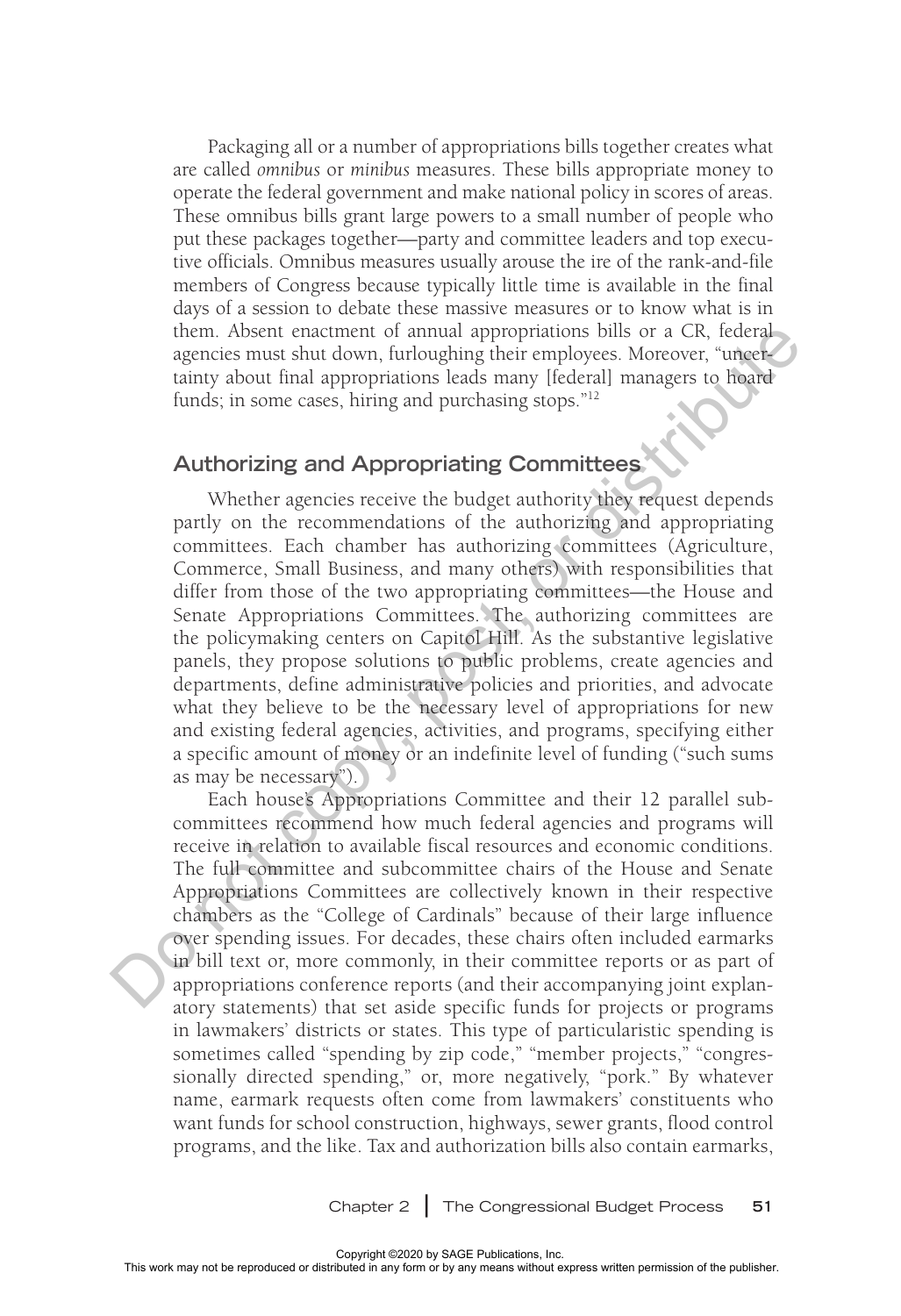such as tax breaks or transportation projects, but those in appropriation measures usually receive more public and media attention.

*Earmarks Under Fire.* Earmarks have come under critical review since the early 2000s for three main reasons. First, the scandals associated with the criminal indictments of lobbyist Jack Abramoff and former Rep. Randy "Duke" Cunningham, R-Calif., prompted increased scrutiny of earmarks. Abramoff, who referred to each chamber's appropriations panel as the "favor factory," developed ties with influential lawmakers and staff aides by, among other things, "wining and dining" them and presenting them with gifts. He then persuaded his Capitol Hill contacts to quietly insert earmarks into legislation for his clients, who, in turn, would contribute to these lawmakers' campaigns. Cunningham, who took \$2.4 million in bribes, used his position on the Defense Appropriations Subcommittee to earmark millions of dollars for favored defense contractors. In Cunningham's case, the lack of transparency—there are both "white" (public) and "black" (secret) aspects to budgeting—enabled him to slip earmarks into the secret intelligence budget without anyone's knowledge. The classified part of budgeting, said the late Senator John McCain, R-Ariz., a longtime champion of earmark reform, "deserves extra scrutiny now because Duke Cunningham was able to perpetrate some of his egregious crimes through exactly that vehicle."13 "favor factory," developed ties with influential law<br>makers and staff aides which propare the person other things, "winng and dining" them and persenting them<br>with gifts. He then persuaded his Capitol Hill contacts to qui

Second, there was a dramatic increase in the number and dollar value of earmarks. Senator McCain, citing data compiled by the Congressional Research Service, spotlighted the explosion:

In 1994, there were 4,126 congressional earmarks added to the annual appropriations bills. In 2005, there were 15,877 earmarks, the largest number yet, that's an increase of nearly 300 percent! The level of funding associated with those earmarks has more than doubled from \$23.2 billion in fiscal year 1994 to \$47.4 billion in fiscal year 2005.<sup>14</sup>

A December 2009 update by the Congressional Research Service found that between 2008 and 2009, the "total number of appropriations earmarks decreased 6 percent, from 12,810 to 12,099. However, the total value of earmarks increased 6 percent, from \$28.9 billion to \$30.7 billion."15 (To be sure, numerous earmarks are proposed in budgets submitted by presidents.)

Various factors accounted for the surge of earmarks. For example, narrow partisan divisions in the House and Senate prompted party leaders to use earmarks to attract the votes needed to pass priority legislation and to help vulnerable lawmakers "bring home the bacon" to appreciative constituents who would then return the incumbent to office. In addition,

**52** Congressional Procedures and the Policy Process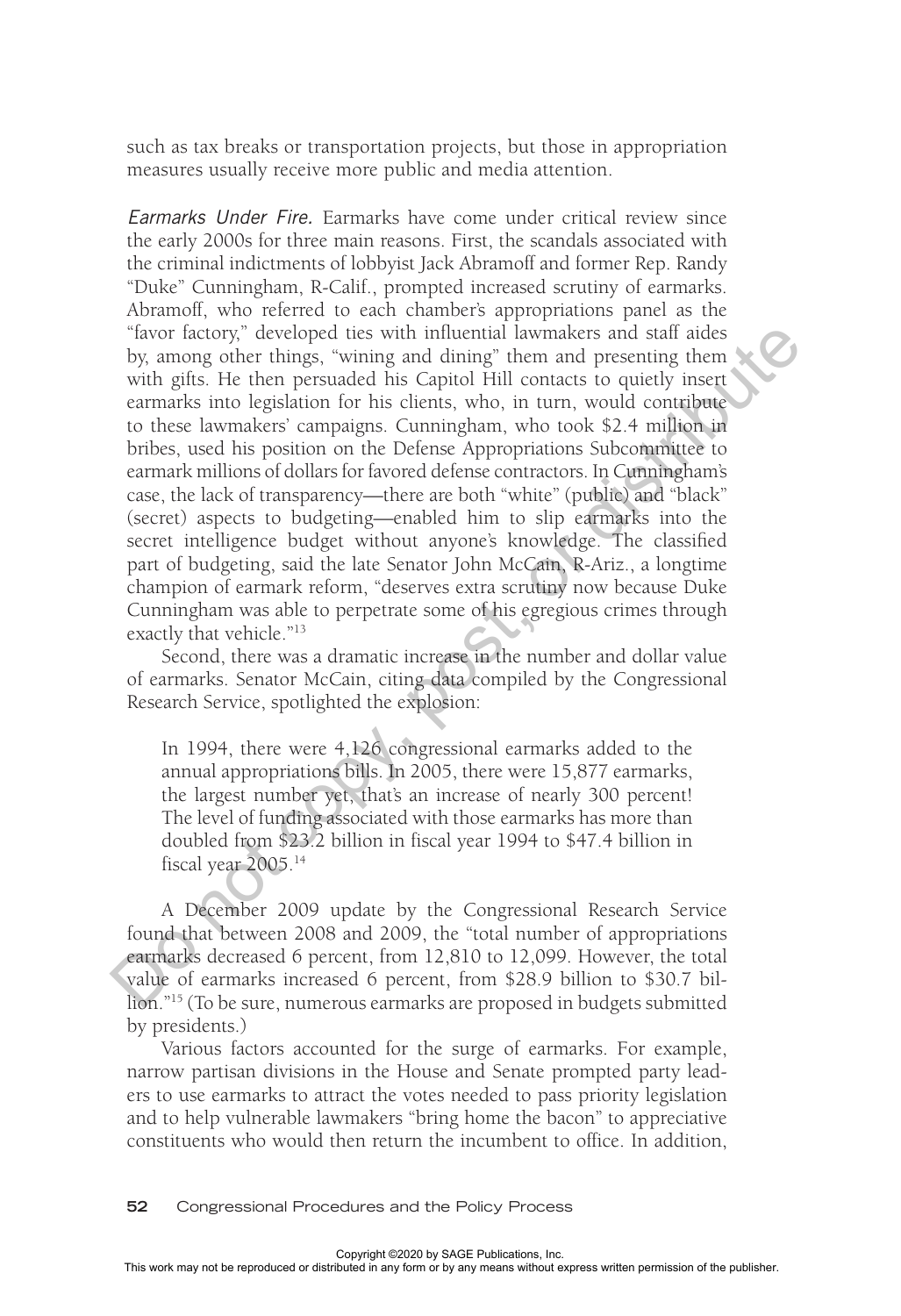members did not want to relinquish the "power of the purse" to unelected administrators. As a House Appropriations chair stated, "Members know the needs of their districts better than civil servants working in Washington,  $DC.^{"16}$ 

Third, aggressive watchdog groups were not reluctant to embarrass Congress by publicizing what they viewed as wasteful spending on bad programs or projects. (Various groups, such as Taxpayers for Common Sense, have websites that permit citizen involvement in monitoring earmarks.) An oft-cited example was the so-called bridge to nowhere—a "mile long, 200-foot-high span [costing \$223 million] that will connect Ketchikan, a town [in Alaska] with fewer than 8,000 people, to an island that has 50 residents and a small airport."<sup>17</sup> Critics also highlighted the unseemly and sometimes improper connection between earmarks granted to favorite clients who then contributed to lawmakers' campaign war chests (the socalled pay-to-play syndrome). Some ex-lawmakers who join or form lobbying shops have as clients those for whom they won earmarks when they served in Congress.<sup>18</sup>

*Earmark Reforms.* The proliferation of earmarks and the public controversy associated with egregious examples of wasteful spending on earmarks prompted the House and Senate to adopt a number of reforms in the 110th Congress (2007–2008). These reforms merit review because they are still in the House and Senate rulebooks. Since the beginning of the 112th Congress (2011–2012), however, a moratorium on earmarks has been followed.

The fundamental goals of the reforms are to infuse disclosure and transparency in the earmarking process, which includes limited tax and tariff benefits. House Rule XXI and Senate Rule XLIV define explicitly what constitutes an **earmark** (called a "congressionally directed spending item" by the Senate), **limited tax benefit**, and **limited tariff benefit**. Both chambers adopted somewhat comparable disclosure rules. A lawmaker who requests earmarks or limited tax or tariff provisions must provide a written statement to the committee of jurisdiction that includes these five elements: (1) the name of the requesting member; (2) the name and address of the intended recipient or, if there is no specific recipient, the location of the intended activity; (3) in the case of a limited tax or tariff benefit, the identification of the individual or entities expected to benefit, if known to the member; (4) the purpose of the earmark or limited tax or tariff benefit; and (5) a certification that the lawmaker (or spouse) has no financial interest in the earmark or limited tax or tariff benefit. An oficial caracteristic sus the so-called bridge to now<br>here—at "mital long-<br>200-foot-high span [costing \$223 million] that will connect Ketchikaa<br>
a town [in Alaska] with fewer than 8,000 people, to an island that has<br>

To ensure that lawmakers and the public have knowledge of the congressional sponsors of earmarks, both chambers have rules that constrain floor consideration of legislation, amendments, or conference reports unless a list of the earmarks and their sponsors is publicly available in relevant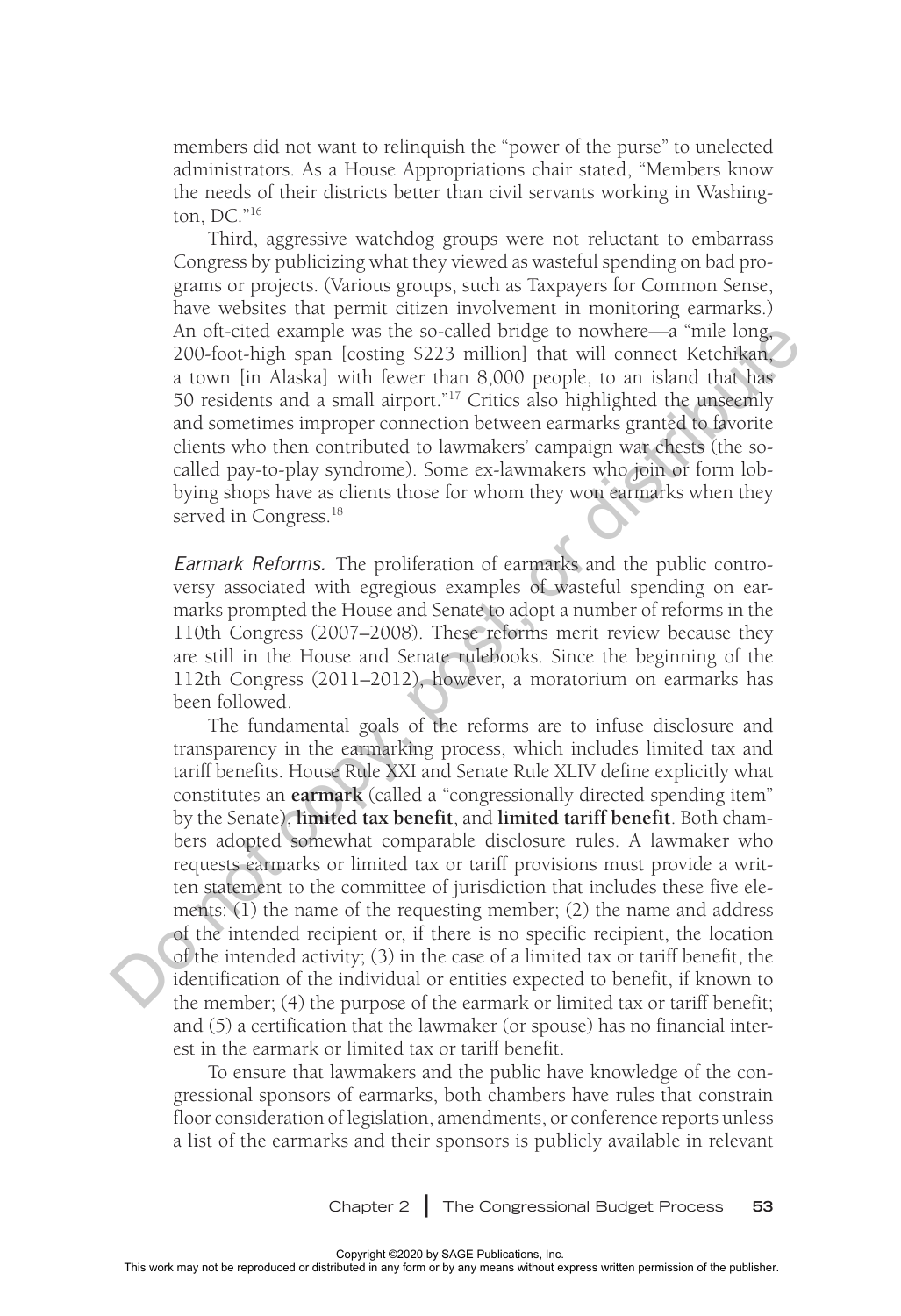committee reports, on an appropriate legislative website, or in the *Congressional Record*. 19 Senate Rule XLIV also prohibits what are called "air-dropped" earmarks: provisions included in a conference report (see Chapter 8) that neither chamber included in its version of an appropriations bill committed to conference. This particular rule, like so many others in both chambers, is not self-enforcing (a lawmaker must raise a **point of order** against procedural violations) and can be set aside by a three-fifths vote of the Senate. (House rules can be set aside by House adoption of a special rule issued by the Rules Committee.)

Since 2011, House and Senate leaders have imposed a moratorium on all lawmaker-directed projects. Skyrocketing budget deficits and the election of numerous tea party–backed congressional Republicans who opposed earmarks triggered the prohibition. One consequence was that the majority and minority leaders on the House Appropriations Committee sent a series of "Dear Colleague" letters to lawmakers warning that "earmarks, as defined by . . . the Rules of the House will not be considered."20 In short, anything that looks like an earmark for a specific recipient and is not open to competitive bids is viewed as an earmark, and generally would not be included in appropriations measures.

Various lawmakers in the House and Senate managed to circumvent the ban, often by less transparent means. As one account noted, lawmakers in both chambers "attempted to pack hundreds of special spending provisions into at least 10 bills" after "congressional leaders declared a moratorium on earmarks."21 They were earmarks by another name. The techniques employed included "lettermarks," members writing to administrators to urge that home-based projects be funded; "phonemarks," calling executive officials to request money for projects in their states or districts; and "softmarks," simply "suggesting" to agency officials that money should be spent on the lawmaker's project.<sup>22</sup> Members also hiked the dollar amounts in broad budgetary accounts—rural development, procurement, and the like—and then strongly suggested to agency officials that some of the money be spent for lawmakers' projects back home. The political reality, as a lawmaker pointed out, is that "the agency knows who butters their bread, and who appropriates their money. And they're inclined, particularly when it's a powerful Member, to go along with the recommendation made."<sup>23</sup> rule issued by the Rules Committee.)<br>
Since 2011, House and Senate leaders have imposed a moratorium<br>
on all law<br>maker-directed projects. Skyrocketing budget deficits and the<br>
election of numerous tea party-backed compres

Some members in both chambers and parties have been unhappy with the informal ban on earmarks, which is why many continue to seek funds for favored projects. As a Senate Appropriations chair candidly stated, "I am going to do everything to reinstate earmarks—or whatever you want to call them—because the Constitution is clear and it was never intended to have the executive branch do all of that."24

Lawmakers also note that putting earmarks in spending bills is a lubricant that wins votes for measures and boosts members' reelection chances by bringing home the bacon.<sup>25</sup> Without the lubricant of earmarks, finding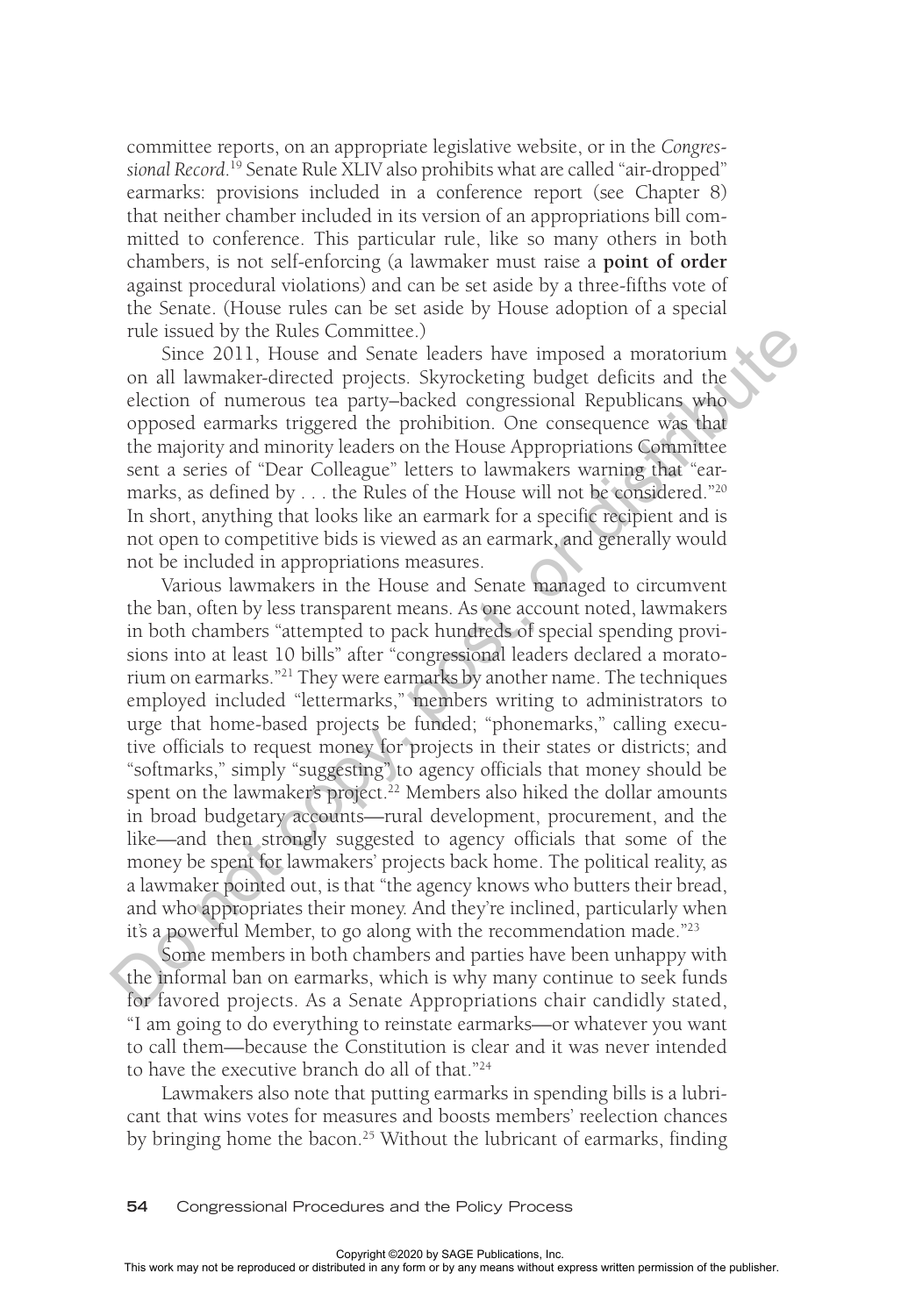the votes to pass certain measures can be problematic. "When it comes to things like the highway bill that used to be very bipartisan, you have to understand it was greased to be bipartisan with 6,371 earmarks," explained Speaker Boehner. "You take the earmarks away, and guess what? All of a sudden people are beginning to look at the real policy behind it. So each one of these bills will rise or fall on their own merits."<sup>26</sup> Despite their coalition building benefits, "earmarks aren't coming back on my watch," the Speaker proclaimed.<sup>27</sup>

When Democrats reclaimed the House at the beginning of the 116th Congress (2019–2020), Majority Leader Steny Hoyer, D–Md., urged the House and Senate to restore earmarks. As he said, "I am working to restore the Congress's constitutional duty to exercise the 'power of the purse' through congressionally directed spending with reforms to ensure transparency and accountability." He added, "I am discussing the issue with members on both sides of the aisle and both chambers."28 However, Rep. Nita Lowey, D–N.Y., the chair of the House Appropriations Committee, said that there was not yet bipartisan and bicameral support for the revival of earmarks. Senator Richard Shelby, R–Ala., agreed with Lowey and said he would follow her lead. However, both stated that there would be continuing discussions in both chambers and parties "about just how to bring earmarks back."29 Congers (2010–2020), Majority Leader Siery Hower, D-Md., urged the<br>Congression Schemator Sier at marks. As he said, "I am working to resigne<br>the Congressions: tuntional duty to exercise the 'power of the purse' throught<br>c

*Spending Options of Appropriators.* For each authorized program and agency subject to the annual appropriations process, the appropriations committees have three main options: (1) provide all the funds recommended in the previously approved authorization bill, (2) propose reductions in the amounts authorized, or (3) refuse to provide any funds. A newspaper headline declaring that Congress has just authorized, for example, a new \$3 billion antidrug program means that the program officially exists on paper. However, the program still lacks money to operate until it receives an appropriation.

Congressional rules—which may not be strictly observed—require authorizations to precede appropriations to ensure that substantive and financial issues are subject to separate and independent analysis. This procedure also permits almost every member and committee to participate in Congress's constitutional power of the purse. Numerous exceptions are made to this two-step model, despite House and Senate rules that encourage separation of the authorization and appropriations stages.

## **Constitutional Underpinning**

The authorization–appropriation dichotomy is not required by the Constitution. It is a process that has been institutionalized by the rules of the House and Senate and in some cases by statute. Of the two steps, the appropriations stage is on firmer legal ground because it is rooted in the Constitution. An appropriations measure, which provides departments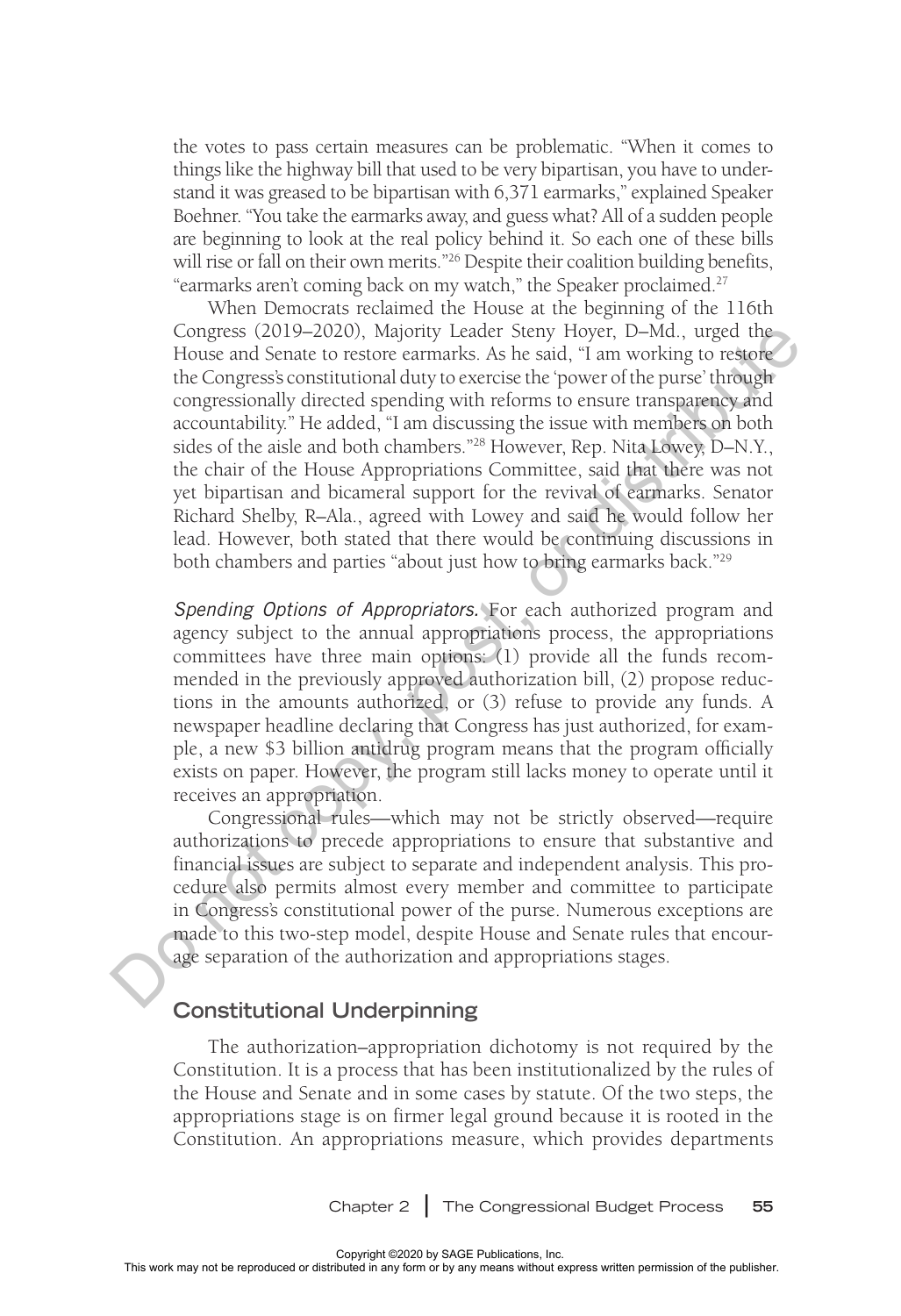and agencies with authority to commit funds, may be approved even if the authorization bill has not been enacted. As long as "appropriations are enacted," wrote a budget scholar, "funds may be obligated by agencies, regardless of whether . . . authorizations have been enacted."30 Informally, Congress has employed this division of labor since the beginning of the Republic, as did the British Parliament and the colonial legislatures. As U.S. Senator William Plumer of New Hampshire noted in 1806, "Tis a good provision in the constitution of Maryland that prohibits their Legislature from adding anything to an appropriation law."31 Generally called supply bills in the early Congresses, appropriations measures had narrow purposes: to provide specific sums of money for fixed periods and stated objectives. Such bills were not to contain matters of policy (often called "legislation").

There were exceptions to this informal rule even during the early days, but the practice of adding **riders**, or extraneous policy provisos, to appropriations bills mushroomed in the 1830s. This practice often provoked sharp controversy in Congress and delayed the enactment of supply bills. "By 1835," wrote a parliamentary expert, the "delays caused by injecting legislation [policy] into these [appropriations] bills had become serious, and [then-Rep.] John Quincy Adams . . . suggested that they be stripped of everything save appropriations."<sup>32</sup> Two years later, the House adopted a rule requiring authorization bills to precede appropriations. The Senate later followed suit. their Legislature from adding anything to an appropriation law.<sup>921</sup> Generation<br>and parameters and narrow purposes: to provide specific sums of money for fixed periods<br>and narrow purposes: to provide specific sums of money

## **Separate Policy and Fiscal Decisions**

Several major implications flow from Congress's efforts to separate policy from fiscal decision making—matters that usually are inextricably intertwined. Among the major implications are flexibility, bicameral differences, and committee rivalries.

*Flexibility.* The authorization–appropriations rules, like almost all congressional rules, are not self-enforcing. Either chamber can choose to waive, ignore, or circumvent them, or establish precedents and practices that obviate distinctions between the two. As one scholar has written,

The real world of the legislative process differs considerably from the idealized model of the two-step authorization–appropriation procedure. Authorization bills contain appropriations, appropriation bills contain authorizations, and the order of their enactment is sometimes reversed. The Appropriations Committees, acting through various kinds of limitations, riders, and nonstatutory controls, are able to establish policy and act in a substantive manner. Authorization Committees have considerable power to force the hand of the Appropriations Committees and, in some cases, even to appropriate.<sup>33</sup>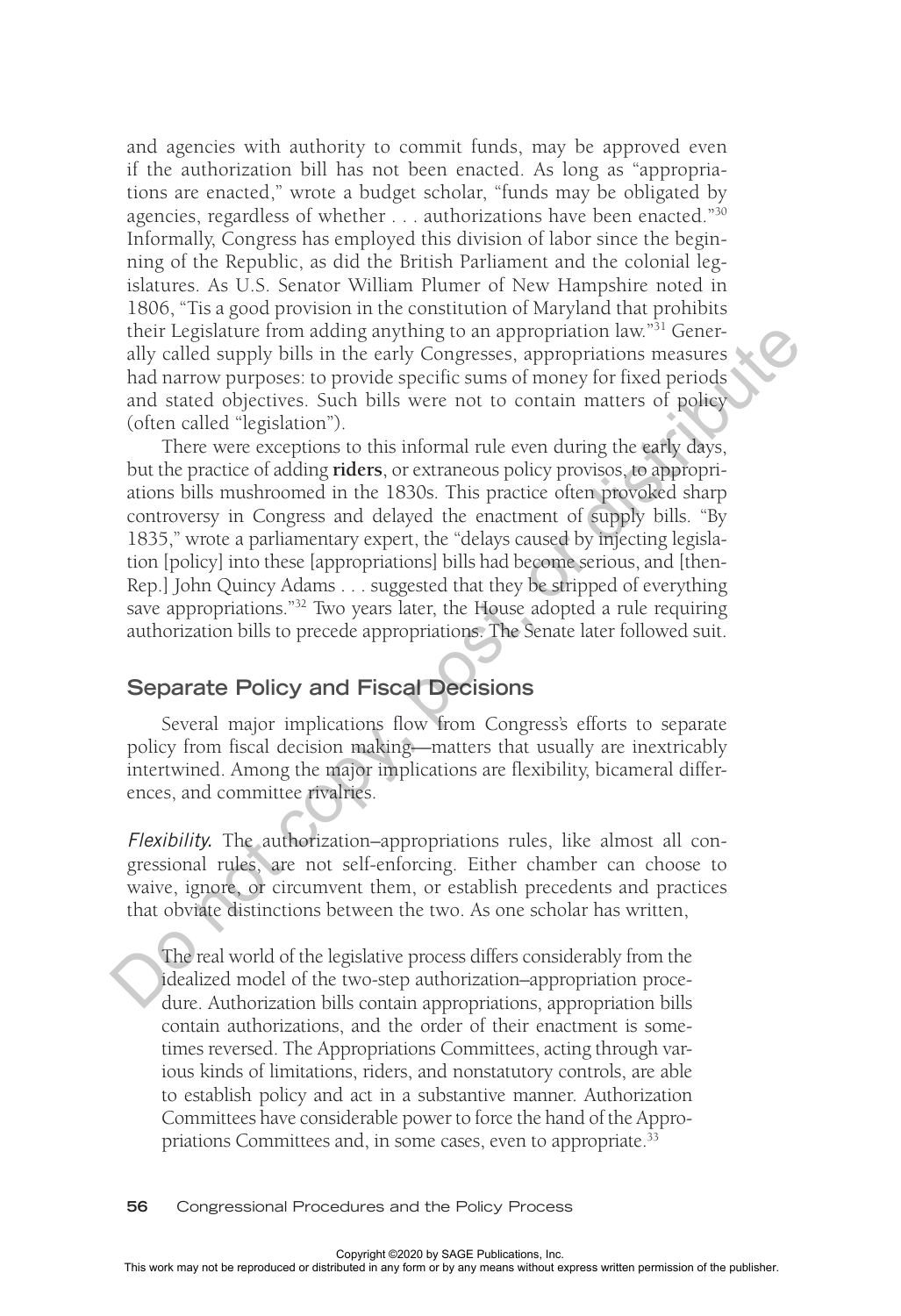Flexibility in the authorization–appropriations procedure allows it to accommodate stresses and strains. A failure to enact authorization bills does not bring the appropriations process (or an agency or federal program) to a halt. The Congressional Budget Office (CBO) reported that almost \$307 billion of appropriations enacted for 2019 were not authorized.<sup>34</sup> Annual appropriations bills often become vehicles for extending or revamping existing laws that did not make it through the authorization process. Moreover, it is not uncommon for authorizers to ask appropriators to include their policy proposals in the annual appropriations bills. They want to hitch a ride on "must pass" appropriation bills heading to the White House. "Ideally, it's not great to use [appropriation] bills," remarked a House Financial Services chair. "But they may be the only vehicles we can use [for] some [authorization measures] where we're facing a veto or we have problems in the Senate.<sup>"35</sup>

| proposals in the annual appropriations bills. They want to hitch a ride on<br>"must pass" appropriation bills heading to the White House. "Ideally, it's not<br>great to use [appropriation] bills," remarked a House Financial Services chair."<br>"But they may be the only vehicles we can use [for] some [authorization mea-<br>sures] where we're facing a veto or we have problems in the Senate."35<br>Bicameral Differences. Because the House and Senate are dissimilar, they<br>have different rules governing the authorization-appropriations process.<br>Table 2.1 compares the authorization and appropriations rules of the two<br>houses. These differences reflect each chamber's fundamental nature: The<br>smaller Senate permits greater procedural flexibility than the larger House.<br>Table 2.1 Authorization-Appropriations Rules Compared |                                                                                                                                                                                                                                                                                                                                                                                           |
|---------------------------------------------------------------------------------------------------------------------------------------------------------------------------------------------------------------------------------------------------------------------------------------------------------------------------------------------------------------------------------------------------------------------------------------------------------------------------------------------------------------------------------------------------------------------------------------------------------------------------------------------------------------------------------------------------------------------------------------------------------------------------------------------------------------------------------------------------------------------|-------------------------------------------------------------------------------------------------------------------------------------------------------------------------------------------------------------------------------------------------------------------------------------------------------------------------------------------------------------------------------------------|
| <b>House</b>                                                                                                                                                                                                                                                                                                                                                                                                                                                                                                                                                                                                                                                                                                                                                                                                                                                        | <b>Senate</b>                                                                                                                                                                                                                                                                                                                                                                             |
| No unauthorized appropriations<br>are permitted except for public<br>works in progress. However, this<br>rule is commonly waived for a<br>reported appropriations bill because<br>the Appropriations Committee<br>typically does include unauthorized<br>appropriations in its reported bill.                                                                                                                                                                                                                                                                                                                                                                                                                                                                                                                                                                       | Amendments proposing unauthorized<br>appropriations are not permitted.<br>Exceptions are if the Senate has<br>passed an authorization during that<br>session; if the amendment is offered<br>by the Senate standing committee<br>having jurisdiction over the matter, or<br>by the Appropriations Committee; or if<br>the appropriation is requested in the<br>president's annual budget. |
| No legislation is permitted in an<br>appropriations bill.                                                                                                                                                                                                                                                                                                                                                                                                                                                                                                                                                                                                                                                                                                                                                                                                           | No legislation is permitted in an<br>appropriations bill unless the Senate<br>determines, by an affirmative vote,<br>that it is germane to legislative<br>language in the House-passed bill.                                                                                                                                                                                              |
| No appropriation is permitted in an<br>authorization bill. Floor amendments<br>that propose appropriations are not in<br>order in authorization bills.                                                                                                                                                                                                                                                                                                                                                                                                                                                                                                                                                                                                                                                                                                              | There is no equivalent rule. (Recall that<br>the House initiates appropriations bills<br>and objects to Senate efforts aimed at<br>circumventing this arrangement.)                                                                                                                                                                                                                       |

#### Table 2.1 Authorization–Appropriations Rules Compared

Chapter 2 **|** The Congressional Budget Process **<sup>57</sup>**

Copyright ©2020 by SAGE Publications, Inc.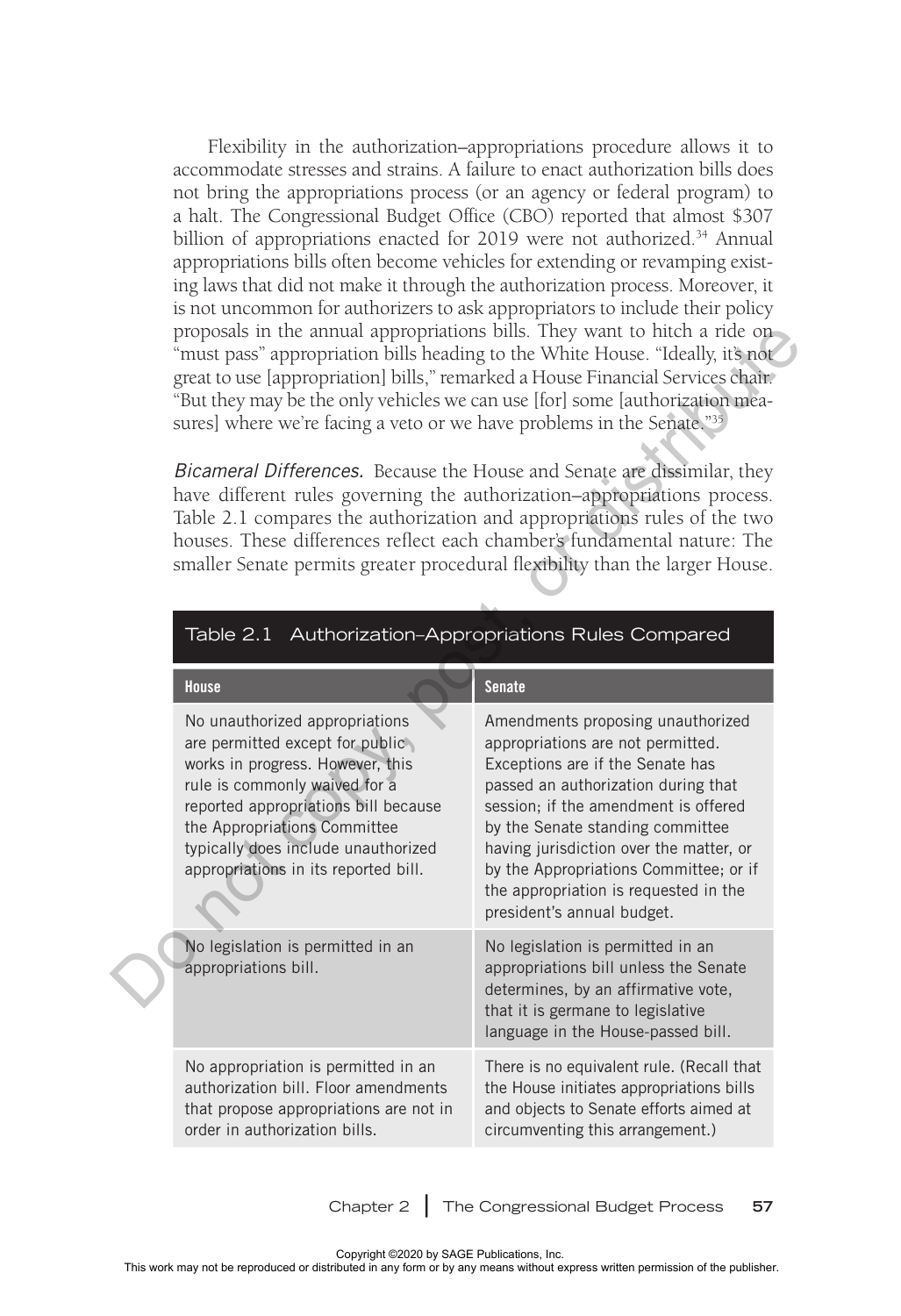The rules affect each chamber's legislative behavior and policy deliberations. The Senate, for example, sometimes gets off to a slower start on appropriations measures because, by tradition, the House originates those bills. Moreover, the multistage process creates numerous opportunities to shape issues. Policy debates may be resurrected repeatedly in different contexts in either chamber.

An issue of some concern to the House is the committee assignment practices of the Senate. In the House, for both parties, service on the Appropriations Committee is, with few exceptions, an exclusive assignment. Senators, by contrast, may serve simultaneously on both authorizing and appropriating committees. In some instances, the same senator chaired both the authorizing committee (or relevant subcommittee) and the comparable appropriations subcommittee. In the 116th Congress, for example, Senator Lisa Murkowski, R-Alaska, chaired both the Energy and Natural Resources Committee and a related counterpart appropriations subcommittee (Interior, Environment, and Related Agencies). Fundamental bicameral imbalances are created, said a House Science chair, when senators

are permitted to serve on both Committees. Inevitably, members will prefer to legislate in appropriations bills (or the accompanying reports), which by their nature and by the rules of both Houses, are more protected from debate, amendment, and perfection than are corresponding authorization bills.36

*Committee Rivalries.* Another consequence of the two-step system is that it breeds continuing conflict between the authorizing and appropriating committees. In the judgment of Senator McCain, "It has become standard practice around here to forgo the authorizing process and simply do everything on appropriations. That is wrong and it needs to stop."37 He also pointed out that a handful of appropriators and their unelected staff often contravene the decisions of the authorizers.<sup>38</sup> As a House authorizing chair said, "My panel plays second fiddle to the appropriators, which is where power and money is" joined.39 Authorizers understand that if they cannot enact their bills in a timely fashion, they cede their policymaking prerogatives to the appropriators. Appropriations Committee is, with lev execptions, an exclusive assign-<br>particular Senators, by contrast, may serve simultaneously on both authorizing<br>and appropriating committees. In some instances, the same senator chair

Some observers suggest that another fiscal area deserves greater legislative scrutiny: "tax expenditures," which are under the jurisdiction of the tax-writing House Ways and Means and Senate Finance Committees. Tax expenditures are revenue losses to the federal Treasury from various tax write-offs, credits, or deductions to encourage certain kinds of behavior, such as providing tax relief to developers so they have an incentive to build low-cost public housing units. Tax expenditures may be "viewed as spending programs channeled through the tax system."40 In 2018, the total value of tax expenditures (\$1.48 trillion) exceeded the amount of discretionary outlays (\$1.27 trillion). The comptroller general of the United States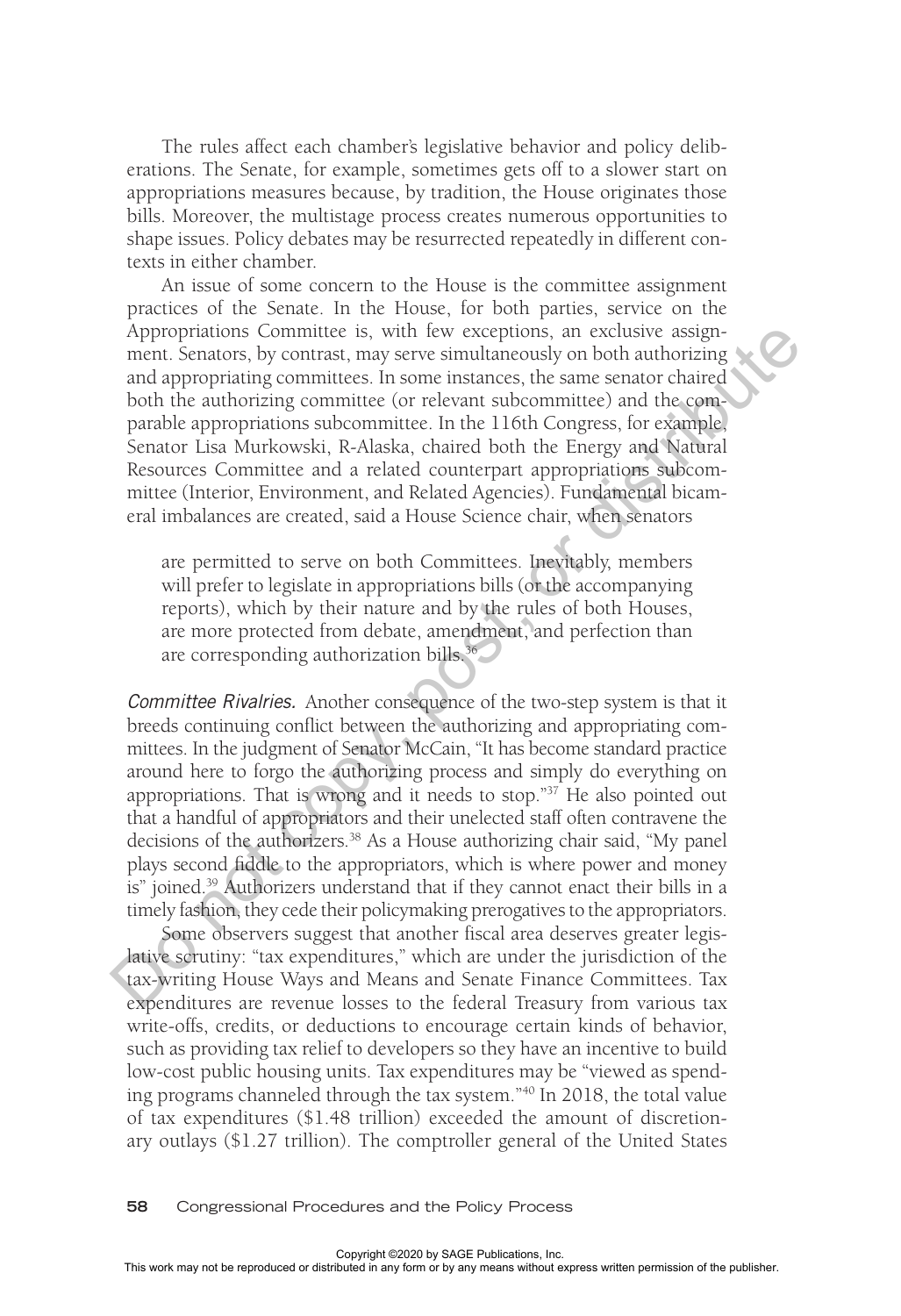referred to tax expenditures as a form of backdoor spending. "If you can't achieve something through a direct spending program," he noted, "there's an incentive for people to create a tax incentive to get it off the books [and] outside the budget process, but it really does have an impact on the bottom line."41 A former chief of staff to the Joint Taxation Committee observed that lawmakers find tax expenditures "irresistible." Members can provide voters with "a government benefit *and* get credit for lowering their tax bills," and "portray themselves as tax cutters rather than big spenders."42

Worth noting is that committees' jurisdictional rivalries also involve the House's tax-writing Ways and Means Committee. The House adopted a rule in 1983 stipulating that no committee except Ways and Means may report tax or tariff proposals. This rule was first used in that year on October 23, when the Ways and Means chair raised a point of order against a proposition in a general appropriations bill that concerned the duty-free entry of certain products from Caribbean countries. The presiding officer sustained the point of order by ruling that the provision was "a tariff in violation" of House rules. Just as authorizing committees may not report appropriations, appropriating and authorizing panels may not report tax and tariff proposals. Twenty years later, at the start of the 108th Congress (2003–2004), the House amended its rulebook to prohibit, for general appropriations bills, tax or tariff floor amendments that limit the administration of a tax or tariff. Worch noting is that committees' girstalictional trivatires also involve the<br>system House star-writing Ways and Means Committee. The House adopted a rule<br>in 1983 stipulating that no committee except Ways and Means may repo

## **Exceptions to the Rules**

Legislative (or policy) provisions that change existing laws find their way into appropriations bills notwithstanding the strictures of the rules for example, if no member raises a point of order against the practice or if either chamber waives its rules. The House, by precedent, also permits legislative riders and unauthorized programs to be included in CRs that provide interim funding for agencies whose general appropriations bills have not been enacted by the start of the fiscal year.

Senate rules, unlike those for the House, grant wide leeway to appropriators to authorize projects, programs, or activities. "I'm not about to start hunkering down and running like a scared rabbit because somebody says it's got to be authorized," said a Senate Appropriations chair. "If this committee wants to authorize demonstration grants, it has the authority.<sup>743</sup> As the Senate precedents state, "there is no general prohibition in the Standing Rules of the Senate or the precedents against making appropriations for a project or program in the absence of an authorization."<sup>44</sup> Further, legislative amendments in the Senate can be added to a House-passed appropriations bill (see the Germaneness section, below) if the House measure contains legislation.

*Limitation Riders.* Limitation riders are the chief device legislators use to insert policy in appropriations measures. These riders are provisions in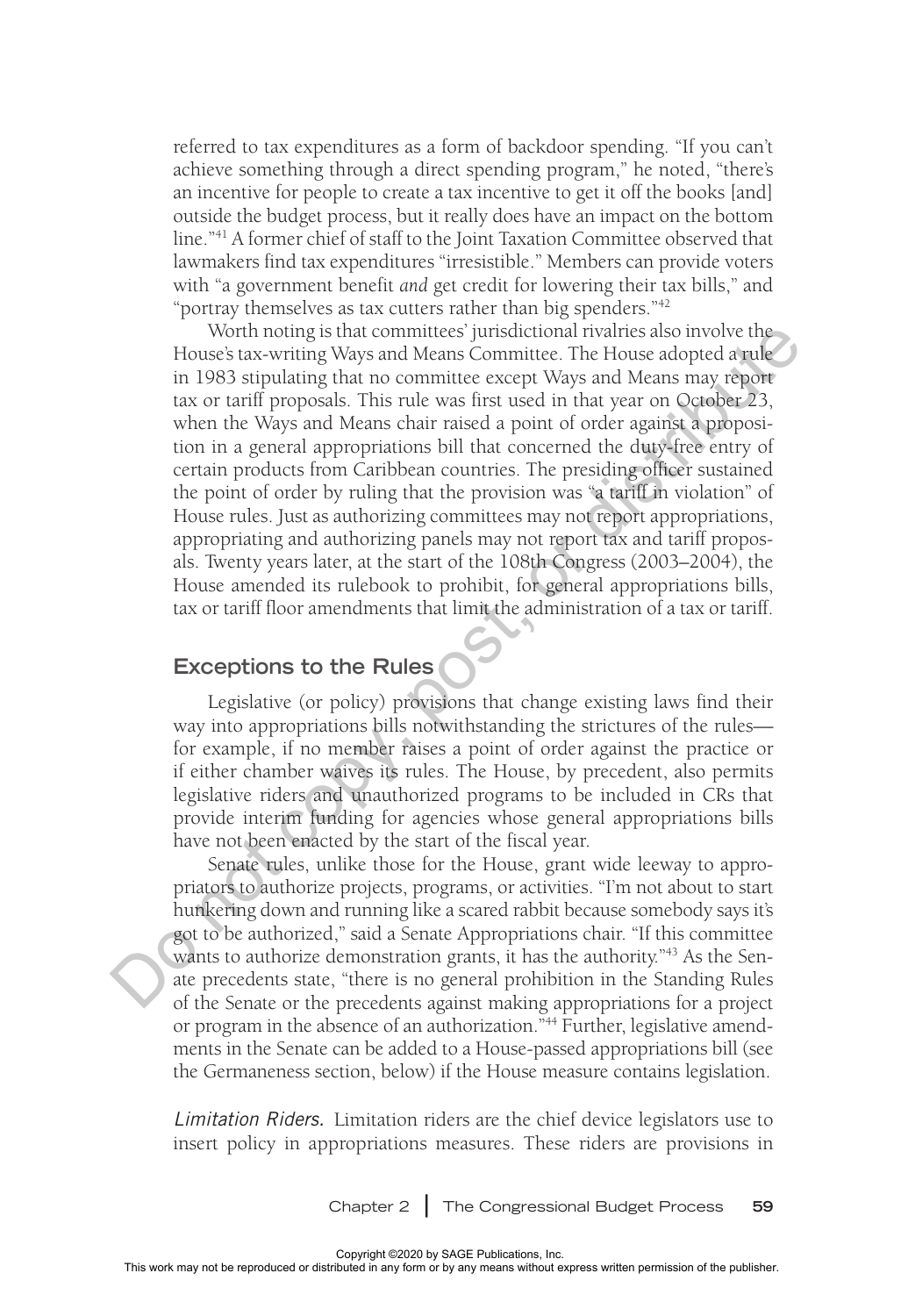general appropriations bills or floor amendments to those measures that prohibit the spending of funds for specific purposes. Always phrased in the negative ("None of the funds provided in this Act shall be used for . . ."), limitation riders are based on scores of House and Senate precedents that collectively uphold the position that because either chamber can refuse to appropriate funds for programs that have been authorized, the two bodies can also prohibit the use of funds for any part of a program or activity.

House members and staff aides, for example, devote a great deal of time to carefully drafting provisions that make policy in the guise of limitations. For guidance, they turn to the House rulebook, which is replete with precedents that interpret permissible from impermissible limitations. There are three basic criteria for permissible limitations. Limitations cannot (1) impose additional duties or burdens on executive branch officials, (2) interfere with their discretionary authority, or (3) require officials to make judgments or determinations not required by existing law.

Legislators sometimes add riders to appropriations bills because the riders may not survive as freestanding bills. As "must pass" vehicles headed to the White House, appropriations measures often attract extraneous policy matters, as mentioned earlier. But they become difficult to pass when controversial riders trigger partisan disputes, bicameral controversies, lobbying battles, or veto threats. A good example involved abortion.

The 1977 antiabortion amendment remains a classic example of the important effect a limitation can have on policy. The appropriations bill for the Department of Labor and the Department of Health, Education, and Welfare (HEW, now the Department of Health and Human Services) contained a limitation on the use of funds "to perform abortions except where the life of the mother would be endangered if the fetus were carried to term." A point of order was raised and sustained against that provision on the ground that it was legislation in an appropriations bill. The limitation required officials in the executive branch to determine when the life of a pregnant woman would be endangered. The language was then amended to read as follows: "None of the funds appropriated by this Act shall be used to pay for abortions or to promote or encourage abortions, except when a physician has certified the abortion is necessary to save the life of the mother." Again, a point of order was raised that the amendment was legislation in an appropriations bill. And again the chair ruled in favor of the parliamentary objection, this time on the grounds that the federal government employed many physicians and that they would be required to make life-deciding judgments. Finally, the sponsor of the proposal, GOP Rep. Henry Hyde, Ill., said he had no choice but to offer the following language: "None of the funds appropriated under this Act shall be used to pay for abortions or to promote or encourage abortions." There was no point of order, because the amendment required no judgments by executive officials. The Hyde amendment was then adopted.<sup>45</sup> time to carefully drailing provisions that make policy in the guise of limit-<br>and tooms. For guidance, they uurn to the House rulebook, which is replex<br>with precedents that interpret permissible limitations. Limitations<br>Th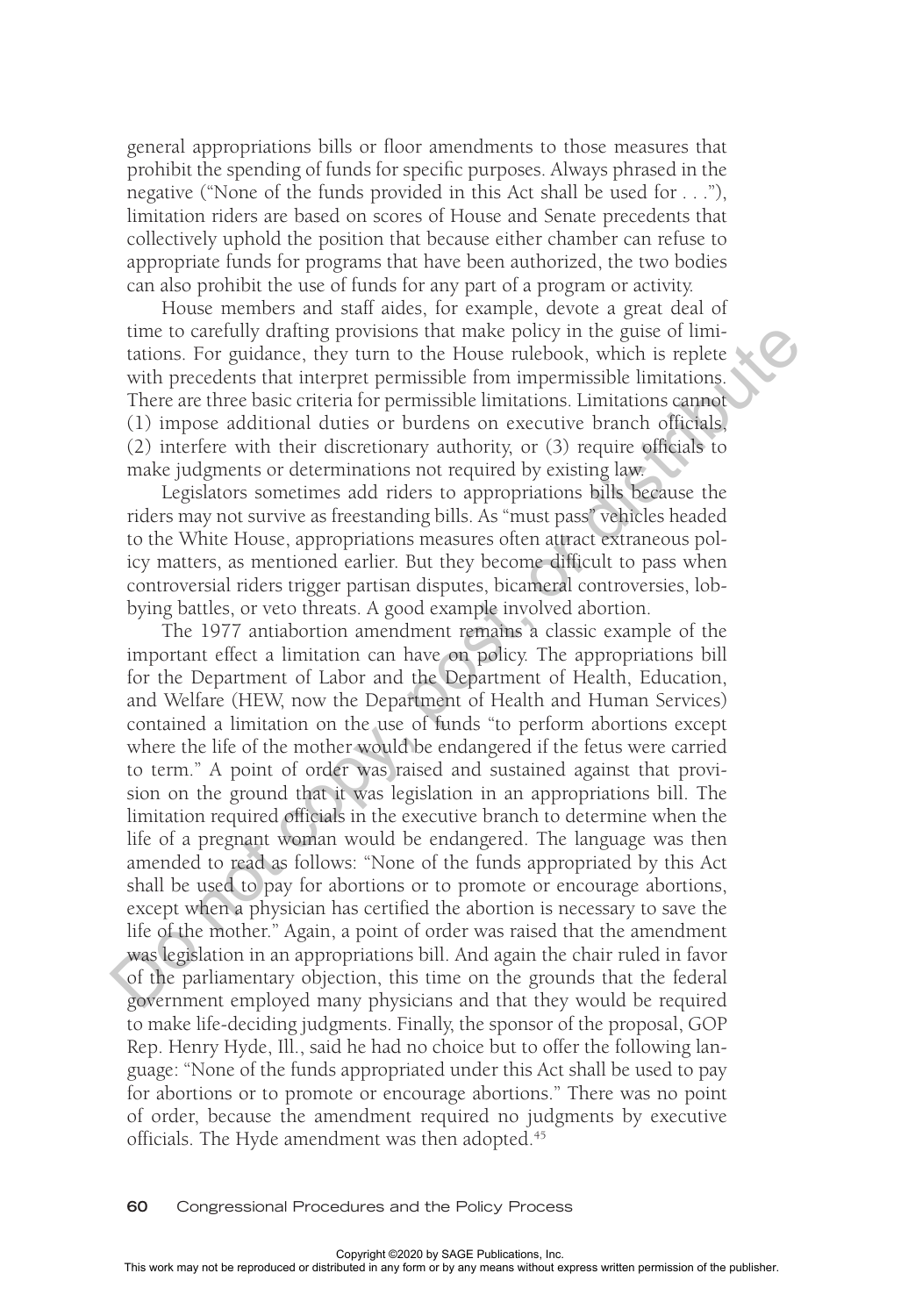When the Labor–HEW bill, containing the Hyde amendment, reached the Senate, Edward W. Brooke, R-Mass., offered an amendment that permitted abortions "where the life of the mother would be endangered if the fetus were carried to term, or where medically necessary, or for the treatment of rape or incest." Barry Goldwater, R-Ariz., said the amendment was legislation in an appropriations bill and raised a point of order. The Senate has its own procedural devices to obviate such points of order, however, and Senator Brooke used them successfully on the abortion issue. Senator Brooke raised a "defense of germaneness" before the presiding officer had ruled on the Goldwater point of order.

*Germaneness.* Senate Rule XVI requires that amendments to general appropriations bills be "**germane** or relevant to the subject matter contained in the bill." If a lawmaker raises a point of order against an amendment on the grounds that it is legislation (or policy) in a general appropriations bill, the member who proposed the challenged amendment can raise before the chair rules on the point of order—the question, or defense, of germaneness. Under Senate rules, the issue is then submitted to the entire membership for resolution by majority vote and without debate. If the Senate decides that the proposed amendment is germane, the point of order automatically fails and the amendment may be considered. Conversely, if the Senate determines that the amendment is not germane, the amendment fails. In the abortion case, the Senate declared Brooke's amendment germane by a 74 to 21 vote. In such situations, senators are really voting on the policy issue and not on the procedural question. In short, technical objections can be set aside to achieve preferred policy outcomes. Brook raised a "delenase of germanness" before the presiding officer had<br>role on the Goldwater point of order.<br>
Germane ness, Senate Rule XVI requires that amendments to general<br>
appropriations bills be "germane or releva

A 1979 Senate precedent states that the defense of germaneness applies only when the House, which originates appropriations measures, "opens the door" by including legislative language to which a Senate amendment might conceivably be germane. The Senate then has an "inherent right" to amend the House-passed provision. Since the mid-1990s the defense of germaneness, which can be raised for committee or floor amendments, has not always been in play. In some cases, the Senate Appropriations Committee will send its own original appropriations bill to the floor for debate and amendment—that is, it does not report to the Senate the House-passed appropriations bill with recommendations. In those cases, because no House language is before the Senate, the defense of germaneness is no longer available to senators whose amendments are challenged on the floor as being not germane, and thus in violation of Senate rules.

However, even when the Senate takes up a House-passed appropriations bill for amendment purposes, the test for raising the defense of germaneness is low. Senators usually vet their proposed amendments with the parliamentarian, who commonly determines that they pass the threshold test because the House has opened the door. There have been few recent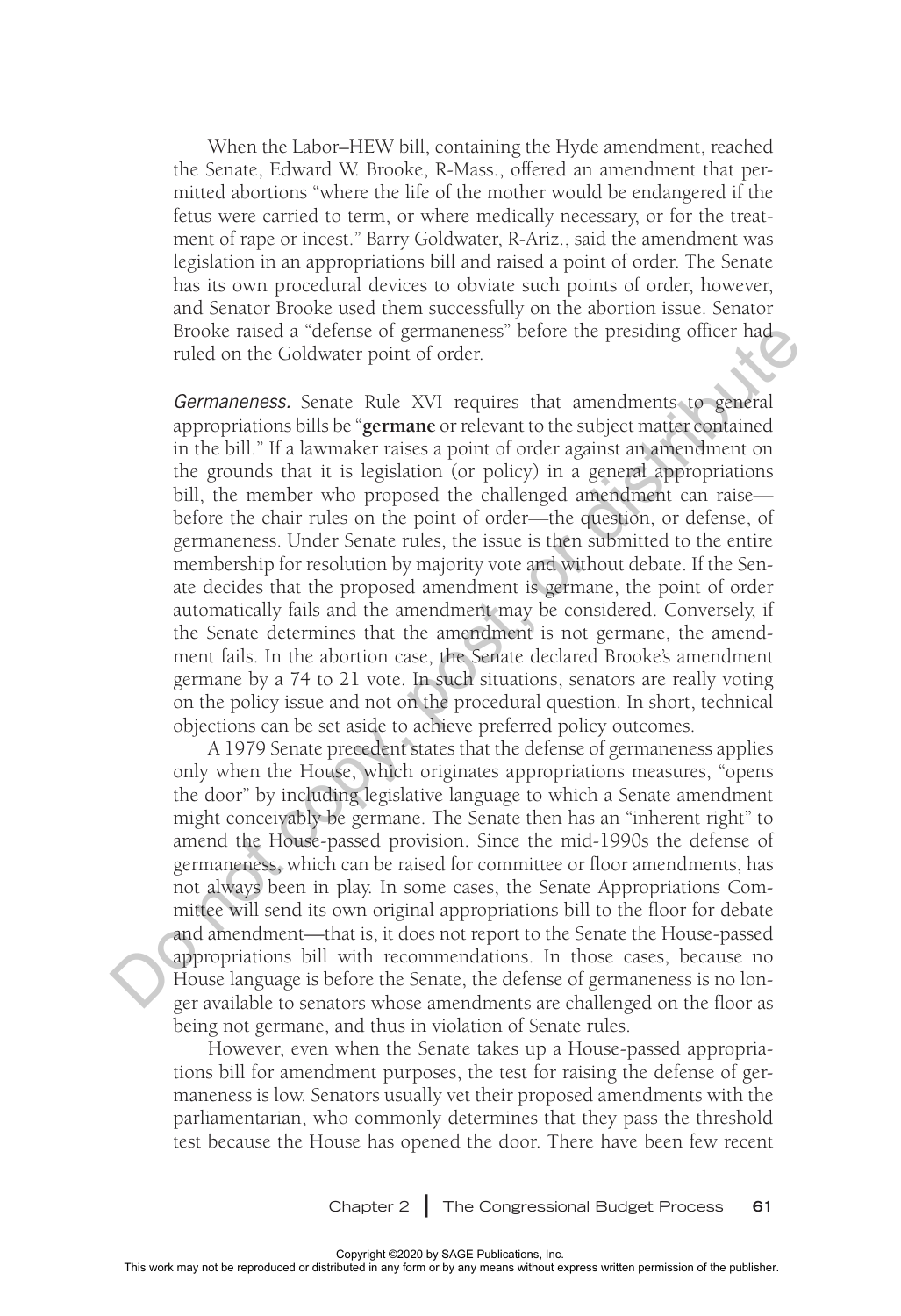instances of the defense when the Senate took up a House bill. Especially noteworthy is the defense of germaneness raised on October 4, 2005, when Armed Services Chair John Warner, R-Va., attempted to add the defense authorization measure, crafted as an amendment, to the defense appropriations bill. Senator Ted Stevens, R-Alaska, the chair of the Defense Appropriations Subcommittee, raised a point of order that the authorization violated Senate Rule XVI as legislation on an appropriations bill. Senator Warner immediately raised the defense of germaneness. The next day, the Senate voted 49 to 50 to reject the defense, and the Warner amendment fell.

*The Senate and House Rein in Policy Riders on Appropriations Bills.* On March 16, 1995, the Senate opened the floodgates on adding policy riders to appropriations bills. It voted to overturn the correct ruling by the presiding officer that an amendment offered by Senator Kay Bailey Hutchison, R-Texas, dealing with the Endangered Species Act, constituted legislation on an appropriations bill and violated Senate Rule XVI. (A precedent established in this manner trumps Senate rules.) Thus was born the Hutchison precedent, and with it came a proliferation of riders to appropriations bills, many of them sponsored to highlight partisan agendas. As a result, it became difficult to enact appropriations bills in a timely manner. Finally, the Senate voted on July 26, 1999, as the Senate majority leader noted, to "reinstate rule XVI which would make a point of order in order against legislation on an appropriations bill."46

The House also experienced a rapid increase in the number of limitation riders—from 43 in 1979 to 74 in 1982. Many of those dealt with social issues—particularly school busing, school prayer, and abortion. When these controversial issues were repeatedly bottled up in the authorizing committees, members who wanted action on them turned increasingly to limitation riders as a vehicle for forcing House consideration. Frustrated by the sharp controversies and long delays these limitations were causing, the House changed its rules in 1983 to restrict the opportunities for members to offer limitation riders to appropriations bills. The change authorized limitation amendments only if the motion to rise (or exit) from the **Committee of the Whole** was either rejected or not offered after the regular amendment process was completed on an appropriations bill. (The Committee of the Whole House on the state of the Union is the special forum into which the House transforms itself to consider the most important measures. It is discussed in Chapter 5.) voted 49 to 50 to reject the defense, and the Warner amendment [ell.<br>
The Senate and House Rein in Policy Riders on Appropriations Bills. On<br>
Mach 16, 1995, the Senate opened the floodgates on adding policy riders<br>
to app

When Republicans took control of the House in the mid-1990s, they again changed House rules by allowing the majority leader or a designee to have precedence in offering the motion to rise. "The intent of the rule is to permit the offering of limitation amendments at the end of the reading [for amendment], subject only to a motion to rise offered by the majority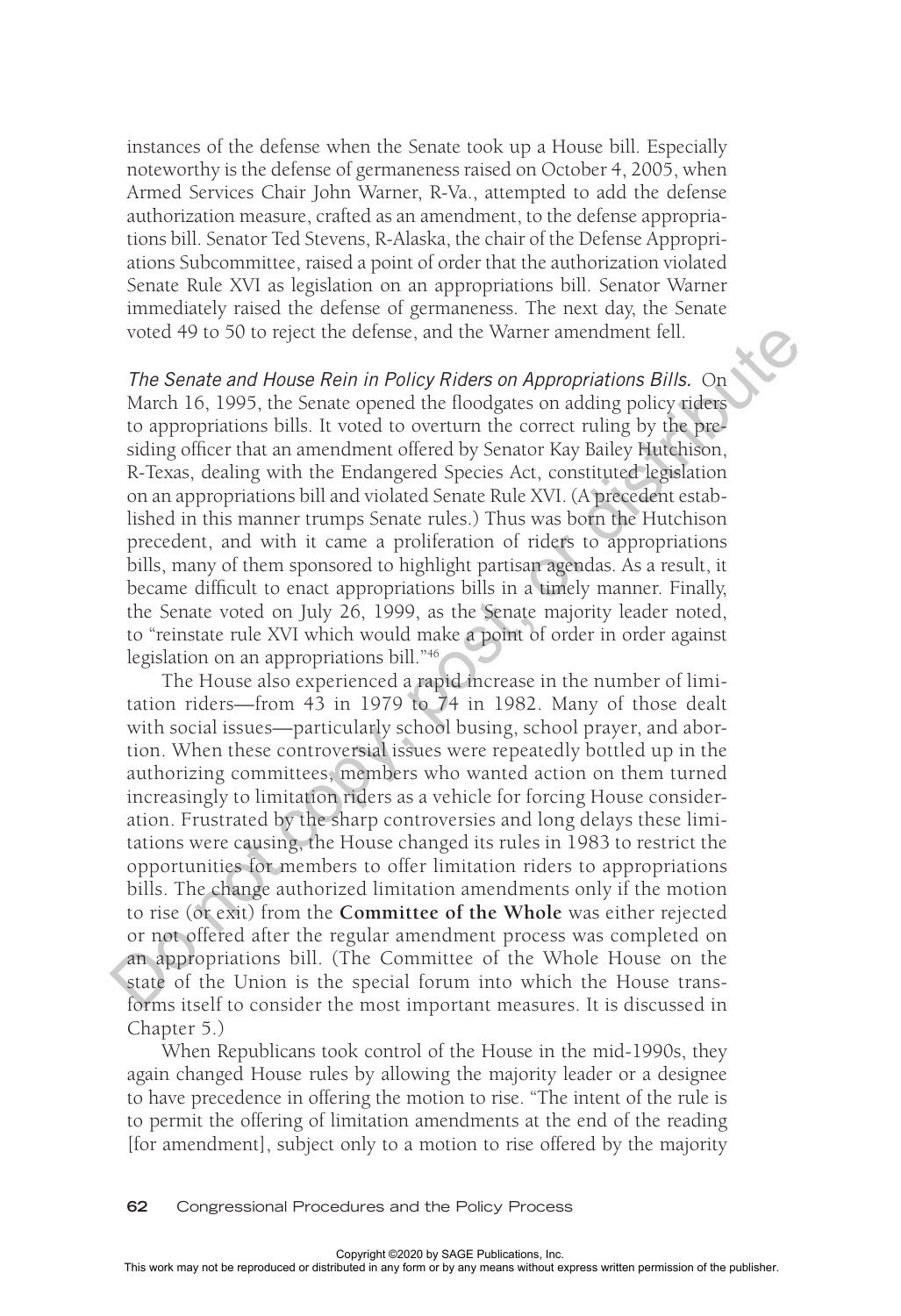leader or a designee."<sup>47</sup> The effect of this change is to enhance the majority leadership's control over the offering of limitation amendments.

*Budget Authority and Outlays.* Another budgetary distinction to bear in mind is that between *budget authority* and *outlays*. Appropriations approved by Congress provide **budget authority**, which allows government agencies to make financial commitments, up to a specified amount, that eventually result in **outlays**—that is, the spending of dollars. As one budget analyst explains it:

Congress does not directly control the level of federal spending that will occur in a particular year. Rather, it grants the executive branch authority (referred to as budget authority) to enter into obligations, which are legally binding agreements with suppliers of goods or services or with a beneficiary. When those obligations come due, the Treasury Department issues a payment. The amount of payments, called outlays, over an accounting period called the fiscal year (running from October 1 to September 30) equals federal expenditures for that fiscal year. Federal spending (outlays)in any given year, therefore, results from the spending authority (budget authority) granted by Congress in the current and in prior fiscal years.<sup>48</sup> explains it:<br>
Congress does not directly control the level of federal spending<br>
that will occur in a particular year. Rather, it grants the executive<br>
branch authority (referred to as budget authority) to chier unlo<br>
oblig

To state it differently, budget authority is like putting money in a checking account, and obligations are like writing a check; when the check is cashed, the dollars (outlays) are dispensed to the appropriate recipient. It is important to note that outlays (not budget authority) are subtracted from federal revenues to calculate each year's budget deficit (or surplus, although that has been rare).

*Spending Outside the Annual Appropriations Process.* Most activities or functions that individuals usually associate with the federal government the Federal Bureau of Investigation (FBI), the Coast Guard, the national park system, interstate highways, defense, space exploration, homeland security, foreign aid, medical research, and so on—are funded through the annual enactment of the 12 regular appropriations bills. The fiscal reality is that the annual appropriations process controls only around a third of all federal spending. This controllable, discretionary spending funds most domestic and defense programs. The other two-thirds or so of federal spending consists largely of automatic payments for entitlements and interest payments on the federal debt.<sup>49</sup> Almost half of all federal spending is used for just three entitlement programs (Social Security, Medicare, and Medicaid). Such programs generally are funded automatically under the terms of previously enacted statutes.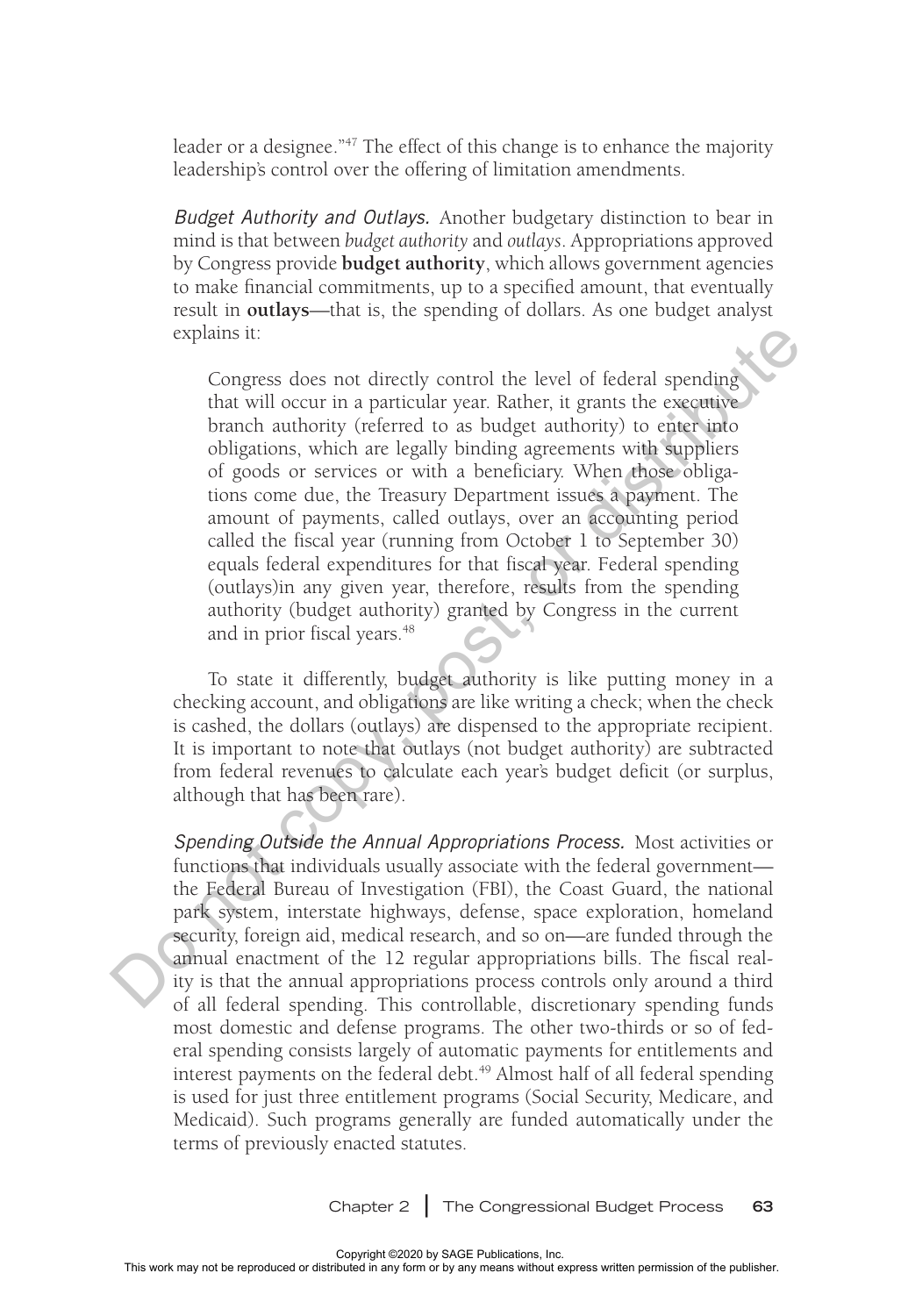Reflecting this difference, congressional analysts distinguish between *discretionary spending*, which is controlled through the annual appropriations process, and *direct spending* (often referred to as *mandatory spending*), which is used primarily to fund entitlement programs that are provided for in authorization laws. Direct spending is under the jurisdiction of the authorizing committees, not the appropriating committees.

Figure 2.1 highlights the ratio of discretionary expenditures to entitlement expenditures over time. Discretionary spending has borne the brunt of reductions over the years because politicians have been eager to reduce the size and cost of government. However, the direct spending side of the budget has escalated because Congress cannot easily control mandatory expenditure levels for the entitlement programs (e.g., Medicare and Social Security) established by permanent law. Congress does not set annual expenditures for these programs; instead, their financial costs reflect the eligibility criteria and benefit levels established in the statute. Congress can modify the entitlement statutes, but doing so can be an electorally risky venture. The elderly, who are well organized and who turn out to vote, are not reluctant to tell lawmakers, "Keep your hands off my Medicare and Social Security!" In this sense, popular entitlement programs are considered "the third rail of American politics" because those who touch them may face retribution come election time.



*Source:* Congressional Budget Office, *The Budget and Economic Outlook: 2019 to 2029*, January 2019, Tables F-3, F-4, and F-5, pp. 154–159.

*Note:* Excludes offsetting receipts.

**64** Congressional Procedures and the Policy Process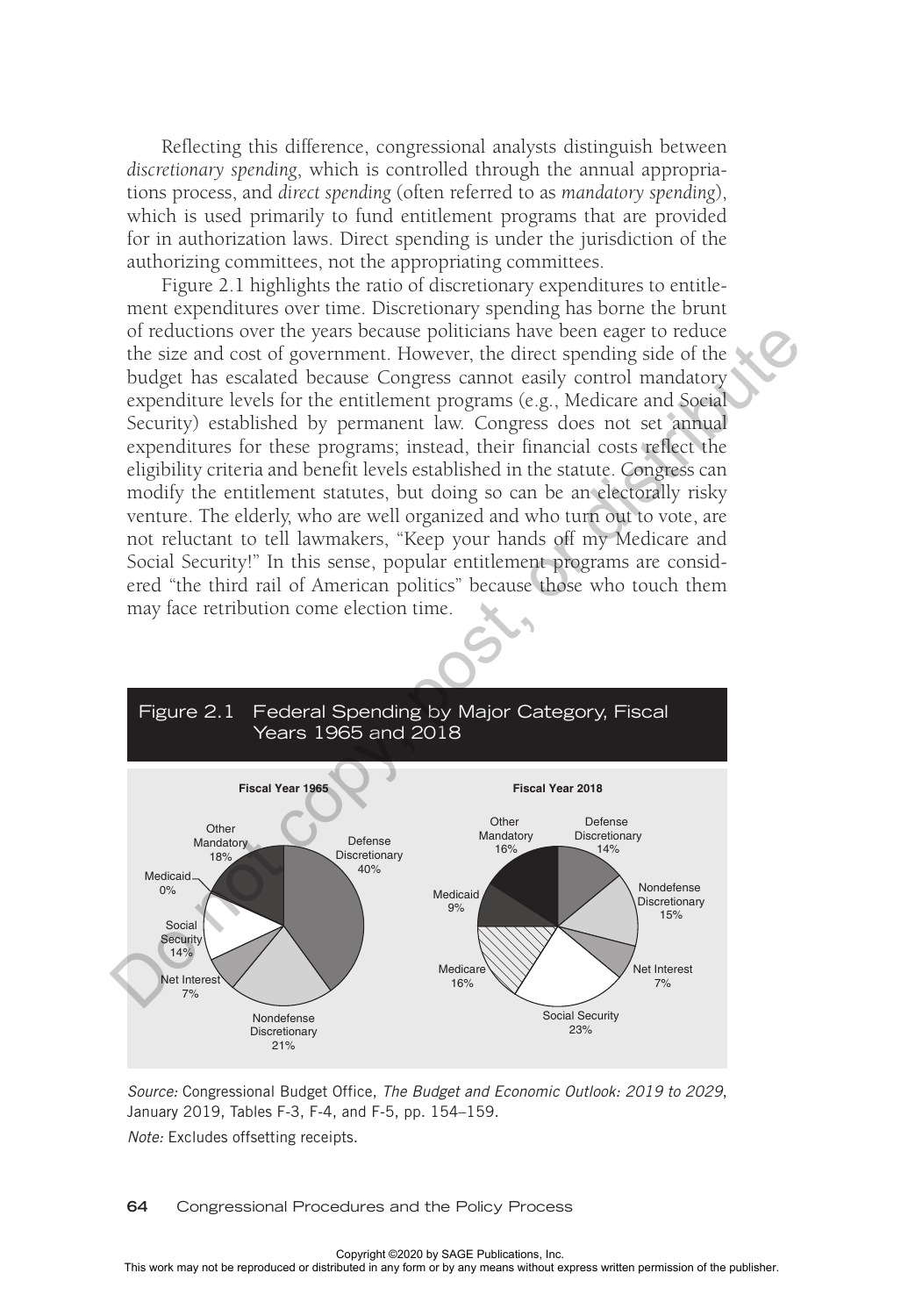## **Establishing a Congressional Budget Process**

Congress's continuing struggle to control expenditures precipitated a comprehensive overhaul of its budgetary process. Titled the Congressional Budget and Impoundment Control Act of 1974, the law came about largely for three reasons. First, the Appropriations Committees gradually lost control of budget expenditures as the legislative, or authorizing, committees turned to backdoor financing techniques to accomplish their policy objectives. Congress thus lacked a central body to coordinate budgetary decisions, relate governmental revenue to expenditures, or calculate the effect of individual budget actions on the federal budget. National fiscal policy reflected whatever emerged from Congress's excessively fragmented budget process. Second, the annual deficit had been on an upward trajectory, and many lawmakers believed that a revamped budgetary process would enable Congress to gain better control of fiscal decisions. Third, presidents sometimes took advantage of Congress's piecemeal process. President Richard Nixon clashed with Congress over national spending priorities and impounded (refused to spend) monies at unprecedented levels for programs initiated by Democrats in Congress. "Far from administrative routine," wrote a budget scholar, "Nixon's impoundments in late 1972 and 1973 were designed to rewrite national policy at the expense of congressional power and intent."50 to the stagge expensation and the squature, or antioning, coinmulated in backdoor financing techniques to accomplish their policy objectives. Congress thus lacked a central body to coordinate budgetary devisions, relate go

The combination of these three factors, along with growing public concern about the state of the national economy, led to enactment of the landmark 1974 budget law. That act established a congressional budget process that encouraged coordination and centralization and enabled Congress to review the budget as a whole. However, Congress did not institute this fiscal reorganization by abolishing the authorization, appropriations, or revenue processes. Such an attempt would have pitted the most powerful committees and members against one another and jeopardized any chance of realizing substantive budgetary changes. Instead, Congress added another budget layer to those already in place in the House and Senate.

## **The 1974 Budget Act**

Passage of the 1974 Budget Act had a major institutional and procedural effect on the legislative branch. Many of the act's original requirements have been modified in response to new developments. However, four decades later, it is still worthwhile to describe the main features of the act because they remain generally intact—the institutional entities, the concurrent budget resolution (a measure that establishes Congress's framework for considering revenue and spending legislation), enforcement of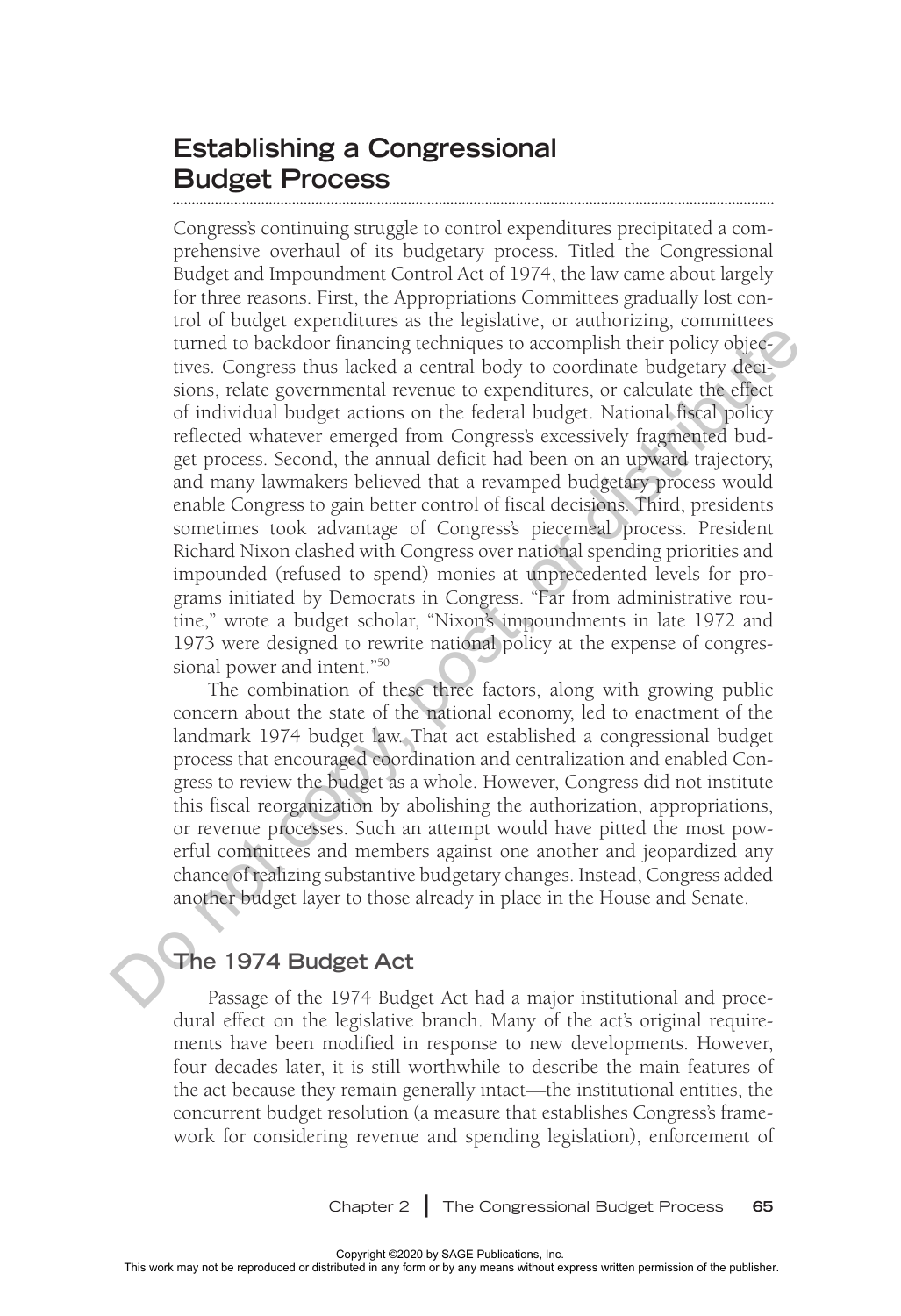the budget resolution, reconciliation and the Senate's "Byrd rule," a timetable for budget decisions, and controls on impoundments. Recent political strains on the budget process will be noted selectively because they exemplify how difficult it has become to adhere to the budgetary framework during a time of spending austerity and partisan polarization. Some lawmakers even assert that the legislative budgetary system is broken, citing such things as missed deadlines, potential and actual government shutdowns, credit downgrades, and overreliance on CRs.

#### **New Institutional Entities**

The budget act created three new institutional entities: the House Budget Committee, the Senate Budget Committee, and the Congressional Budget Office (CBO). The two budget committees have essentially the same functions, which include preparing annually a concurrent budget resolution; overseeing the CBO, which reviews (or "scores") the impact of existing or proposed legislation on federal expenditures; monitoring the revenue and spending actions of the House and Senate; assembling, if necessary, a reconciliation bill; and proposing budget process reform legislation.

The two panels, however, are constituted differently. The House Budget Committee is required to have a rotating membership; most members may not serve more than 8 years during a period of six consecutive Congresses. The committee must be composed of members drawn mainly from other **standing committees**, including five each from the Appropriations and Ways and Means Committees, one from the Rules Committee, and a leadership member from each of the two parties. Although the rotation allows many lawmakers to serve over time on this panel, it also has the effect of inhibiting cohesion (members' loyalty is to other committees), making it difficult at times for committee members to reach consensus on issues. Furthermore, the committee's fundamental task remains critical, visible, and often sharply partisan: producing a concurrent budget resolution that reflects differing Democratic and Republican views on the role and priorities of the national government. By contrast, the Senate Budget Committee is like the other standing committees: It has no restrictions on tenure, and its members are not required to come from other designated committees. New Institutional Entities<br>
The budget act created three new institutional entities: the House,Bard<br>
get Committee, the Senate Budget Committee, and the Congressional Budget<br>
get Office (CBO). The two budget committees hav

The nonpartisan CBO is Congress's official source for the independent information and analysis that it needs to evaluate budget, tax, and spending proposals. Among other things, the roughly 250 staff members of the CBO analyze budget, economic, and policy issues and make fiscal projections for the House and Senate Budget Committees and other congressional panels. The director of the CBO is appointed to a 4-year term. The selection or reappointment of the director alternates between House and Senate leaders.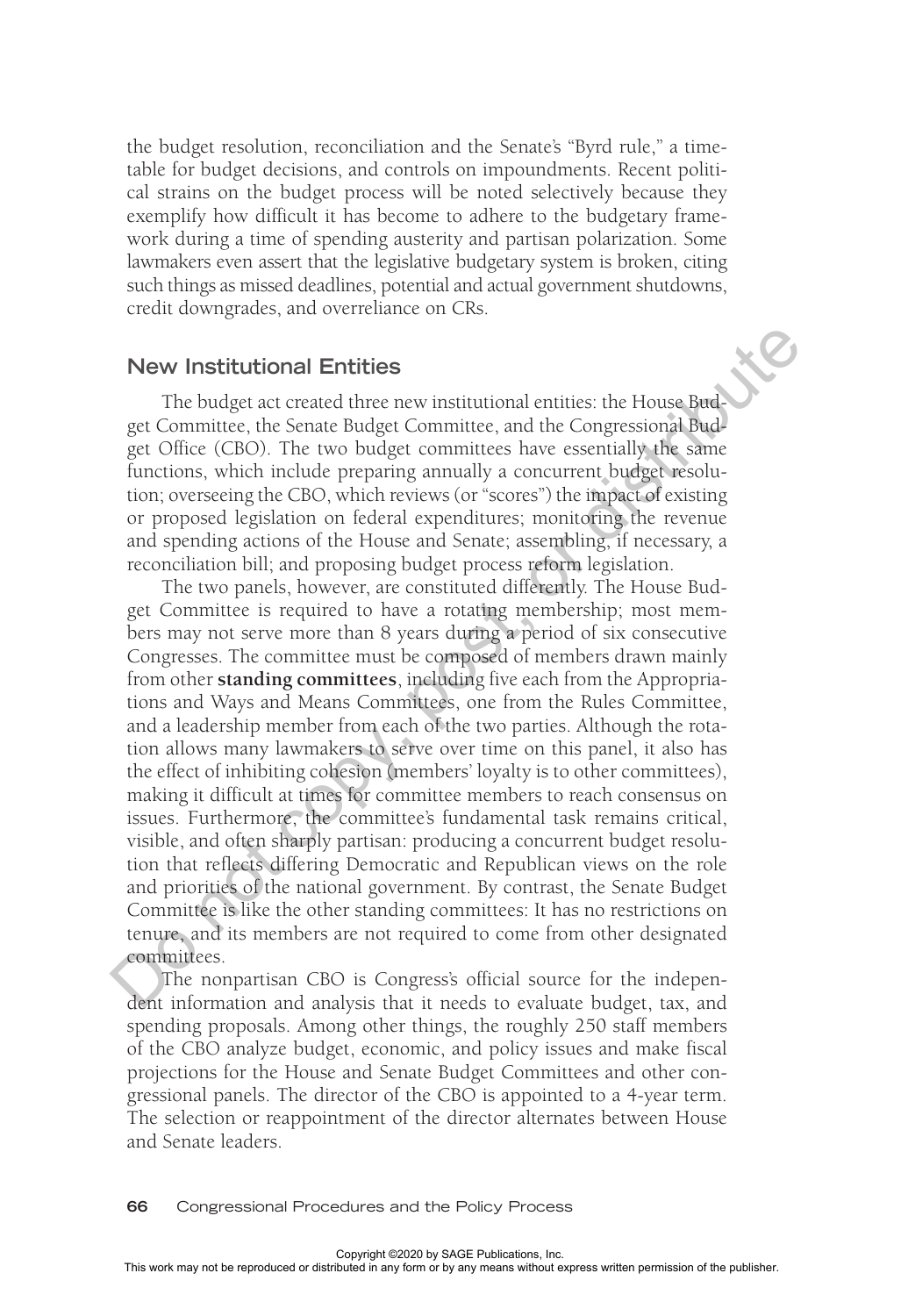Because budgetary issues dominate much of the activity on Capitol Hill, the CBO's role in providing "scoring reports" and "cost estimates" to the House and Senate Budget Committees and other panels is especially significant. The CBO scorekeeping unit measures the budgetary effects of the spending and tax plans of appropriators, authorizers, party leaders, and presidents. In doing so, it tracks pending and enacted spending and revenue measures to assist Congress in ensuring that they are within the budgetary limits set by the concurrent budget resolution or other budget laws. CBO evaluates budget proposals against a baseline—an estimate of future spending and revenue projections, assuming no change in existing laws. As a CBO report phrased it:

The baseline is intended to provide a neutral, nonjudgmental foundation for assessing policy options. It is not "realistic," because tax and spending policies will change over time. Neither is it intended to be a forecast of future budgetary outcomes. Rather, the projections . . . reflect CBO's best judgment about how the economy and other factors will affect federal revenues and spending under existing [laws].<sup>51</sup>

Baseline estimates, like any budget plan, are only as accurate as the assumptions (inflation, unemployment, or economic growth rates) used in their formulation.

# **The Budget Resolution**

Congress's annual budget process commonly centers on the adoption of a concurrent resolution on the budget (or often referred to as simply the *budget resolution*). This measure is formulated by the House and Senate Budget Committees, which consider the views and estimates of numerous committees and outside witnesses. The resolution includes budget aggregates for at least five years, consisting of five basic parts: Concultures budget process are an institute of the busine state of excellence future spending and revenue projections, assuming no change in existing laws. As a CBO report phrased it:<br>
The baseline is intended to provide a

- The total levels of federal spending, expressed in terms of both budget authority and outlays.
- The total levels of spending are subdivided among 20 functional categories, such as national defense, agriculture, and energy.<sup>52</sup> For each category, the spending levels reflect the anticipated legislative policy changes assumed in the totals.
- The total levels of federal revenue.
- The total levels of the deficit (or surplus).
- The total levels of the public debt (savings bonds, Treasury securities, etc.).<sup>53</sup>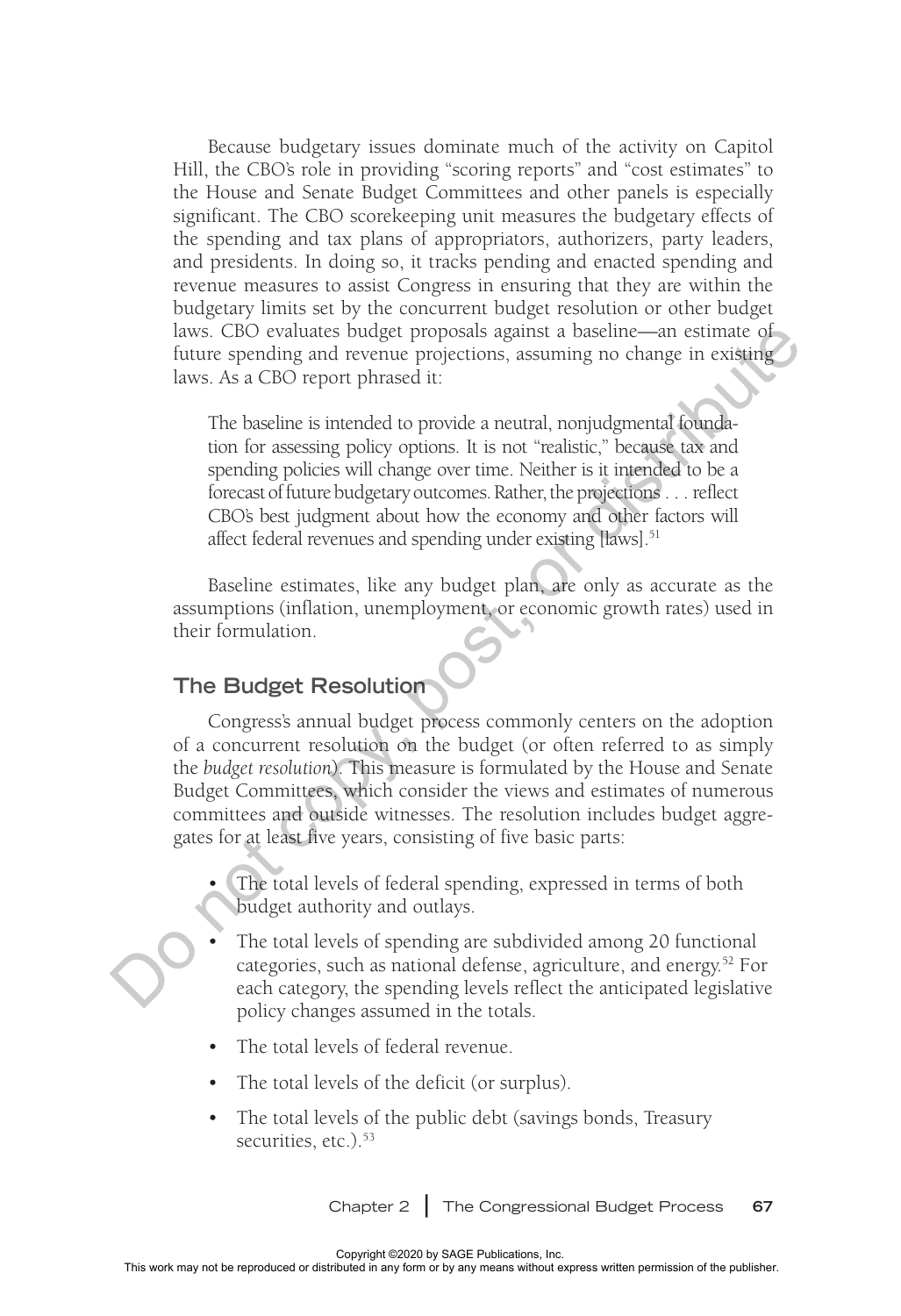Various substantive and strategic factors influence the length in years of the budget blueprint. One is the accuracy of the fiscal estimates. Fiveyear projections are likely to be more reliable than 10-year calculations. Another is avoidance of partisan criticism. If budget baseline projections indicate escalating long-term deficits without any prospect of a budget coming into balance, congressional budget makers may opt for a 5-year rather than a 10-year budget resolution. A 5-year rather than a 10-year tax cut projection could obscure the magnitude of long-term revenue losses while keeping the costs of the tax cuts within the limits set by the budget resolution. Conversely, a 10-year rather than a 5-year budget resolution might highlight significant reductions in the deficit because of revenue gains expected from a growing economy. The number of years covered in the budget resolution may also reflect a period sufficient to reach a budget goal, such as a balanced budget.

The budget resolution sets the overall level of discretionary spending for the upcoming fiscal year. That figure represents the "top line" that the appropriators cannot exceed, although additional spending may be provided for certain purposes such as overseas contingency operations (to combat the terrorist threat) and for emergencies (as determined by Congress). The budget resolution may also include directives to committees, which trigger a process called reconciliation. This reconciliation process, explained in more detail later in the chapter, allows Congress to consider legislative changes to tax policies and entitlement programs under expedited procedures, particularly significant in the Senate. Congress uses the reconciliation process to implement, in whole or in part, the spending and revenue plan set forth in the budget resolution. while keeping the costs of the tax cuts within the limits set by the budget resolution. Conversely, a 10-year rather than a 5-year budget resolution magit highlight significant reductions in the deficit because of revenue

The budget resolution, in sum, is a fiscal blueprint that establishes the context of congressional budgeting; guides the budgetary actions of the authorizing, appropriating, and taxing committees; and represents Congress's tax and spending priorities. Because it is not submitted to the president, it cannot be vetoed and does not carry legal effect. As a senator explained, a budget resolution is

analogous to an architect's set of plans for constructing a building. It gives the general direction, framework, and prioritization of Federal fiscal policy each year. Those priorities then drive the individual appropriations and tax measures which will support that architectural plan.<sup>54</sup>

*House Consideration of Budget Resolutions.* Although a budget resolution is "privileged" business in the House, which means it can interrupt other business to be called up as a priority matter, it is long-standing practice to consider the resolution under a rule issued by the Rules Committee. Typically, the Rules Committee limits House consideration only to amendments that propose alternative budget plans (that is, amendments that are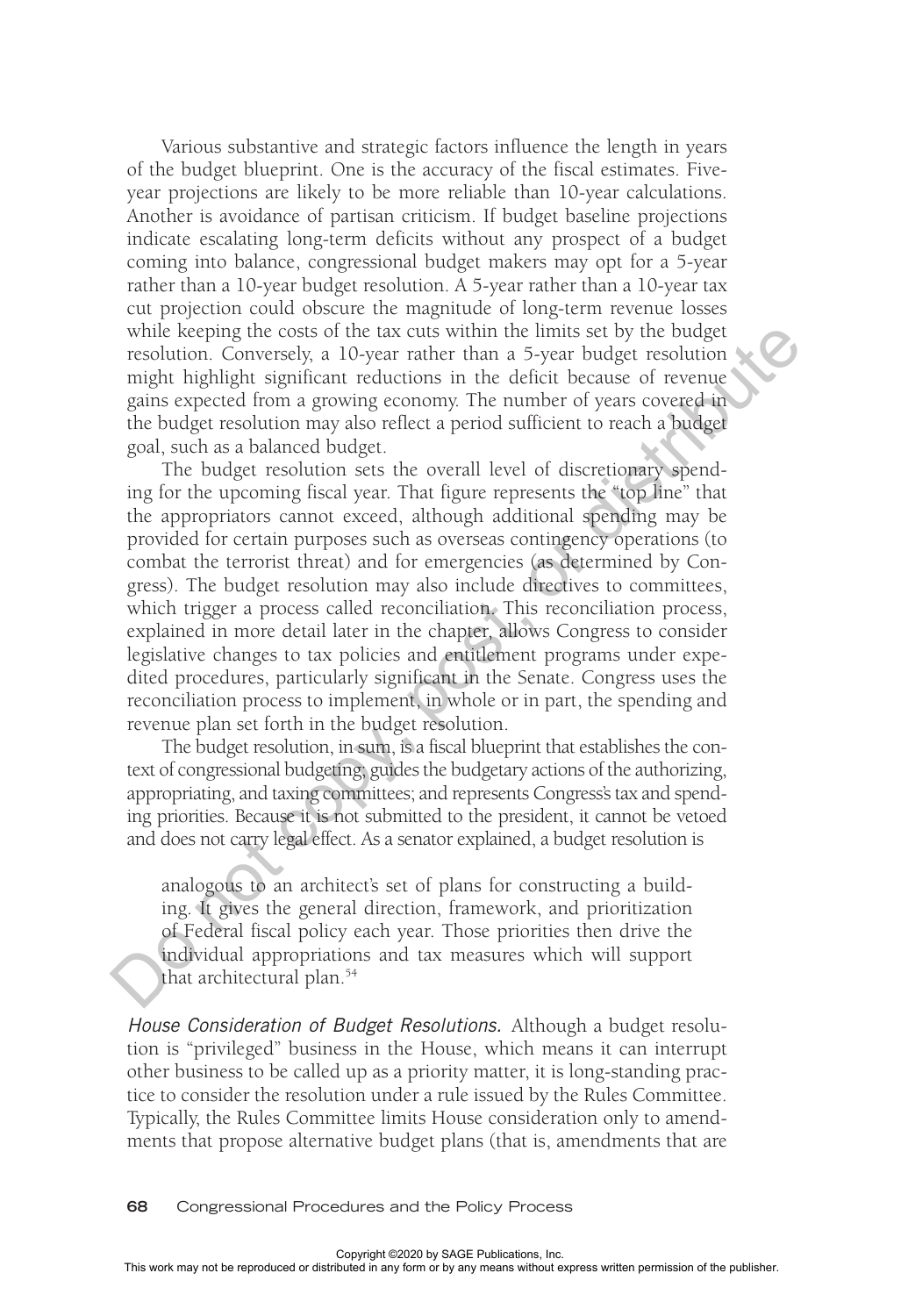a complete substitute for the Budget Committee's reported product). For example, the Rules Committee may report three major substitute budget plans to the floor: one proposed by the minority party and two others recommended by informal groups in the House, such as the Republican Study Committee or the Congressional Black Caucus. Generally, the Rules chair points out that the order of consideration is important, "because if any one of these pass, then the debate immediately ceases and we go right to final passage."55 (Parliamentary principles stipulate that it is not in order to re-amend something that has already been amended. A substitute budget plan, if adopted, would amend the entire text of the concurrent budget resolution, leaving nothing left to further amend.) Unsurprisingly, fiscal alternatives are routinely turned down. The majority's budgetary blueprint prevails on party-line votes because that document reflects the priorities of the party in control.

*Senate Consideration of Budget Resolutions.* Senate procedure for considering budget resolutions is governed by the requirements of the 1974 act. First, concurrent budget resolutions are privileged, which means they can be taken up by a nondebatable motion to proceed to their consideration. Because of their privileged character, budget resolutions are commonly taken up by unanimous consent.

The chair of the Budget Committee watches for senators offering amendments outside the jurisdiction of the panel. Why the concern? Because if the Senate adopts what are termed "corrosive" amendments by the Senate parliamentarian, the budget resolution (and a related conference report) is at risk of losing its privileged status (meaning its easy access to the floor, limits on debate, and so on). In one instance, a senator offered a detailed amendment to the budget resolution protecting middle-income taxpayers from tax increases. The Senate Budget chair pointed out that his panel lacks "the authority to tell committees of jurisdiction with specificity what they are to do," and if the amendment was adopted it would "put at risk the privileged status of the resolution itself." The presiding officer agreed with the Budget chair, stating, "The Senator is correct."56 re-anneal something that has already been amended. A substitute budget<br>plan, if adopted, would amend the entire text of the concurrent budget<br>resolution, leaving nothing left to further amend.) Unsurprisingly fiscal<br>alter

Second, the 1974 act imposes a germaneness requirement on amendments to budget resolutions. The act permits the germaneness standard to be waived (or set aside), but it requires at least 60 votes, instead of a simple majority, to waive the requirement. (The Senate, unlike the House, has no general germaneness rule. See Chapter 7 on Senate floor procedure.)

Third, budget resolutions carry a 50-hour statutory debate limitation, which means that they cannot be filibustered to death. Although debate is limited, *consideration* of the resolution is not. As a result, amendments can be taken up and voted on after the 50 hours, but without real debate. This circumstance often leads to so-called vote-a-ramas in which senators may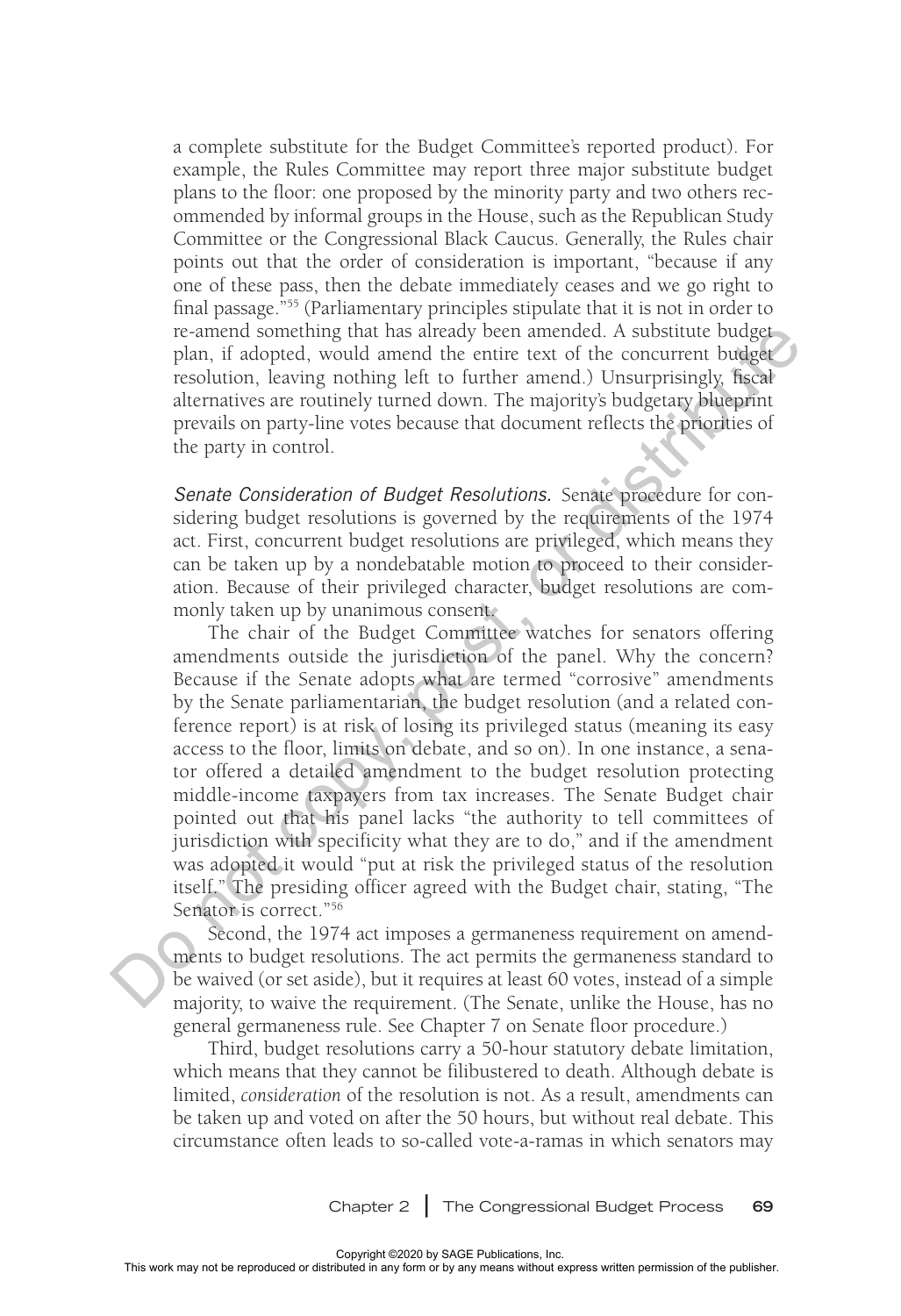over several days "cast back-to-back votes on a dizzying array of dozens of amendments," many designed to provide campaign ammunition (so-called gotcha amendments) for the next election.<sup>57</sup>

[One vote-a-rama] began at 11:15 a.m. [on] March 13 and continued until 2 a.m. March 14, with lawmakers on the floor for most of the session. Votes [by informal agreement] were separated by two minutes of "debate," with the sponsor having one minute to make his or her case and an opponent given one minute to respond.<sup>58</sup>

The number of amendments to budget resolutions has escalated over time from an average of 21 per year during the first 20 years of the 1974 Budget Act to an average of nearly 85 since then, with a peak of 121 in 2009.<sup>59</sup>

In recent years, senators have increasingly offered amendments establishing "deficit-neutral reserve funds." The deficit-neutral reserve fund amendments could allow authorizing committees with direct spending authority to report legislation that increases funding for various policy areas (transportation, education, and so on), provided the bills do not add to the deficit. The fiscal totals in the budget resolution then are revised to accommodate the budgetary effects of the particular legislation. As a senator explained: his or her case and an opponent given one minute to respond.<sup>36</sup><br>The number of amendments to budget resolutions has escalated over<br>inferior com an average of 21 per year during the first 20 years of the 1974<br>Budget Act to

On the speculation that Congress may enact legislation on a particular issue—perhaps "immigration," "energy," or "health care" a reserve fund acts as a "placeholder" to allow the Senate Budget Committee to later revise the spending and revenue levels in the budget so that future deficit-neutral legislation would not be vulnerable to budgetary points of order.<sup>60</sup>

## **Enforcement of the Budget Resolution**

The House and Senate enforce the goals and policies set forth in the budget resolution through devices such as scorekeeping; spending allocations to committees and subcommittees; reconciliation; budgetary information and analysis provided by the CBO and other relevant panels, including the Joint Taxation Committee, which scores revenue measures; the monitoring role of the Budget Committees; and raising points of order (parliamentary objections) on the House or Senate floor. Points of order under the 1974 Budget Act are either substantive or procedural in character. Substantive points of order are raised to ensure compliance with the budget resolution. For example, a lawmaker can challenge a floor amendment that would cause the Appropriations Committee to exceed its allocation of new discretionary spending authority. Procedural points of order are raised to ensure compliance with features of the 1974 Budget Act and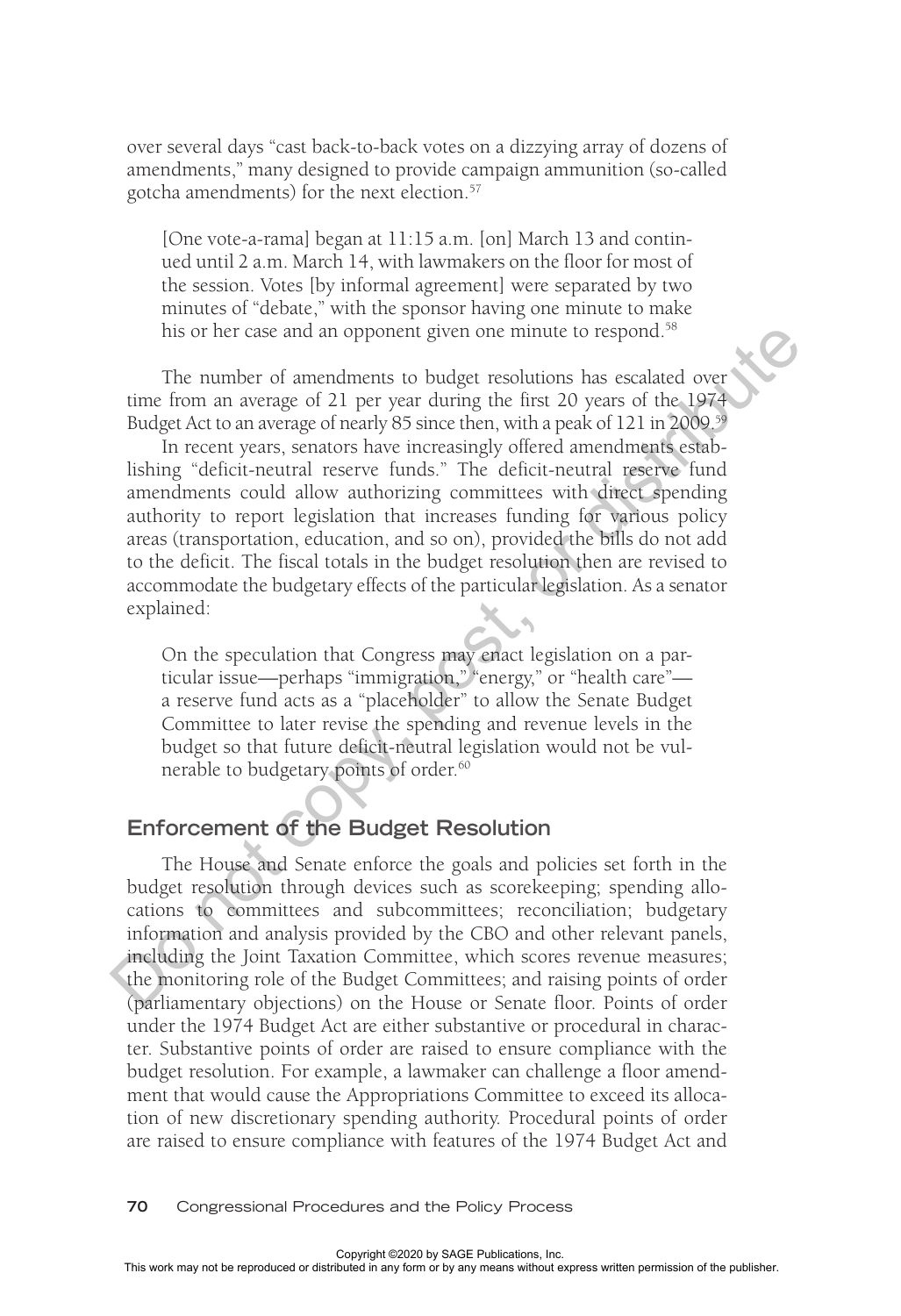companion legislation. The House and Senate permit waivers of any points of order. The House usually does this in a rule reported by the Rules Committee. The Senate, by contrast, must waive most points of order by a threefifths vote of all senators. Senators, then, often find themselves in search of the 60 votes needed to set aside some feature of the budget act so they can accomplish a policy objective.

When the House and Senate pass budget resolutions that contain different aggregate and functional totals, which is normal practice, the disagreements usually have to be resolved by a conference committee. The conferees prepare a report that distributes the total agreed-on expenditures for the year among the relevant House and Senate committees with direct and discretionary spending authority. This allocation procedure is called a *budget crosswalk*. The crosswalk is necessary because Congress employs the functional category designations developed by the White House's Office of Management and Budget. These designations do not correspond exactly to many House and Senate committees, with their overlapping jurisdictions.

Two allocation provisions of the 1974 Budget Act are especially important to the House and Senate Appropriations Committees and their dozen subcommittees. Section 302(a) provides the two Appropriations Committees with a spending allocation consistent with the amount recommended in the budget resolution. The two panels may not report appropriation bills that cumulatively exceed their overall aggregate allocations, enforceable through points of order on the floor (which may be waived, however). Under section 302(b), the House and Senate Appropriations Committees each subdivide their spending allocation among their 12 subcommittees. (If the concurrent budget resolution is not passed by the required April 15 date, informal allocations are made but are not enforceable, unless a deeming resolution has been adopted.) The subcommittee allocations are reported by the Appropriations Committees to their respective chambers. These allocations also are enforceable by members raising points of order against spending bills that exceed a subcommittee's assigned dollar amount. (These provisions can be waived in both chambers but require 60 votes to do so in the Senate.) agreements usually have to be resolved by a conference committee. The<br>conference prepare a report that distributes the total agreed-on expenditures<br>for the year among the relevant House and Senate committees with dree<br>at a

#### **Reconciliation**

Reconciliation, as noted earlier, is an optional procedure that enables Congress to implement its comprehensive fiscal policy (as reflected in the budget resolution) by changing tax and entitlement laws. The two-stage process is designed to reconcile the parts with the whole or, put differently, to bring existing law into conformity with the current budget resolution. In general, reconciliation is used to reduce spending, primarily through entitlement savings, and either to increase revenues or cut taxes. It does not address funding that is established in annual appropriations bills.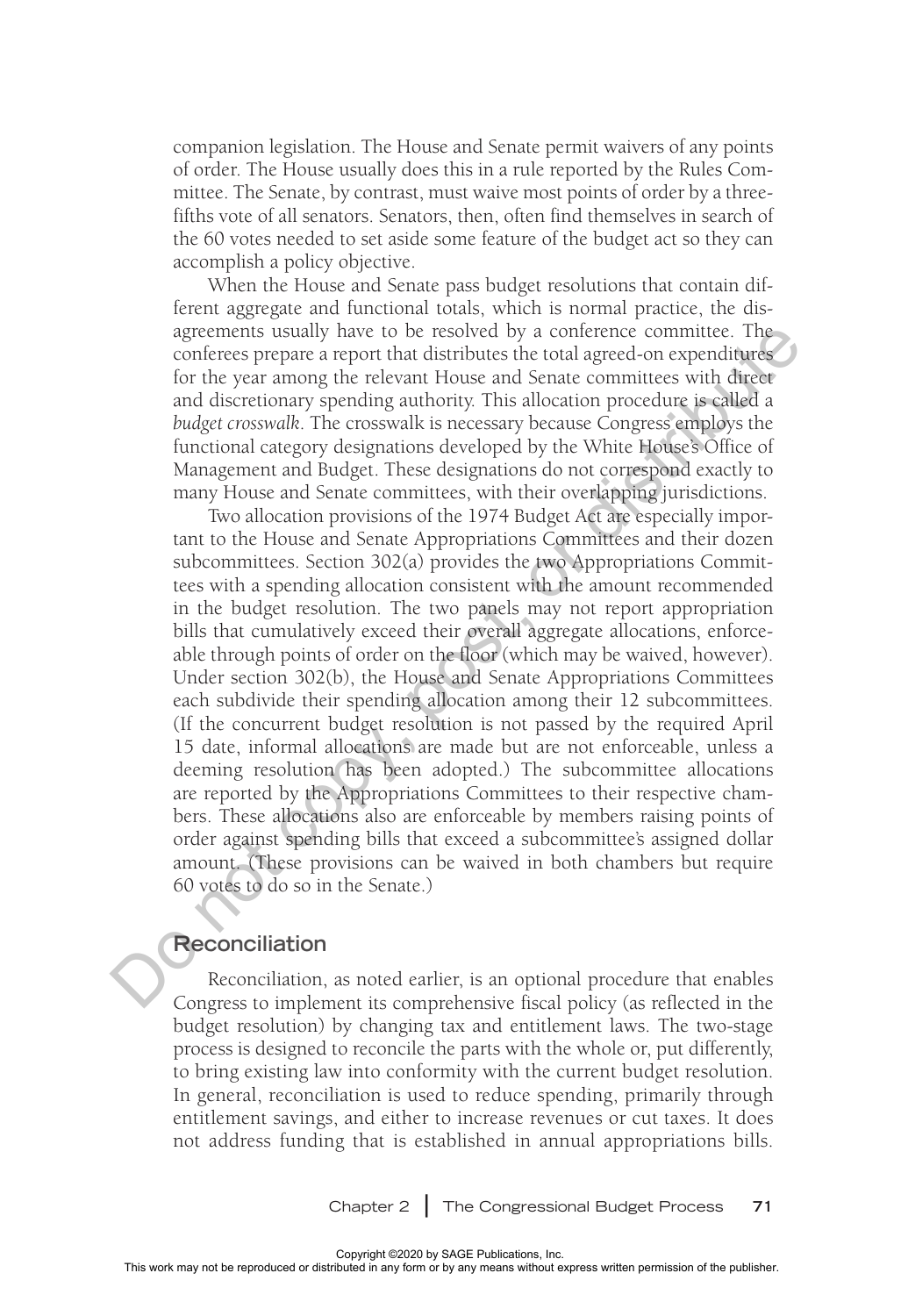The appropriations committees are bound by the discretionary spending limits set forth in the budget resolution. First employed by both chambers in 1980, reconciliation is used more often than not because it has proven to be an effective device for achieving budgetary savings.

The first stage in the reconciliation process calls for congressional approval of a budget resolution that instructs House and Senate committees to report by a certain date legislation that makes changes in laws, within their jurisdiction, that would result in changes to spending or revenues, or deficit reduction (often referred to as "budget targets"). An example of reconciliation directives to Senate committees is presented in Box 2.3. The second stage entails the development and consideration of reconciliation legislation that is projected to achieve the budget targets. If multiple committees are instructed, the legislative changes are submitted to the respective House and Senate Budget Committees. The budget panels then package the recommended changes into an omnibus reconciliation bill, followed by floor action in each chamber. The budget committees cannot make substantive changes in the proposals received from each instructed committee. If only one committee is provided instructions, it reports its legislative recommendations directly to the floor.

The reconciliation process was first initiated in its current form in 1980. But it was 1981 that illustrated its potential. In that year, in a major and dramatic use of reconciliation, President Ronald Reagan persuaded Congress to employ the procedure to achieve significant cuts in domestic programs (totaling about \$130 billion over 3 years). Never before had reconciliation been employed on such a grand scale. The entire process was expedited in a manner that short-circuited regular legislative procedures. A highly charged atmosphere produced a legislative result (enactment of an omnibus reconciliation bill), wrote Howard H. Baker Jr., R-Tenn., then Senate majority leader, "that would have been impossible to achieve if each committee had reported an individual bill on subject matter solely within its own jurisdiction."61 Reconciliation forced nearly all House and Senate committees to make unwanted cuts in programs under their jurisdiction. Given their policymaking significance, these bills, not surprisingly, are shepherded through Congress by party leaders and key committee leaders. or delicit realient colaries to as "budget targets"). An example<br>for concelistation directives to Senate committees is presented in box 2.3.<br>The second stage entails the development and consideration of reconciliation<br>inte

The irony is that Congress's budget process, designed in 1974 to advance and reassert the legislative branch's power of the purse, was captured by the White House in 1981 and used to achieve President Reagan's objectives. However, reconciliation can be used by either branch or party provided it has the votes to implement its objectives. In 1995 the GOPcontrolled Congress employed reconciliation to try to scale back the size of government, cut taxes, and balance the budget in 7 years. "Its efforts," observed one onlooker, "led to two historic federal government shutdowns, thirteen stopgap measures, several presidential vetoes, and ultimately failed to produce a meaningful fiscal agreement with the White House."62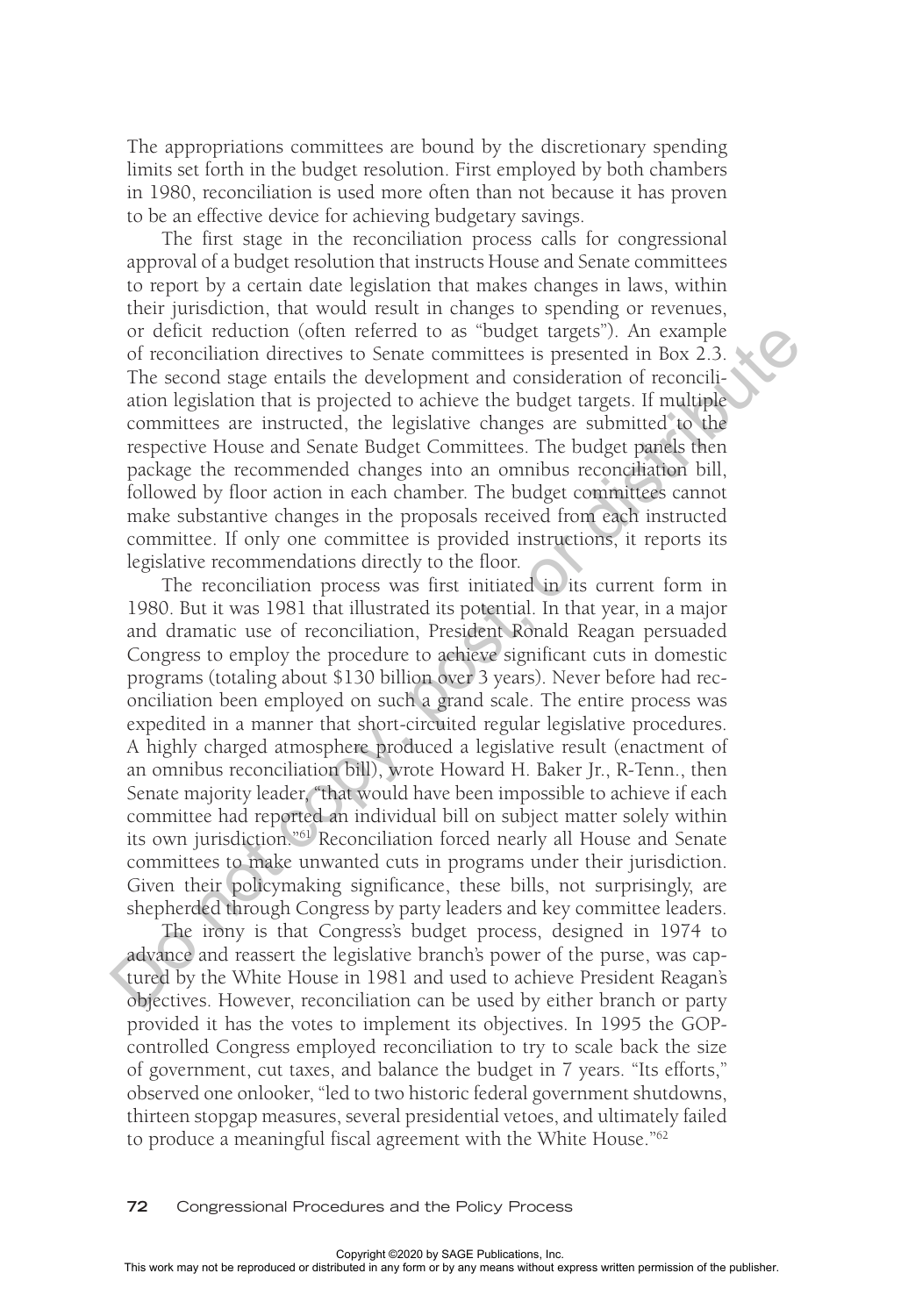## **Box 2.3 Senate Reconciliation Directives**

This excerpt from the concurrent budget resolution for fiscal year 2017 stipulates reconciliation directives for two Senate committees. These standing committees are the principal Senate panels that deal with health care issues: Finance; and Health, Education, Labor, and Pensions.

#### **SEC. 2001. Reconciliation in the Senate.**

- (a) Committee on Finance.—The Committee on Finance of the Senate shall report changes in laws within its jurisdiction to reduce the deficit by not less than \$1,000,000,000 for the period of fiscal years 2017 through 2026.
- (b) Committee on Health, Education, Labor, and Pensions.—The Committee on Health, Education, Labor, and Pensions of the Senate shall report changes in laws within its jurisdiction to reduce the deficit by not less than \$1,000,000,000 for the period of fiscal years 2017 through 2026.
- (c) Submissions.—In the Senate, not later than January 27, 2017, the Committees named in subsections (a) and (b) shall submit their recommendations to the Committee on the Budget of the Senate. Upon receiving all such recommendations, the Committee on the Budget of the Senate shall report to the Senate a reconciliation bill carrying out all such recommendations without any substantive revision.

*Source:* S.Con.Res. 3, Concurrent Resolution on the Budget for Fiscal Year 2017, agreed to January 13, 2017.

\*\*\*\*

On several occasions, reconciliation directives provided for more than one reconciliation bill. In 2005, for example, reconciliation instructions provided for three measures: a spending bill, involving cuts in mandatory programs as part of the GOP's effort to demonstrate fiscal discipline; a tax bill, concerning \$70 billion in revenue cuts; and a bill to raise the debt limit. These instructions follow the Senate parliamentarian's current guidance that only three reconciliation bills—tax, direct spending, and debt limit—are in order. (The House has no such limitation but observes the Senate's interpretation.) Finance; and Health, Education, Labor, and Pensions.<br>
SEC. 2001. Reconciliation in the Senate.<br>
(a) Committee on Finance. The Committee on Finance of the Senate shall<br>
report changes in laws within its jurisdiction to red

Reconciliation in the House is considered under the terms of a rule from the Rules Committee. Procedurally, reconciliation bills are focused on the Senate because measures governed by this process are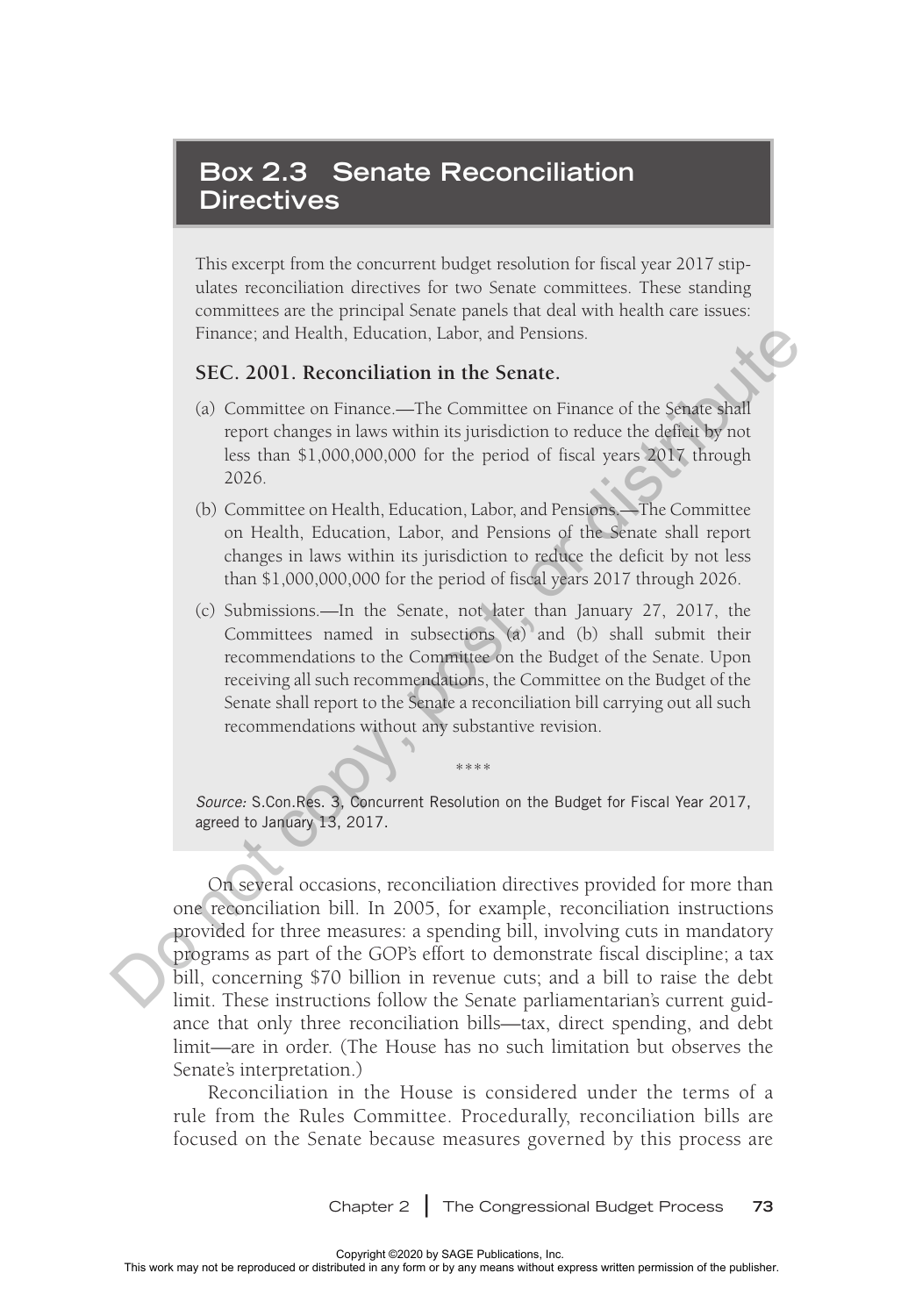treated differently than are other bills and amendments under terms outlined in the 1974 Budget Act. They cannot be filibustered (there is a statutory time limit of 20 hours for debate), passage requires a simple majority, and amendments must be germane and deficit neutral (tax cuts or spending increases must be "offset" by equivalent revenue increases or spending reductions). It is not surprising that proposals likely to arouse controversy in the Senate are sometimes attached to filibuster-proof reconciliation bills.

A recent example of reconciliation arousing significant controversy occurred during President Obama's first 2 years in office.<sup>63</sup> A major overhaul of the nation's health care system was a top domestic priority given the centrality of the issue in the 2008 presidential campaign. Congressional Democratic leaders successfully included reconciliation directives in their budget resolution. The directives specified that the relevant House and Senate committees would have until October 15, 2009, to report a health care reform reconciliation bill, although this deadline is more advisory than absolute.<sup>64</sup> It is "a date that does not have legislative consequences," remarked Senate Budget Chair Kent Conrad, D-N.Dak. "You can do reconciliation before October 15. You can do reconciliation after October 15."65

Senate Republicans and several prominent Senate Democrats opposed the use of reconciliation for such major legislation. "If you're going to talk about reconciliation, you're talking about something that has nothing to do with bipartisanship," declared a GOP senator. "You're talking about the exact opposite of bipartisan. You're talking about running over the minority, putting them in cement, and throwing them in the Chicago River."66 Senator Robert C. Byrd, D-W.Va., a principal author of the 1974 Budget Act, also expressed dismay that a procedure designed for deficit reduction could be used to enact major legislation. "We have seen one party and then . . . the other party use this process to limit debate and amendments on non-budgetary provisions that otherwise may not have passed under the regular rules." $($ A recent example of reconcillation arousing significant controversy<br>occurred during President Obamas Inst 2 years in office.<sup>67</sup> A major over-<br>haul of the nation's health care system was a top domestic priority given<br>the

Senate Republicans threatened to shut down the Senate through dilatory actions if Democrats employed reconciliation on President Obama's health care priority. Democrats initially decided not to use reconciliation on health care, but they recognized its leveraging potency. Speaker Nancy Pelosi, D-Calif., stated, "If bipartisanship did not yield health care reform, then we'll move to reconciliation."68 Following House adoption of its own version of health care reform, Senate Democrats mustered the 60 votes required to complete action on the Senate's version, the Patient Protection and Affordable Care Act (H.R. 3590).<sup>69</sup> Seemingly, the landmark health care bill was destined soon to be enacted into law after both chambers resolved their differences on health care reform. However, just a few weeks later, in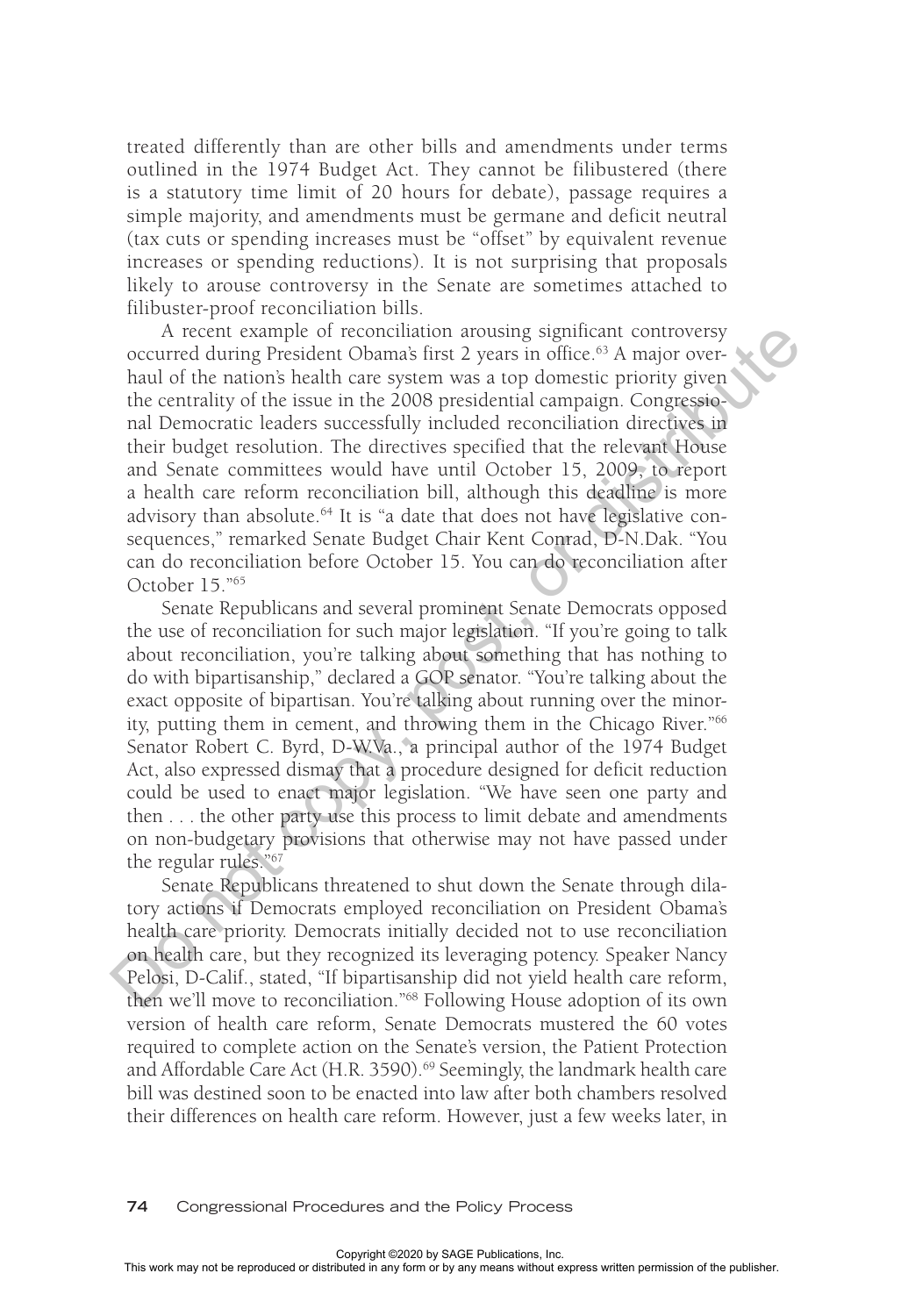a stunning special election upset in Massachusetts, Republican Scott Brown won the Senate seat previously held by Democrat Edward Kennedy. The result was Senate Democrats no longer could muster the 60 votes required to end filibusters solely from their own ranks. The fate of major health care reform quickly turned murky.70

After weeks of negotiations among the Democratic leaders of both chambers and the White House, an agreement was reached in mid-March 2010 to use a "two-bill" strategy. The House would agree to the Senate's version of health care reform (H.R. 3590, the Affordable Care Act) and then immediately pass a second bill—a filibuster-proof reconciliation measure (H.R. 4872)—that would largely amend the Affordable Care Act to address concerns with the Senate's version. This approach avoided both a bicameral resolution process and any further action on H.R. 3590 in the Senate, where Majority Leader Reid no longer had the 60 votes required to end a filibuster. Moreover, it was the fastest way to get comprehensive health reform to President Obama, who signed H.R. 3590 into law on March 23, 2010. Two days later, both chambers completed action on the reconciliation bill. On March 30, the President signed H.R. 4872 into law. During the health care strategy sessions, lawmakers from both chambers raised the issue of the Byrd rule.

#### **The Byrd Rule**

The Byrd rule, named after Senator Byrd, was adopted on a temporary basis in 1985; five years later it became permanent as an amendment to the 1974 Budget Act. The rule states that reconciliation provisions must be consistent with the goals of the reconciliation instructions. Reconciliation requires committees with policymaking responsibilities—the tax-writing and authorizing committees—to change either revenues or mandatory spending. Prior to the Byrd rule, these panels sometimes reported policy provisions that had no effect on the budget. Such provisions were inserted in reconciliation bills partly "because the budget committees are specifically prohibited from making substantive changes in the recommendations they receive from each committee."71 Significantly, committees included nonbudgetary policy provisions in reconciliation bills because such bills are considered under expedited procedures to facilitate passage. version of health care reform (H.R. 3590), the Affordable Care Act) and then<br>
immediately pass a second bill—a filibuster-proof reconciliation measure<br>
(H.R. 4872)—that would largely amend the Affordable Care Act to addre

The objective of the Byrd rule is to exclude extraneous matter in reconciliation measures. Maximizing its potency, the rule can be waived only by a three-fifths vote of the Senate. Similarly, 60 votes are required to overturn a ruling of the Senate's presiding officer that a provision in a reconciliation bill (or a floor amendment to it) is extraneous.

What is extraneous, however, is not always easy to determine.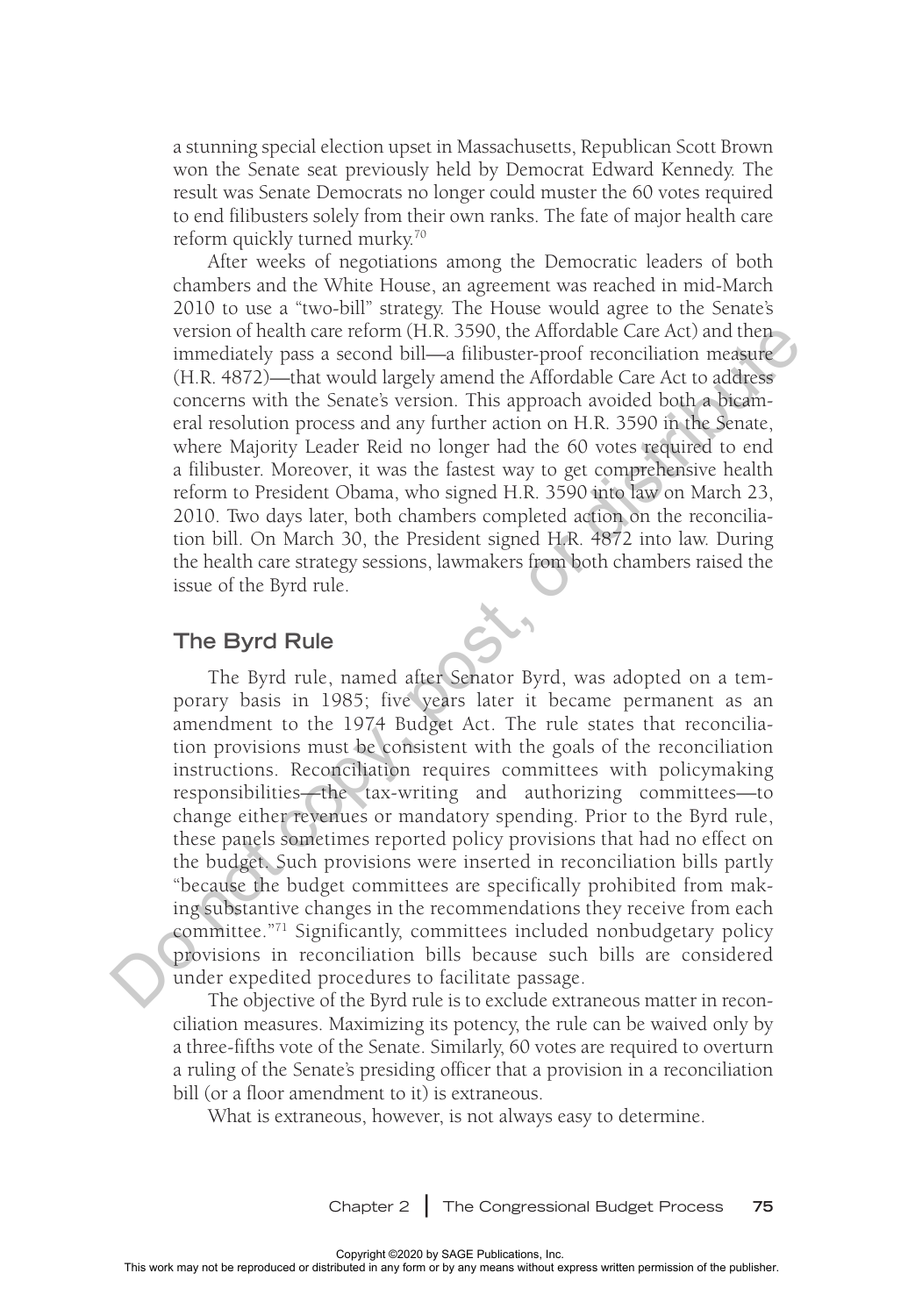The Byrd rule itself provides six definitions of what is extraneous. The rule stipulates, for example, that a provision is extraneous if it does not produce a change in outlays or revenues or is outside the jurisdiction of the committee that recommended the provision for inclusion in the reconciliation measure. To apply such definitions in practical cases can be complex:

The application of the [Byrd] rule can be tortuous. Take food stamps, for example. [In 1993, t]he House approved \$7.3 billion in extra spending for food stamps in its reconciliation bill; the Senate did not. Conferees . . . agreed to include up to the House amount in the conference report, but [Senate] Republicans hope to strip it out, arguing that it violates the Byrd rule because it would force the [Senate Agriculture] committee to miss its deficit-cutting target. The Senate Agriculture Committee's target was \$3.2 billion. [Senate] Democrats argued behind the scenes that it was impossible to apply the Byrd rule to a conference report. What was the relevant "committee"? House Agriculture? Senate Agriculture? The conference committee? The House's Committee of the Whole?72 in extra spending for lood stamps in its reconciliation bill; the<br>Senate did not. Conferens ... agreed to include up to the House<br>amount in the conference report, but [Senate] Republicans hope to<br>strip it out, arguing tha

The Senate parliamentarian agreed that the Byrd rule could not be applied to this case. In doing so, he cleared the way for the food stamps provision to remain in the conference report. The Senate parliamentarian an unelected congressional official—comes under enormous pressure from senators in both parties as she gives reconciliation bills a "Byrd bath," determining which provisions are extraneous and which are not.<sup>73</sup>

Because the Byrd rule also applies to House–Senate conference reports, it is sometimes a source of conflict between the chambers. House committee chairs charge that the Byrd rule, "by allowing Senators to rise on points of order and strike extraneous provisions [from conference reports], gives the Senate the power to dictate House actions."74

The constraints of the Byrd rule gave some pause to Democratic leaders who decided to use reconciliation on Obama's health care overhaul plan. The Democratic leaders were worried that GOP senators might challenge numerous health care provisions and successfully remove them as "Byrd droppings." A former staff director of the Senate Budget Committee explained:

On something as massive as health care reform, there will be a number of provisions that don't have direct budgetary consequences . . . Those Byrd violations [points of order] would be made and you'd end up making Swiss cheese out of the legislation.<sup>75</sup>

In the end, but to no avail, opponents of the health care reconciliation bill employed a number of other procedures (points of order, motions to return the health plan to committee, and the like) and offered numerous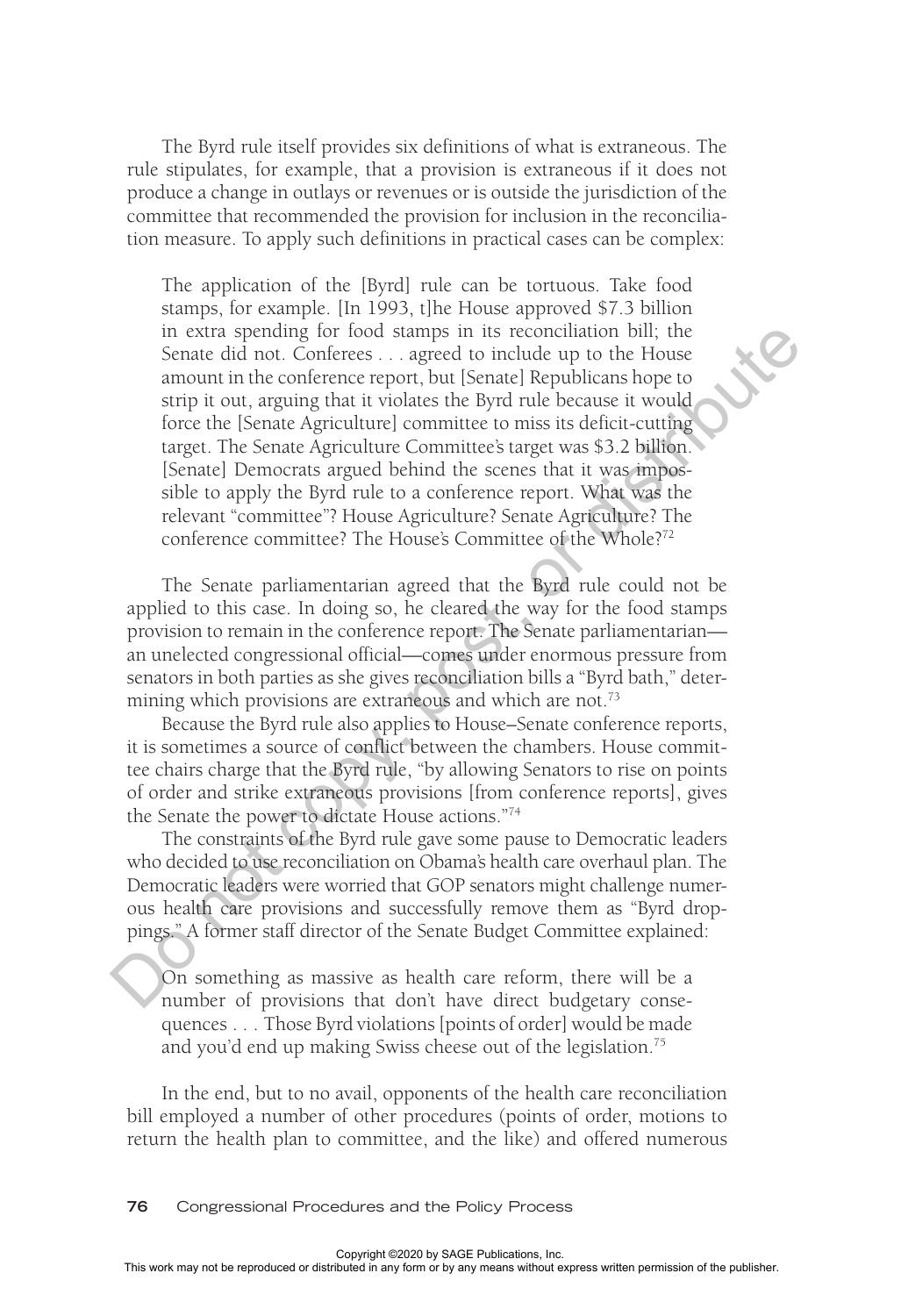amendments in an attempt to torpedo the bill. But they were not able to use the Byrd rule against any of the health care provisions in the reconciliation bill. Noteworthy is that the nonbudgetary aspects of health care reform, such as the insurance market requirements and the individual mandate, were included in the Affordable Care Act (H.R. 3590), which passed the Senate by a 60 to 39 vote after cloture was invoked. Therefore, in crafting the reconciliation bill, Democratic leaders were able to focus on the budgetary aspects of health care reform, avoiding the pitfalls of the Byrd rule. However, the procedural challenges of using the reconciliation process to address health care reform, especially in a comprehensive way, would return as opponents attempted to repeal and replace the Affordable Care Act.

For example, when the GOP took control of both chambers in the 114th Congress (2015–2016), they used the reconciliation process "for the sole purpose of repealing the . . . health care law."76 The constraints of the Byrd rule, however, led congressional Republican leaders to craft a more limited repeal of the Affordable Care Act. The repeal of the individual and employer mandates, for example, were not able to overcome the Senate's Byrd rule. Both were determined by the Senate Parliamentarian to violate the rule and were stripped from the reconciliation legislation in the Senate. Overcoming the Byrd rule constraints, the Senate and House passed a limited repeal of the Affordable Act through the reconciliation process by simple majorities. The health care repeal reconciliation legislation (H.R. 3762) was considered for a total of 5 days on the House and Senate floor, and passed, largely along party lines, by votes of 240 to 189 and 52 to 47, respectively.77 As expected, President Obama vetoed the bill. However, the procedural challenges of using the reconciliation process to<br>address health care reform, especially in a comprehensive way, would return<br>as opponents attempted to reparal and replace the Affordable Care Act.<br>

# **Timetable for Budget Decisions**

To promote order and coordination in the budget process, Congress established a budgetary schedule. But the timetable, set out in Box 2.4, is periodically subject to change, and Congress commonly misses some of the target dates. For example, Congress is supposed to enact its budget resolution on or before April 15 of each year, but that does not always happen.

Different budget priorities and serious policy disagreements among the chambers, parties, and branches account, in addition to other factors, for the missed deadlines. In 1998, the House and Senate failed for the first time to agree on a budget resolution for the fiscal year 1999. Each chamber passed dramatically different resolutions that year, and the GOP leaders of each chamber could not agree on how to allocate funding. Four years later, also for the first time ever, the Senate did not even consider a budget resolution on the floor this time because of partisan clashes and the one-seat majority the Democrats had in 2002.78 In 2004, for only the third time in 30 years, Congress again could not adopt a budget resolution, partly because of policy disputes over tax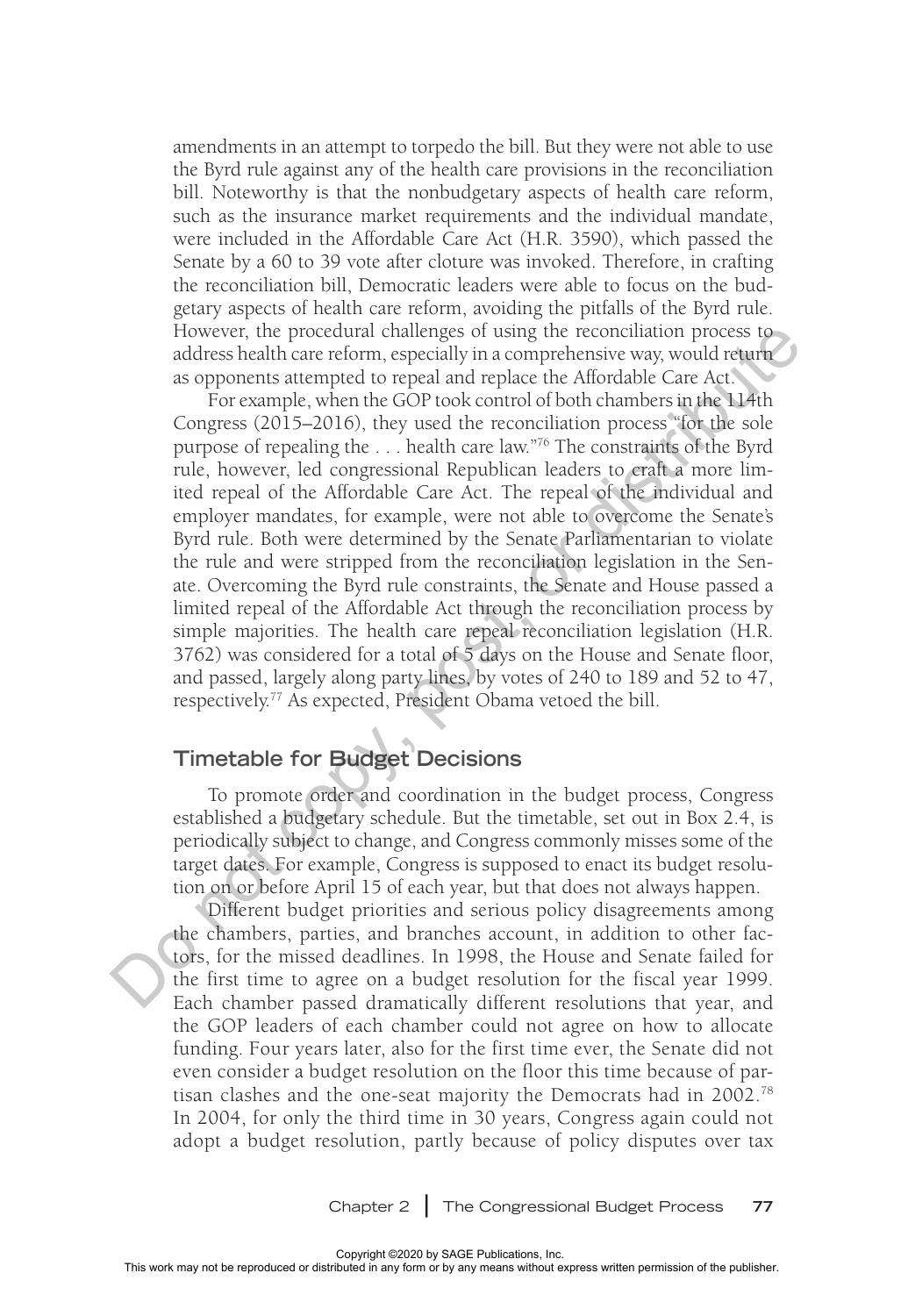## **Box 2.4 Congressional Budget Process Timetable**

| <b>Target Date</b>                          | <b>Action to Be Completed</b>                                                                                                 |
|---------------------------------------------|-------------------------------------------------------------------------------------------------------------------------------|
| First Monday in February                    | President submits budget to Congress.                                                                                         |
| February 15                                 | Congressional Budget Office submits<br>economic and budget outlook report to Budget<br>Committees.                            |
| Six weeks after president<br>submits budget | Committees submit views and estimates to<br>Budget Committees.                                                                |
| April 1                                     | Senate Budget Committee reports budget<br>resolution.                                                                         |
| April 15                                    | Congress completes action on budget<br>resolution.                                                                            |
| May 15                                      | Annual appropriations bills may be considered<br>in the House, even if action on budget<br>resolution has not been completed. |
| June 10                                     | House Appropriations Committee reports last<br>regular appropriations bill.                                                   |
| June 15                                     | Congress completes action on reconciliation<br>legislation (if required by budget resolution).                                |
| June 30                                     | House completes action on annual<br>appropriations bills.                                                                     |
| July 15                                     | President submits midsession review of budget<br>to Congress.                                                                 |
| October_1                                   | Fiscal year begins.                                                                                                           |
|                                             | Source: Adapted from Section 300 of the Congressional Budget Act (2 U.S.C. 631).                                              |
|                                             |                                                                                                                               |

policy. This trend has continued in recent years. In 2006 and from 2010 to 2014, the House and Senate have been unable to agree on a budget resolution, either because of choice, bicameral conflicts, or other factors. On occasion, there is debate about whether a budget resolution is even necessary, especially if it does not contain reconciliation directives (see the previous Reconciliation section). "My sense is that it's not of overwhelming importance," remarked a House member, because the significant budget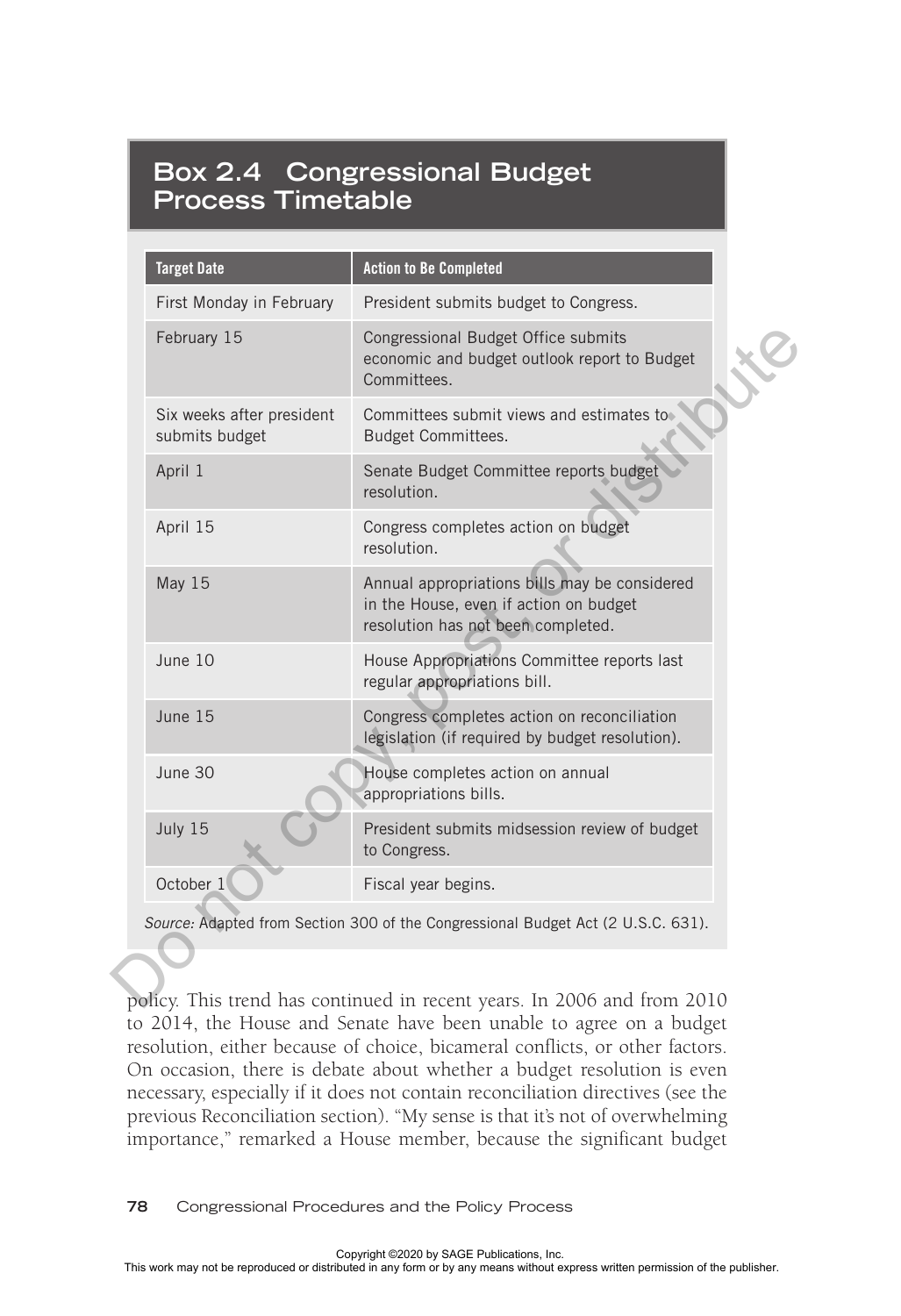battles are joined "when the appropriations bills hit the floors."79 There is no legal penalty if Congress fails to adopt a budget resolution. Politically, however, the opposition party often criticizes the majority for being incapable of fulfilling a fundamental governing responsibility.

Among several reasons that account for House–Senate difficulties in agreeing on a budget resolution, two merit mention. First, the two parties have substantial disagreements about how to address the budget deficits (nearly \$780 billion in 2018), which hinders their ability to agree even on a budgetary framework. Democrats favor a mix of spending cuts and tax hikes to shrink the deficit. Republicans support tax cuts, not revenue hikes, and endorse deep spending cuts in entitlement and other programs favored by many Democrats. Forging majority consensus on how to reduce the deficit has been so controversial that it has led to budgetary gridlock. "There's no serious effort on either the Republican or Democratic side to address [deficit reduction], and the president's not for it," exclaimed Senator Lamar Alexander (R-Tenn.).<sup>80</sup>

Second, budget resolutions reflect the priorities of the majority party. Commonly, minority party lawmakers unanimously oppose adoption of the budget resolutions, which means that votes for passage must come from the majority side. Vulnerable lawmakers up for reelection are unlikely to vote for a budget resolution that would cause them electoral grief back home, such as proposing cuts to Medicare. The "political thinking is," declared Senator Tom Coburn, R-Ok., "we don't want any of our members to have to be recorded on things that might affect the next election."<sup>81</sup> Thus, there are occasions when the budget resolution for a fiscal year is not even considered.

When the House or Senate are late in passing, or cannot produce, a budget resolution, either chamber may adopt what is called a *deeming resolution*, which may be a simple House (H.Res.) or Senate (S.Res.) resolution. Its functional equivalent may also be provided in other forms. For example, such provisions have been included in rules reported by the Rules Committee for the House, in an annual defense appropriations bill for the Senate, and in other legislation implementing a budget agreement for both chambers, such as the Bipartisan Budget Act of 2013.<sup>82</sup> Absent a deeming resolution, the multiyear budget levels adopted in the prior year's budget resolution remain in effect (except for discretionary spending levels for the upcoming fiscal year), but they may be "badly out of date, thereby undermining their value as a realistic basis for enforcement of present policies."83 or a budgetary framework. Democrats favor a mix of spending cuts and<br>tax hists to shrink the deficit. Republicans support tax cuts, not revenues<br>hikes, and endorse deep spending cuts in entitlement and other programs<br>favo

The 1974 Budget Act prohibits the House and Senate from taking up budgetary measures before adopting the budget resolution for the upcoming fiscal year. However, the House permits appropriations bills to be taken up after May 15 even if legislators still have not agreed on a budget resolution. The House can set aside the requirement by unanimous consent or majority vote; the Senate may also set aside this mandate by majority vote. In short, the budget timetable is often more aspiration than attainment.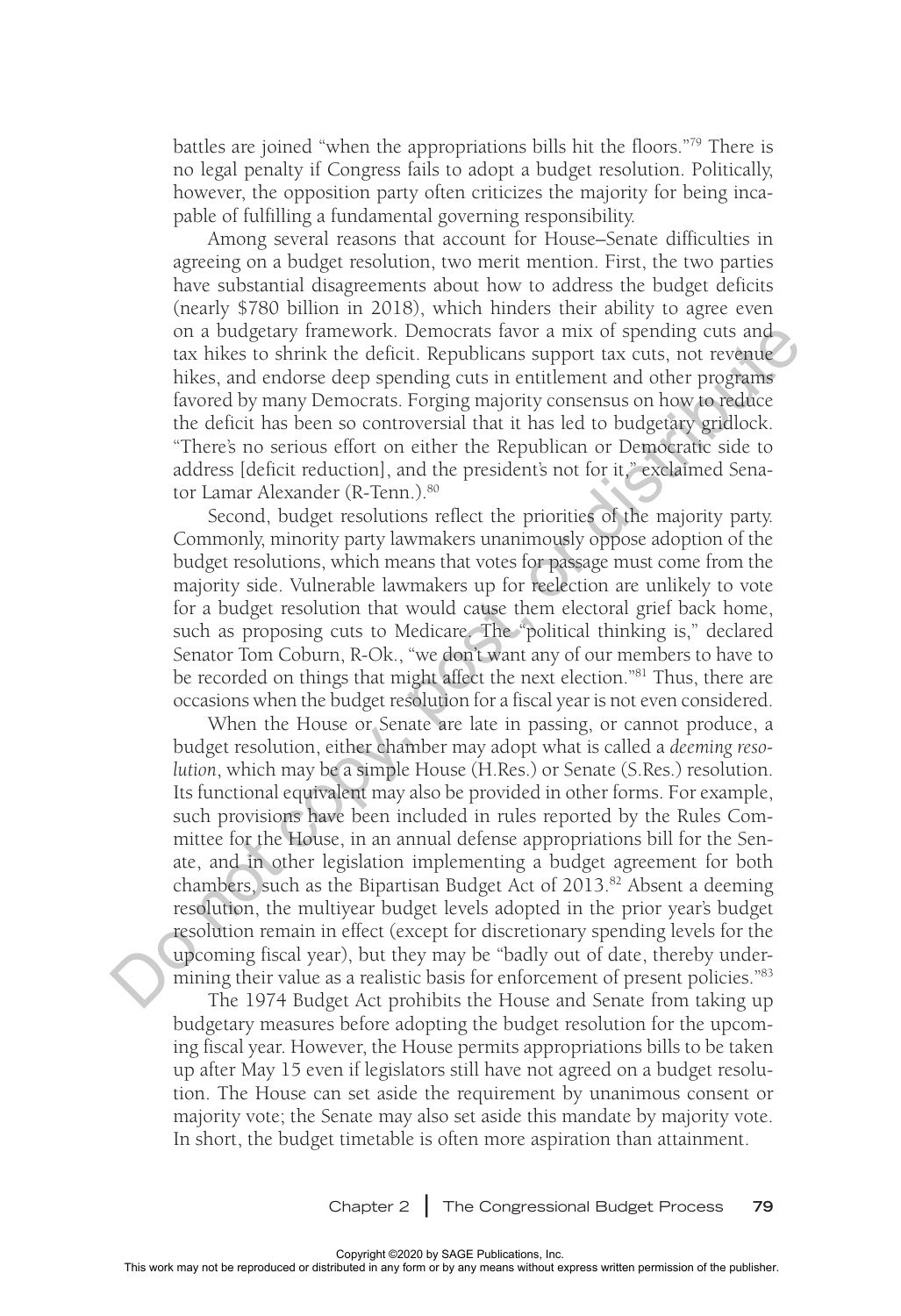#### **Controls on Impoundments**

Title X of the 1974 Budget Act permits Congress to review executive impoundments of appropriated funds. The act divides impoundments into two categories—deferrals (a temporary delay in the expenditure of funds to achieve savings made possible through greater efficiencies or to provide for contingencies) and rescissions (the permanent cancellation of budget authority)—which are considered under separate procedures. Presidents are obligated to inform Congress of their proposed deferrals and rescissions and to set forth the reasons for them. The GAO is authorized to review these special messages to ensure that impoundments are not classified improperly.

To rescind budget authority, the president submits a message to Congress indicating the reasons for the rescission. Over the next 45 days of continuous session (days when Congress is in session, not calendar days), Congress may then pass a rescission bill that cancels all, part, or none of the amount requested by the president. If both houses fail to pass a rescission bill before the expiration of the 45-day period, the president must make the funds available for obligation. In short, inaction produces action: the release of appropriated funds. (The rescission procedure is seldom followed because the Appropriations Committees, after informal consultations with executive agencies, include the agreed-on rescissions in general appropriations bills.)

#### **The Debt Limit**

The Constitution (Article I, Section 8) grants Congress the power "to borrow Money on the credit of the United States." The Treasury Department is assigned responsibility to conduct the sale of debt instruments (interestbearing bonds, for example) when the government needs to borrow money to pay its bills for such things as building the Panama Canal, fighting world wars, stimulating the economy, or funding its legal obligations and policy priorities. "Raising the debt ceiling doesn't approve more spending by the government. Instead, it allows the government to borrow to pay debts it has already incurred."84 (In 2019, the debt ceiling-the accumulation of annual deficits over time—exceeded \$22 trillion, an amount nearly equivalent to the nation's gross domestic product, or the total value of its goods and services.) and to set lotth the reasons for them. The GAO is authorized to review these<br>and to set lotth the reasons for them. The GAO is authorized to review these<br>special message to ensure that impoundments are not classified impro

Controversy has often surrounded consideration of debt ceiling measures, but they were nonetheless regularly enacted into law. From 1975 to 2011, debt ceiling bills became law more than 60 times, with seven occurring in 1990 alone.<sup>85</sup> Rarely during this era was there ever a serious threat to allow the government to default on its debts, which would roil the financial markets, affect the value of the dollar, and produce other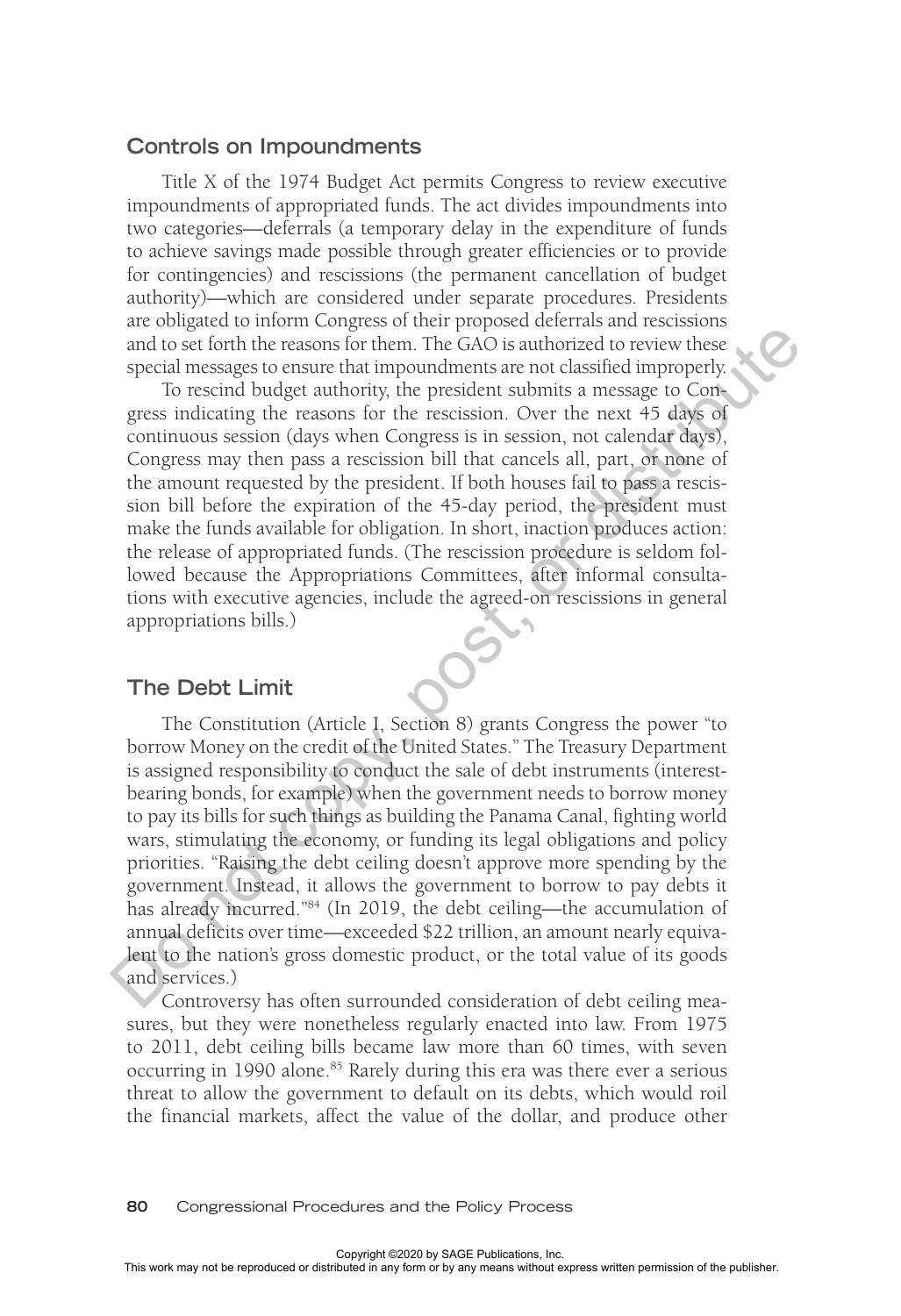adverse domestic and global economic consequences. However, in the 112th Congress (2011–2012), many GOP lawmakers were willing to take that risk of default to compel the Obama administration to accept their agenda of limited government, with its tax and spending cuts.

Voting to raise the debt ceiling is difficult for many lawmakers, especially in a polarized era. Minority members lay off voting for increases in the debt ceiling, forcing the majority members to bear the burden of passing the legislation. Those voting to hike the debt ceiling understand that the other party will attack them in the next election as "big and irresponsible spenders." For instance, a GOP challenger ousted a Democratic incumbent with a series of attack ads that said, "[The Democrat] promised to cut wasteful spending, but voted for \$14 trillion in debt."<sup>86</sup> To insulate members from such criticism, the House devised a creative procedure for approving raises in the debt ceiling without voting directly on such legislation. Called the *Gephardt Rule* after Rep. Richard Gephardt, D-Mo., who originated the rule in 1979, it stated that after successful adoption of the budget resolution, the House would be "deemed" to have also passed legislation increasing the statutory debt ceiling. The Senate requires its members to cast a direct vote on debt ceiling legislation. party will attack them in the next election as "big and irresponsible spend<br>ers." For instance, a GOP challenger ousted a Democratic incumbent with<br>a series of attack ads that said, "[The Democrat] promised to cut washeful

The GOP-controlled 112th House, however, believed a stand-alone debt ceiling bill would give them leverage to cut spending. GOP lawmakers invoked the logrolling strategy: In exchange for their votes to raise the debt ceiling, the president must support deep spending reductions in federal programs and agencies. In sum, if the debt ceiling were to be raised so the government could borrow more money to pay its debts, the terms would be set by congressional Republicans. When Treasury Secretary Timothy Geithner provided Congress with a firm deadline (August 2, 2011) for lifting the debt ceiling, the stage was set for another round of deadline brinksmanship.

President Obama and House Democrats urged Speaker John Boehner, R-Ohio, to schedule floor action on a "clean" debt ceiling bill—a \$2.4 trillion increase in borrowing authority—with no other provisions embedded in the measure. For their part, House Republicans insisted that there must be a dollar in spending cuts for every dollar authorized for borrowing. To hammer home their leverage in raising the debt ceiling, Boehner complied with President Obama's request, and that of congressional Democrats, for a clean vote on raising the debt ceiling by \$2.4 trillion. The vote occurred on May 31, 2011, in unusual circumstances. First, it was brought up under a procedure (suspension of the rules; see Chapter 4) that guaranteed its defeat; suspension procedure requires a two-thirds vote for passage. Second, GOP leaders urged their party colleagues to defeat the bill they introduced. Every Republican voted for rejection. Some GOP lawmakers seemed to relish a government default to dramatize the need for spending discipline. Third, Democrats who urged such a vote "assailed Republicans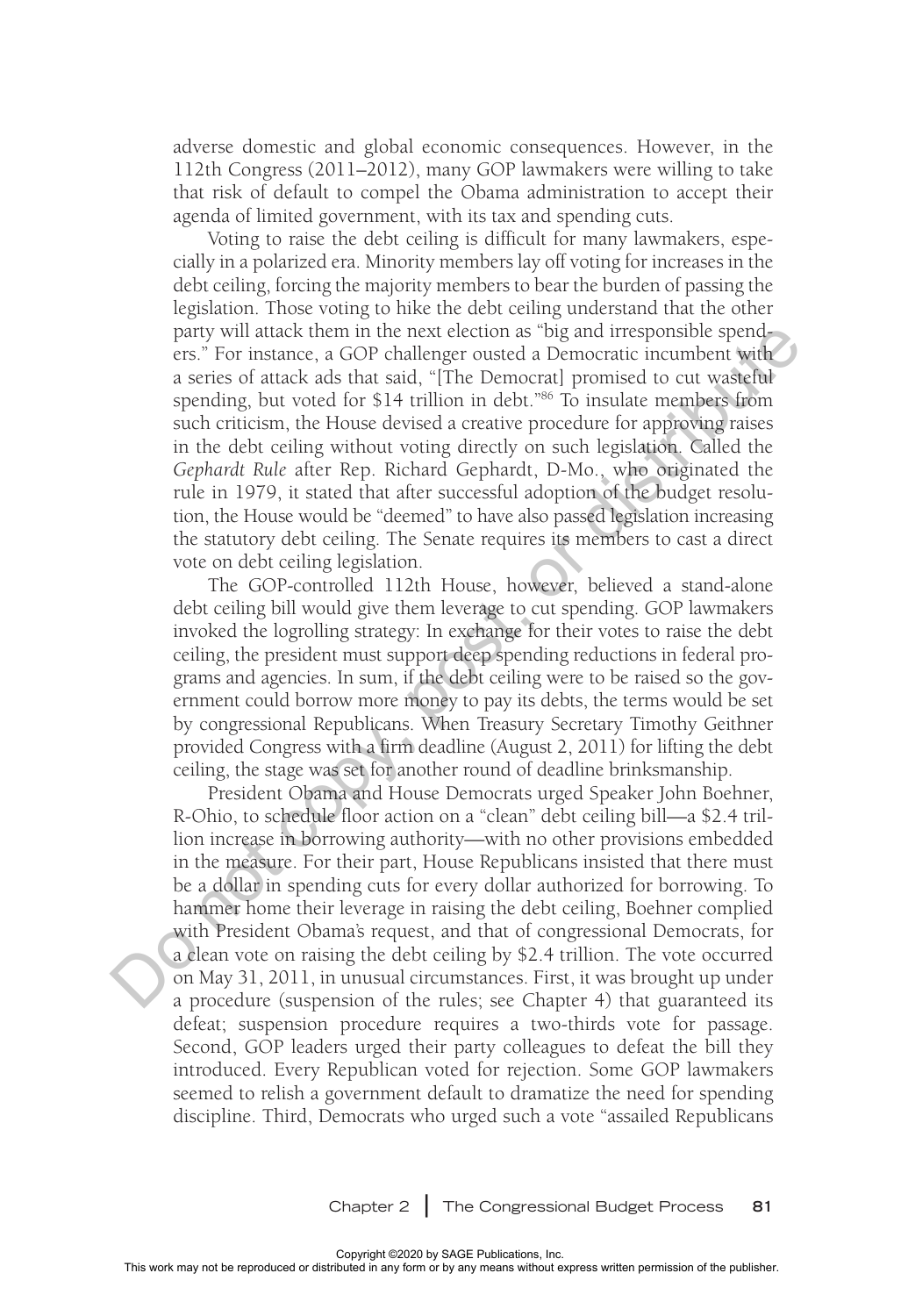for bringing it up," calling their action a political stunt and warning that the measure's "certain defeat might unnerve the financial markets."87 The vote for rejection was 318 to 97.

To break the impasse over raising the debt ceiling and to diminish the increasing fear of a default, Senate GOP leader Mitch McConnell, R-Ky., in early July, offered a creative and complex procedure that, among other budget reforms, was incorporated in what became the Budget Control Act of 2011 (BCA). President Obama signed the BCA into law (P.L. 112-25) on August 2, just a few hours before the Treasury Department would lose its authority to borrow. Senator McConnell's creative procedure was to give "Obama the authority to order necessary additions to the debt ceiling over the next year and a half and [let] Congress off the hook by not requiring congressional approval of any increase.<sup>"88</sup> Congress, however, could enact a measure—a joint resolution of disapproval—rejecting the debt increase, which the president could veto. On August 1, the House passed (269–161) the BCA legislation (H.R. 365) that raised the debt ceiling; the Senate followed suit the next day (74–26). However, the weeks of partisan debate and gridlock aroused public dismay and fueled citizen disgust with the legislative branch. Its approval ratings fell to the low teens and even single digits. Moreover, Standard & Poor's, a well-known financial rating agency, reduced the Triple A rating for Treasury bonds because "the deficit deal fell short of what was needed and that 'political brinksmanship' boded ill for the future."89 on August 2. just at leve thours before the Tensury Department would lose<br>consumption and half and hard and plet) to brow. Senator McConnell's creative procedure was to give<br>"Obama the authority to order necessary additio

Under the BCA, a three-stage procedure—designed partly to keep deficit reduction in the public eye—was established to raise the debt ceiling and reduce spending by an amount between \$2.1 trillion and \$2.4 trillion. The first stage occurred upon enactment of the law: The Obama administration automatically received \$400 billion in additional borrowing authority. As part of the default-avoidance law, the president was obligated for each of the three stages to issue a certification that the government was within \$100 billion of exceeding its borrowing authority. The second stage was another automatic boost of \$500 billion in the debt ceiling, unless both legislative chambers enacted a joint resolution of disapproval to prevent the increase. The GOP House, on September 14, 2011, did adopt (232–186) a disapproval resolution. The Senate, however, turned down (45–52) a comparable disapproval resolution.

With the debt limit hiked by \$900 billion, the third stage involving a \$1.2 trillion increase in the debt ceiling was to occur in one of three ways: (1) congressional approval of a joint resolution of disapproval, subject to either chamber's unlikelihood of overriding President Obama's veto; (2) enactment of legislation reported by a Joint Committee on Deficit Reduction (see "The Budget Control Act of 2011" section later in the chapter) that would increase the debt ceiling and also reduce spending by an equivalent \$1.2 trillion; and (3) legislative adoption of a constitutional balanced budget amendment. Of the three, only the first approach proved viable.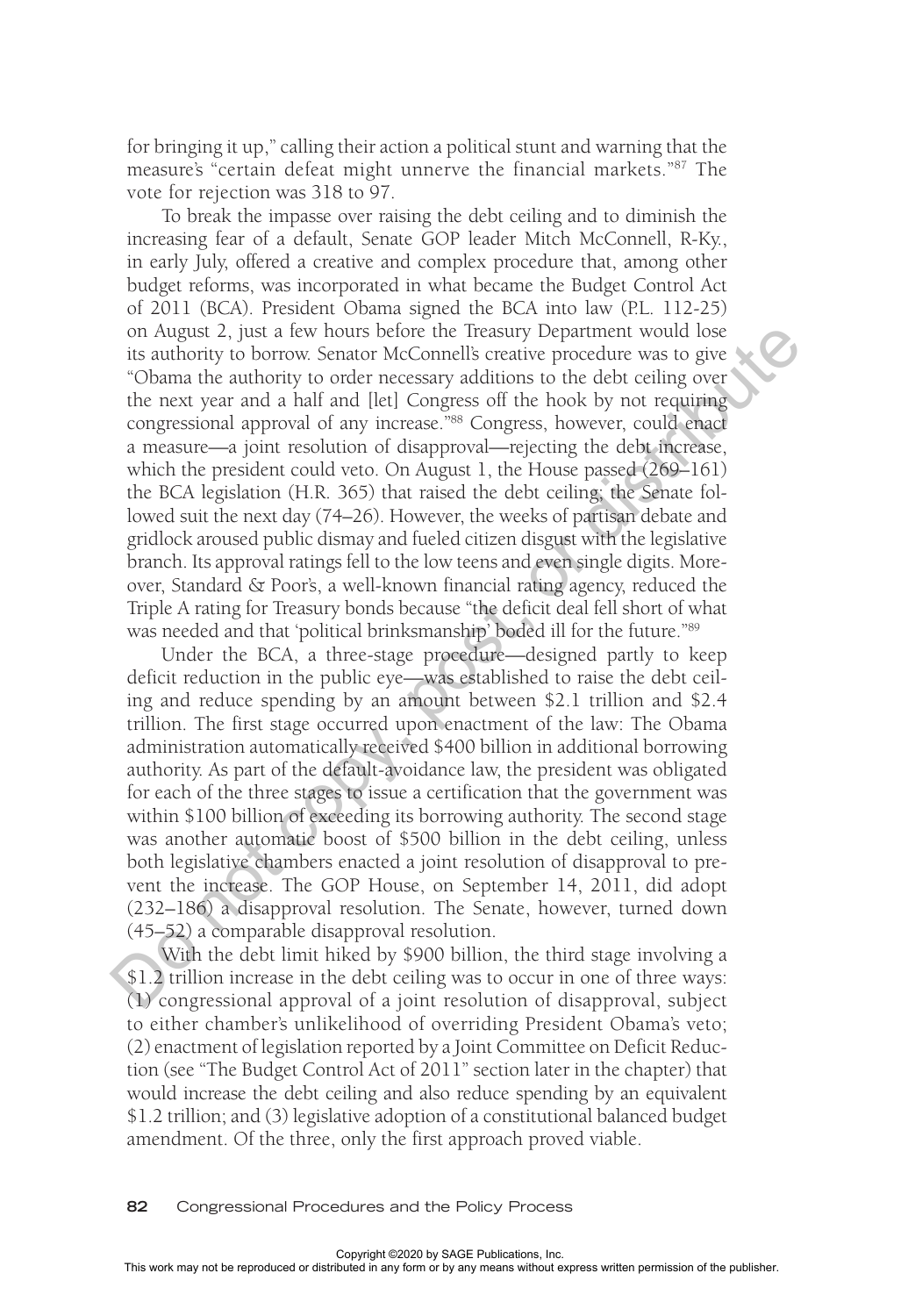# **Evolution of Statutory Budget Procedures**

Congressional procedures and politics are forever changing, and the congressional budget process is no exception. In the mid-1980s and later, Congress enacted significant statutory changes in its budget process. These changes emerged from a new political climate: the politics of deficit reduction. After President Reagan took office in 1981, the annual deficits soared. Reagan's objectives were clear and principally threefold: slash domestic spending, increase defense expenditures, and cut taxes. However, the revenue losses caused by the tax cuts, combined with rising defense expenditures and insufficient reductions in other areas, soon produced triple-digit deficits in the \$200 billion to \$300 billion range. Never before had the nation seen such huge deficits during peacetime and during an economic expansion—that is, the one that followed the 1982 economic recession. Congress acted to stem the river of red ink through legislation.

## **The 1985 Balanced Budget and Emergency Deficit Control Act (Gramm-Rudman-Hollings)**

As annual deficits escalated after 1981, numerous proposals were put forth to gain control of the federal budget. One notable initiative was put forth in the mid-1980s by Senators Phil Gramm, R-Tex., Warren Rudman, R-N.H., and Ernest Hollings, D-S.C., and enacted into law. Its core feature was the establishment of annual statutory deficit reduction targets that, if achieved, would over time lead to a balanced budget. If Congress did not meet the targets, the president would have to sequester funds—that is, impose automatic across-the-board spending cuts evenly divided between defense and domestic programs. (The BCA of 2011 borrowed the idea of sequestration from this law, as discussed below.) The dire prospect of a "fiscal train wreck" was supposed to create an incentive for Congress and the president to decide how best to achieve deficit reduction. But, in the end, the plan did not work, and deficits continued to climb. Congress exempted 70 percent of the budget from sequestration, and budgetary gimmicks were employed to meet the statutory targets, at least on paper. In response, Congress enacted another major budgetary reform—the Budget Enforcement Act (BEA) of 1990, which was amended several times before it expired on October 1, 2002. slash domestic spending, increase defense expenditures, and cut taxes<br>
However, the revente losses caused by the tax cuts, combined with the<br>
ing defense expenditures and instillatent reductions in other areas, soor<br>
produ

## **The Budget Enforcement Act of 1990**

This act once again changed the fiscal procedures of Congress. The law was intended to shift Congress's attention from deficit reduction to spending control. Thus, it removed the threat of automatic, across-the-board reductions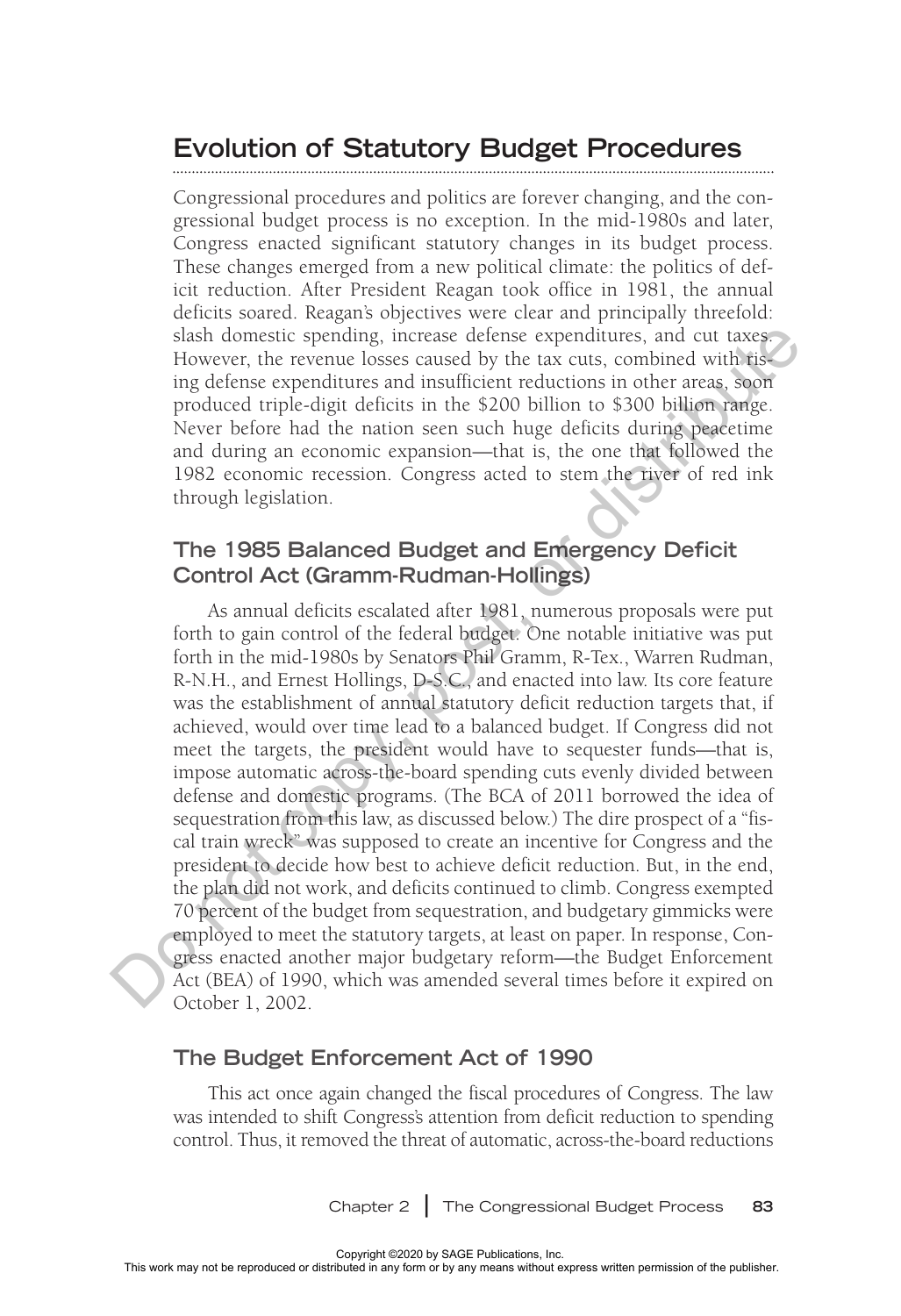("sequestration") if conditions beyond Congress's control—inflation, a worsening economy, or emergency funding for crises or disasters—pushed the deficit upward.

The Budget Enforcement Act (BEA) replaced the deficit targets with two enforcement mechanisms. First, it set spending caps, or limits, for discretionary spending. The spending caps could be changed, but Congress and the president would have to agree to the modification. If Congress exceeded the spending limits, the law provided for across-the-board reductions to bring spending in line with the caps. However, a loophole in the law enabled Congress and the president to escape tight spending caps. If Congress and the president designated spending above the cap as an "emergency" (a flexible term that implies something unforeseen or unpredictable), they were exempt from the limits imposed by the BEA. When this law was negotiated in 1990 between congressional leaders and President George H. W. Bush, "some questioned the lack of flexibility to accommodate unforeseen natural or man-made disasters." To satisfy those concerns, decision makers agreed to the safety valve of "emergency" spending. However, some have argued that Congress and the president often viewed emergency spending as "free money" because "it is not controlled or offset vis-à-vis other federal spending."90 For example, Congress used the emergency designation to finance the constitutionally required 2000 decennial census. reductions to bring spending in line with the caps. However, a loophole<br>control to he was a memoripary caps. If Congress and the president designated spending above the cap<br>as n "energency" (a flexible term that implies s

Second, the BEA subjected tax and entitlement programs to a new *pay-as-you-go (PAYGO)* requirement. Any tax reductions or any increases in direct spending (entitlement) programs had to be offset by tax hikes or reductions in other direct spending programs. The enforcement threat was across-the-board cuts in direct spending programs not exempt under the BEA. As the chief counsel of the Senate Budget Committee explained, "The 'pay-as-you-go' label implies that Congress and the President may cut taxes or create new [direct spending] programs—that is 'go'—if they also agree to provide offsetting increased revenues or spending reductions that is 'pay'."91 In short, lawmakers had to find "payfors" or offsets if they wanted to cut taxes or devise a new—or increase an existing—entitlement program.

The relative success of these reforms, however, led to their downfall. The onset of a 10-year projected \$5.6 trillion surplus in the early 2000s uncapped a pent-up desire among many lawmakers to spend money on various programs and activities and cut taxes.<sup>92</sup> Here was a case of fiscal projections driving policymaking, even though the money was not yet in the bank. The requirements of the BEA were either waived or ignored as the psychology of plenty took hold in Congress. Many lawmakers viewed the budgetary restraints embedded in the BEA as an out-of-date device for dealing with budget surpluses. As a result, in 2002 the law was allowed to expire.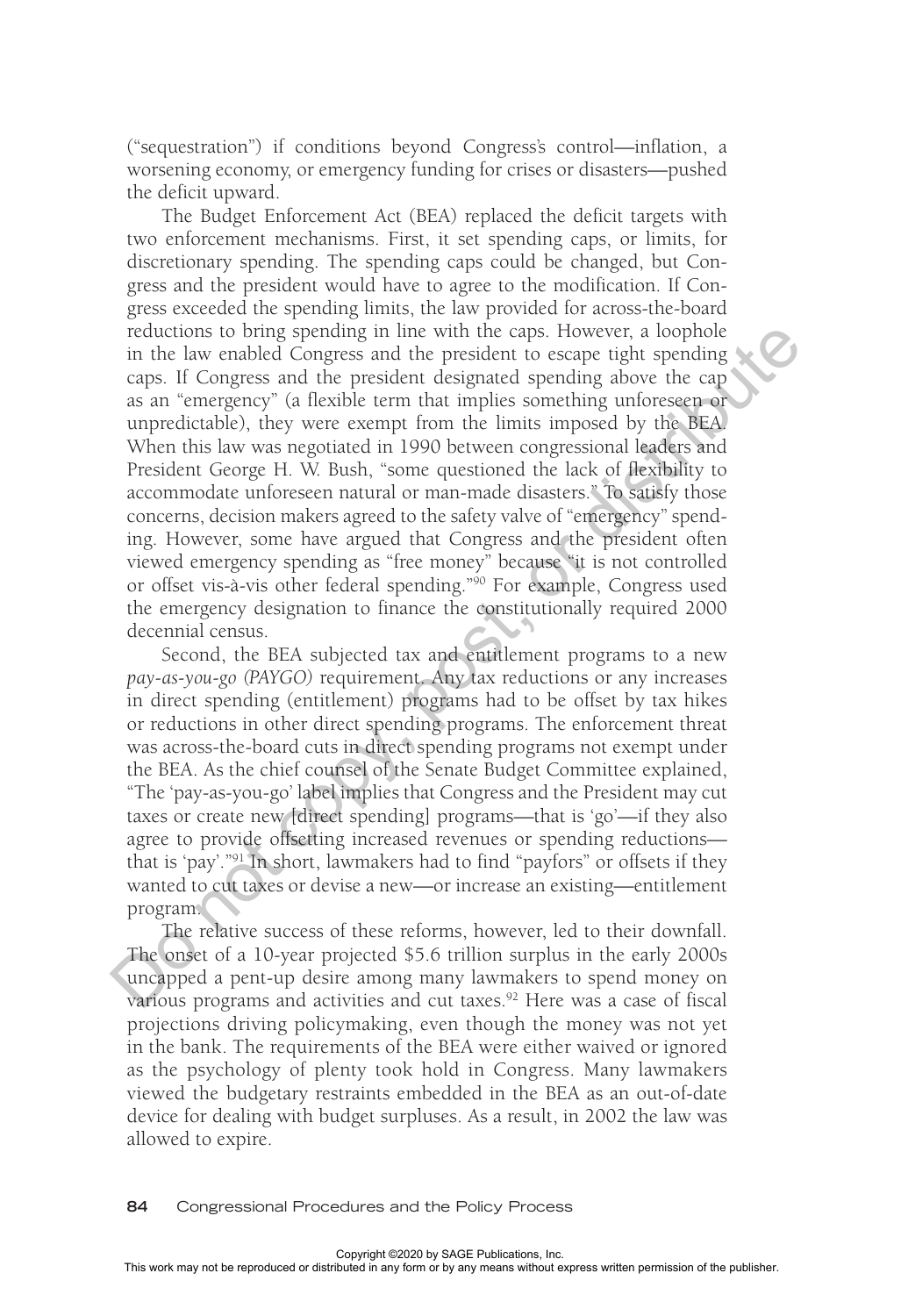However, under a so-called elastic clause provision [Section 301(b)(4)] in the 1974 Budget Act, the budget resolution may "require such other procedures, relating to the budget, as may be appropriate to carry out the purposes of this Act." Utilizing this elastic clause, the Senate created its own PAYGO rule in 1993, which remains in effect today with various modifications. And in 2007, the House created its own PAYGO rule by adopting an amendment to its Standing Rules. As a complement to the PAYGO rules of each chamber, President Obama successfully urged Congress in 2010 to reinstate a modified version of the earlier statutory PAYGO requirement (Statutory Pay-As-You-Go Act of 2010, P.L. 111-25).

When the 112th Congress convened in January 2011, the GOPcontrolled House adopted rules that replaced PAYGO with a new *cut-as-you-go (CUTGO)* rule. This rule, like PAYGO, applied to direct (mandatory) spending (the purview of the authorizing committees) but not to discretionary spending, which is governed by the appropriations process. However, unlike PAYGO, which allows spending increases for mandatory programs to be offset (finding other budget savings) from spending cuts or revenue increases, CUTGO required offsets for increases in mandatory programs to come from spending cuts only, not revenue increases. Thus, legislation cutting taxes—a key GOP principle—was not subject to the CUTGO rule even though the budget deficit would likely increase. Congress in 2010 to reinster a modified version of the carlier statutory<br>
PAYGO requirement (Statutory Pay-As-You-Go Act of 2010, P.L. 111425)<br>
When the 112th Congress convened in January 2011, the COP-<br>
controlled blouse

Not surprisingly, when Democrats took control of the House at the beginning of the 116th Congress (2019-2020), they terminated CUTGO and restored the PAYGO rule.

# **The Budget Control Act of 2011**

This act reinstated the 1990s-era BEA statutory limits on discretionary spending—this time for each year from 2012 through 2021. The BCA allowed for additional spending above the cap levels for certain purposes, such as for overseas contingency operations and emergencies, if agreed to by both the president and Congress. The discretionary spending limits are enforceable by sequestration—automatic, largely across-the-board spending cuts—if appropriations are enacted into law above the limits.

The BCA also established a 12-member bipartisan, bicameral Joint Select Deficit Reduction Committee. It had broad authority to deal with budgetary matters (revenue and spending) with the goal of producing a deficit reduction proposal over 10 years of at least \$1.2 trillion, if not more. The panel's formation, dubbed a "supercommittee" by pundits, underscored the inability of the regular legislative process to produce significant deficit reduction. The panel's product was to be considered under expedited procedures that restricted debate and amendment in both chambers. Its work was to be completed by November 23; a final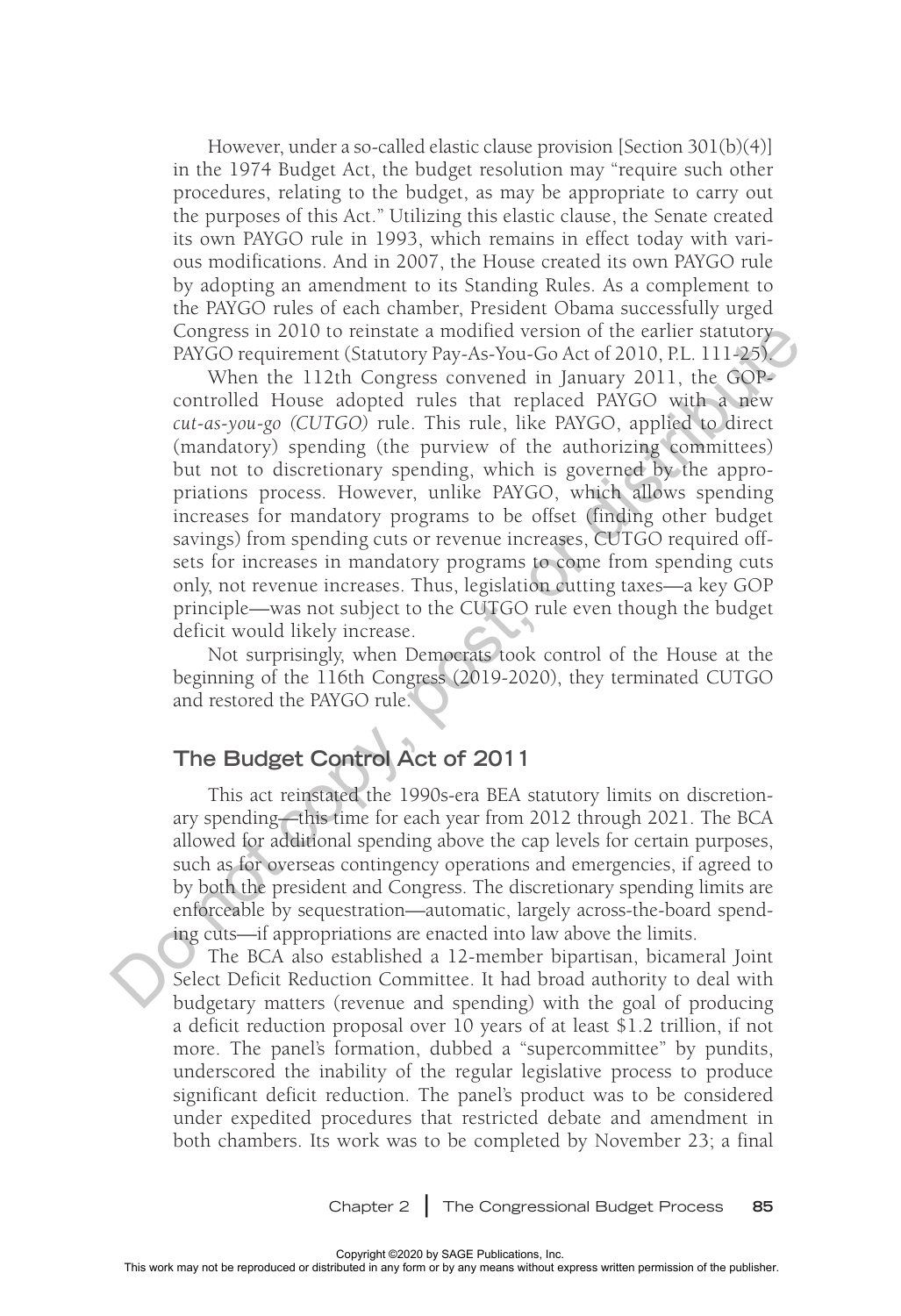report, with recommendations, was to be issued by December 2; and the House and Senate were required to vote on those recommendations by December 23, 2011.

On November 21, the co-chairs of the joint committee announced the panel's inability to achieve its goals. Various reasons were offered for the joint panel's dismal result, but one in particular concerned the GOP's reluctance to increase taxes and Democratic resistance to entitlement reforms. As Rep. Jeb Hensarling, R-Tex., the joint panel's cochair, suggested, "We could not bridge the gap between two dramatically competing visions of the role [of] government."93

This failure triggered a fallback process, built into the BCA, to produce the deficit reduction the joint committee could not—automatic spending cuts of \$1.2 trillion over 10 years, equally split between defense and nondefense spending. The spending cuts would be achieved by a combination of sequestration and the lowering of revised statutory discretionary spending limits through 2021.<sup>94</sup> The process generally requires spending reductions each year of about \$109 billion, equally divided between defense and nondefense, and proportionally divided between mandatory and discretionary spending, beginning in 2013 and continuing each year through 2021.

In the first year of the fallback process (2013), all reductions in both discretionary and mandatory spending were achieved through sequestration.<sup>95</sup> In each of the remaining 8 years  $(2014–2021)$ , reductions in mandatory spending continue to occur through sequestration, while reductions in discretionary spending are achieved through the statutory caps in two main ways. First, the original statutory limits for 2014–2021 were replaced with new and separate limits on defense and nondefense discretionary spending, with the total amount of discretionary spending remaining the same as originally agreed to in the BCA.<sup>96</sup> Second, these revised limits are lowered each year based on a formula prescribed by the BCA. The revised limits continue to be enforceable by sequestration.<sup>97</sup> could not bridge the gap between two dramatically competing visions of<br>not cold no bridge the gap between two dramatically competing visions of<br>the defici reduction the joint committee could no—-automatic speed<br>from cours

Notably, after the required sequestration reductions in 2013, Congress and the president have not adhered to the prescribed reductions to the discretionary spending limits. So far, through the 115th Congress (2017–2018), they have replaced the reductions for each year (2014–2019) with new discretionary spending limits that could garner congressional support and presidential signatures. The new discretionary spending limits (two years at a time) have been enacted as part of broader agreements on other policy changes.98 In the first two-year deals, the agreements included policy changes to offset the increases in the discretionary spending limits. But in the most recent agreement (in 2018), the increase in the discretionary spending limits was only partially offset.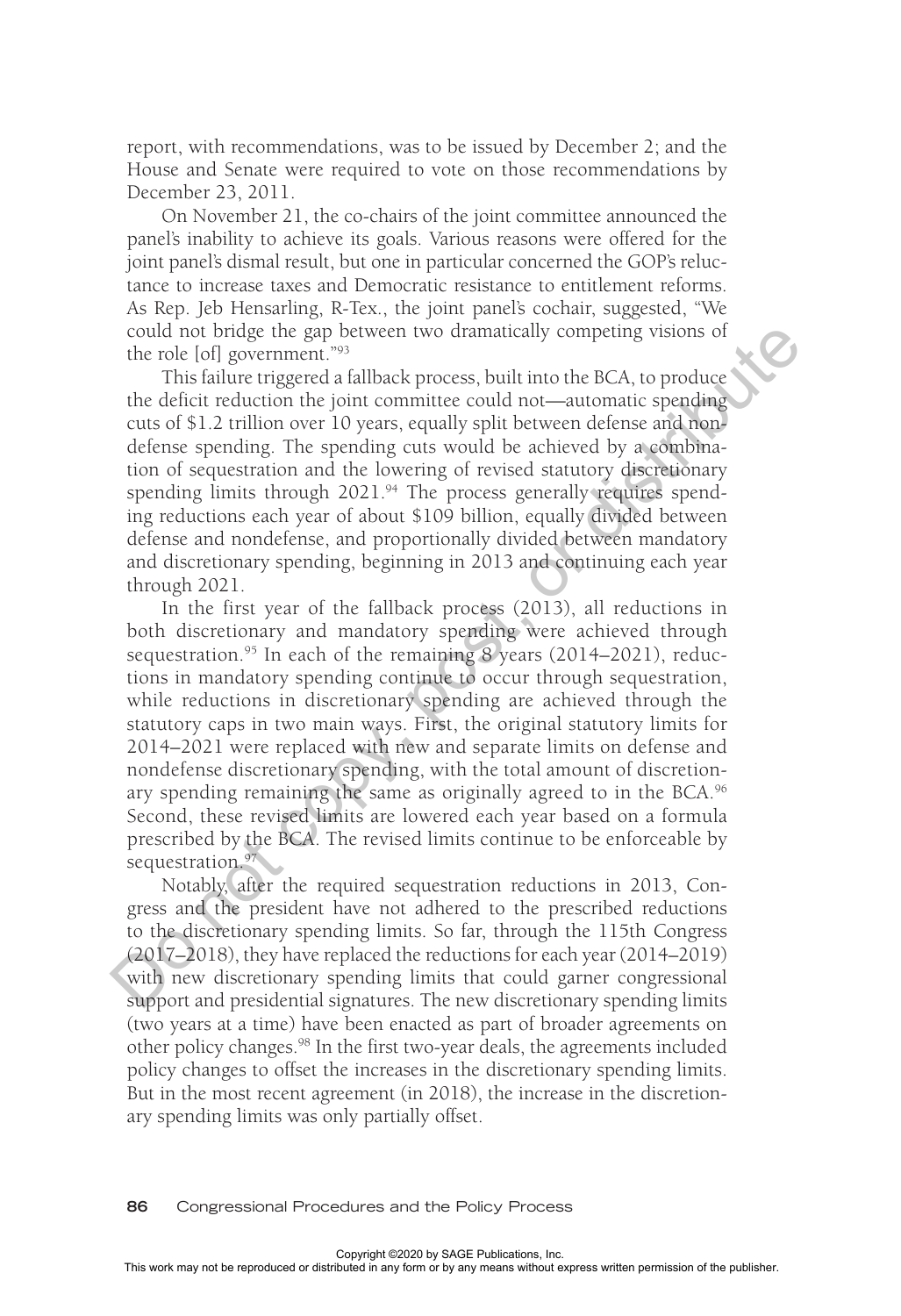## **Case Study: The Government Shutdown of 2013**

During the 112th and 113th Congresses (2011–2014), with divided party control of Congress and an assertive block of small-government conservatives in the House, last-minute funding deals were common. The brinkmanship that has characterized budgetary politics is no better illustrated than the actions leading up to and during the 2013 government shutdown. In October 2013, Congress was unable to agree on any of the regular appropriations bills, or even temporary funding through enactment of a CR, for FY2014, and the government shut down on October 1 and remained shuttered until October 17.

Consideration and passage of appropriations legislation was delayed, even before the standoff, largely because of disagreement between the Republicancontrolled House and the Democratic-controlled Senate on overall spending levels for the upcoming fiscal year (2014). Although they had no agreement, the House and Senate moved forward separately on the annual appropriations bills for FY2014. The House Appropriations Committee reported 10 of the 12 annual appropriations acts, and the House passed 4. The Senate Appropriations Committee completed action on 11 of the 12 appropriations bills. The Senate began consideration of one, but was not able to complete it. As the end of the fiscal year approached, House and Senate leaders seemed willing to agree to extend the overall funding level from 2013 into 2014, at least temporarily.<sup>99</sup> Finalizing an agreement on a CR was complicated, however, by a desire of some Republicans to enact policy changes in the appropriations bill. They wanted to use the threat of a government shutdown to force the Senate and the president to agree to repeal the Affordable Care Act (ACA), President Obama's signature health care law.<sup>100</sup> October 1, besides being the first day of a new fiscal year, was also the date that citizens could begin to purchase insurance coverage through the health care exchanges created by the new law. Some members saw this convergence as a prime opportunity to repeal the health care law, or at least gain major concessions from Democrats. Senator Ted Cruz, R-Tex., a leading voice for the shutdown threat strategy to repeal the health care law, argued that "now is the single best time to stop ObamaCare. If it doesn't happen now, it's never going to happen."101 and measures and measure and many in extra system and the regulation of the regulation bills, or even temperaty funding through enactment of a CR, for FY2014, and the government shut down on October 1 and remained shutter

Speaker John Boehner, sensing the political danger in this strategy, initially floated the idea to his caucus of passing a "clean CR" to continue to fund the government at its current level, but only if the Senate held a vote to repeal the health care law. Unable to sell this idea to his conference, he succumbed to their demands and proposed a CR with two controversial so-called policy riders: one to prevent implementation of the ACA; and another to require the Treasury Secretary to prioritize "the financial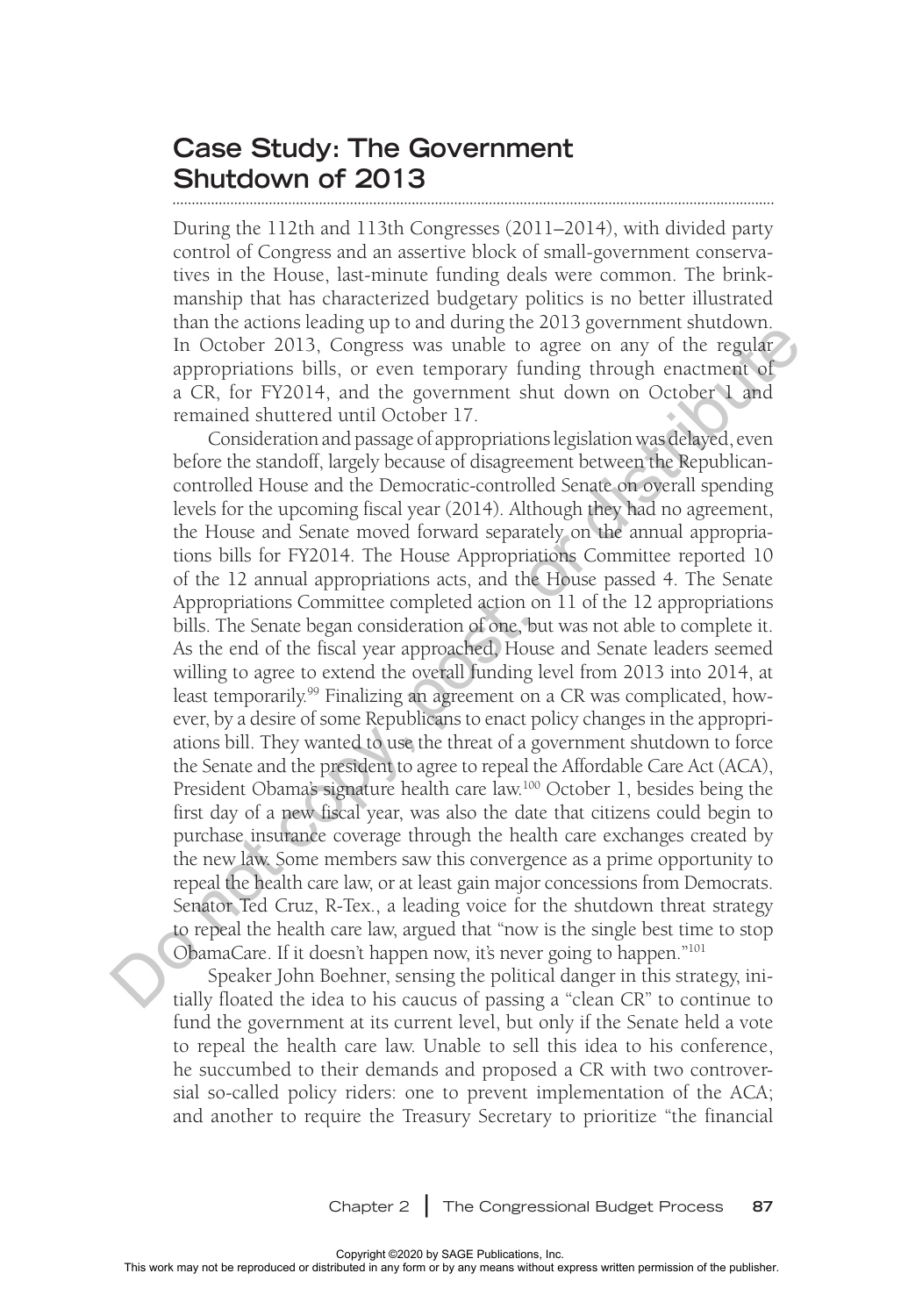obligations to bondholders ahead of other claims" so as to avoid a default on the public debt.102 The House passed the measure (H.J.R. 59), 230 to 189, on September 20, 2013.

The Democratic-controlled Senate was not likely to accept the policy riders. As Senate Majority Leader Harry Reid, D-Nev., declared, "In case there is any shred of doubt in the minds of our House counterparts, I want to be absolutely crystal clear. Any bill that defunds Obamacare is dead. Dead."103 Some Senate Republicans fought to consider the House bill that included the controversial provisions, and at one point Senator Cruz staged a protest, speaking for 21 straight hours on the Senate floor, the secondlongest speech in Senate history.104 Even so, Senator Reid offered a clean CR as an amendment to the House bill, and with Democratic support only, the Senate agreed to the amendment and the bill, 54 to 44. As a result of procedural actions necessary to end the filibuster, consideration in the Senate consumed an entire week, and the clean CR was not returned to the House until September 27.

House Republicans were not prepared to accept the Senate's clean CR, and instead made a counteroffer. The House attached language to the CR (1) to repeal the medical device tax contained in the health care law that was unpopular with senators of both parties and (2) to delay ACA implementation for one year.105 The House returned the legislation with its second offer to the Senate, where it was rejected the following day. A third proposal was sent to the Senate by the House, this time to delay just the ACA's individual mandate and to require members of Congress, their staffs, and political appointees, to enroll in the health care exchanges without the employer subsidy provided by the federal government. The Senate rejected this offer too. A final salvo occurred when the House proposed a conference committee (see Chapter 8) at 1 a.m. on October 1, but the Senate did not go along, and the government shut down. included the controversial provisions, and at one point Senator Cruz staged<br>In posts, peaking for 21 straight hours on the Senate floor, the second-<br>longest speech in Senate history.<sup>834</sup> Even so, Senator Reid offered a c

At that point, federal agencies stopped nonessential activities, including closing national parks, and the two parties engaged in public relations to win the hearts and minds of the public.<sup>106</sup> A CBS poll "found that 72 percent disapprove of partially shutting down the government because of differences over the Affordable Care Act, including 59 percent of respondents who do not like the health care law."<sup>107</sup> Public opinion during this time seemed to shift decisively in favor of ending the government shutdown with no strings attached.

Two weeks into the government shutdown, and with the federal government's borrowing authority due to run out on October 17, both Senate leaders put together legislation to open the government at the spending levels previously agreed to and suspend the debt ceiling until February 2015.108 The deal also included a minor adjustment to the health care law to tighten the process for determining eligibility. The Senate agreed to this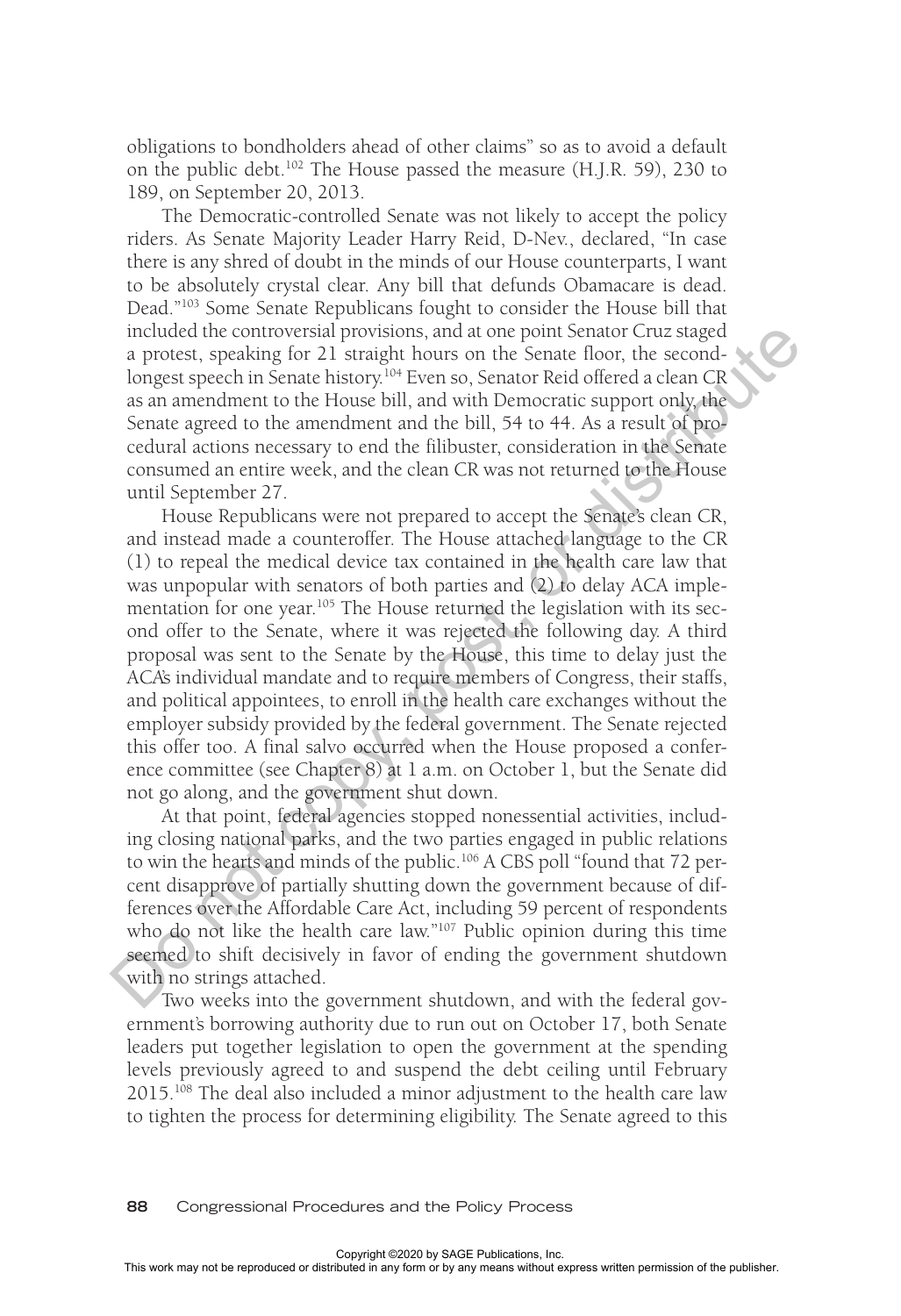proposal (81–18) on October 16. As the House took up the bill hours later, the House Appropriations Chair Harold Rogers, R-Ky., expressed the sentiments of many supporters of the bill: "After two long weeks, it's time to end the government shutdown. It's time to take the threat of default off the table. It's time to restore some sanity to this place."<sup>109</sup> The House passed the bill (285–144), with 87 Republicans joining all House Democrats. The president signed the legislation into law (P.L. 113-46) the next day.

The experience of a government shutdown illustrates why Congress, since the mid-19th century, has attempted to separate policy decisions from spending ones. Attempting to leverage government funding with policy questions on which there is strong disagreement risks a shutdown and does not necessarily lead to capitulation on the policy questions. As Rep. Kevin Brady, R-Tex., put it, "a government shutdown was pretty poor leverage." And Senator Jeff Flake, R-Ariz., commented, "People tend to forget that you don't get much out of [a shutdown]. Those of us who needed to learn that learned it. Some of us never wanted to go there, but I think that's the main takeaway. You don't get leverage having the government shut down<sup>"110</sup>

Such sentiments, however, are far from universal, and the strategy of leveraging the annual appropriations acts for policy change remains a viable option for some. In the 115th Congress, for instance, the strategy of coupling policy changes with must-pass funding bills was used by both parties. Notably, neither strategy appeared to achieve its objective. First, early in 2018, Senate Democrats withheld support for an extension of the existing CR in the hope of pressuring President Trump and Congressional Republicans to provide more legal certainty to "so-called Dreamers, or young adults brought to the U.S. illegally as children."<sup>111</sup> A partial government ensued but, this time, only for three days, over a weekend, limiting the effect on most of the federal government workforce. Once again, the apparent intended policy change was not achieved. Funding was continued but no legislative changes were made to address the Dreamers.<sup>112</sup> since the mid-19th century, has attempted to separate policy decisions<br>from spending ones. Attempting to leverage government funding with<br>policy questions on which there is strong disagreement risks a shudown<br>and does not

Then, at the end of 2018, it was President Trump with the support of the lame-duck House Republicans (after losing the House majority in the 2018 midterm elections). President Trump demanded that, for his signature, any further appropriations for the current year (2019) would require additional resources for a "border wall."<sup>113</sup> After a 35-day partial shutdown, straddling the GOP-controlled House in the 115th Congress and the new Democratic-controlled House in the 116th Congress, an agreement was reached to end the shutdown but without any new funding for a border wall, as President Trump demanded.114 The strategy to use the annual appropriations process to make major policy changes appears to be a failed strategy.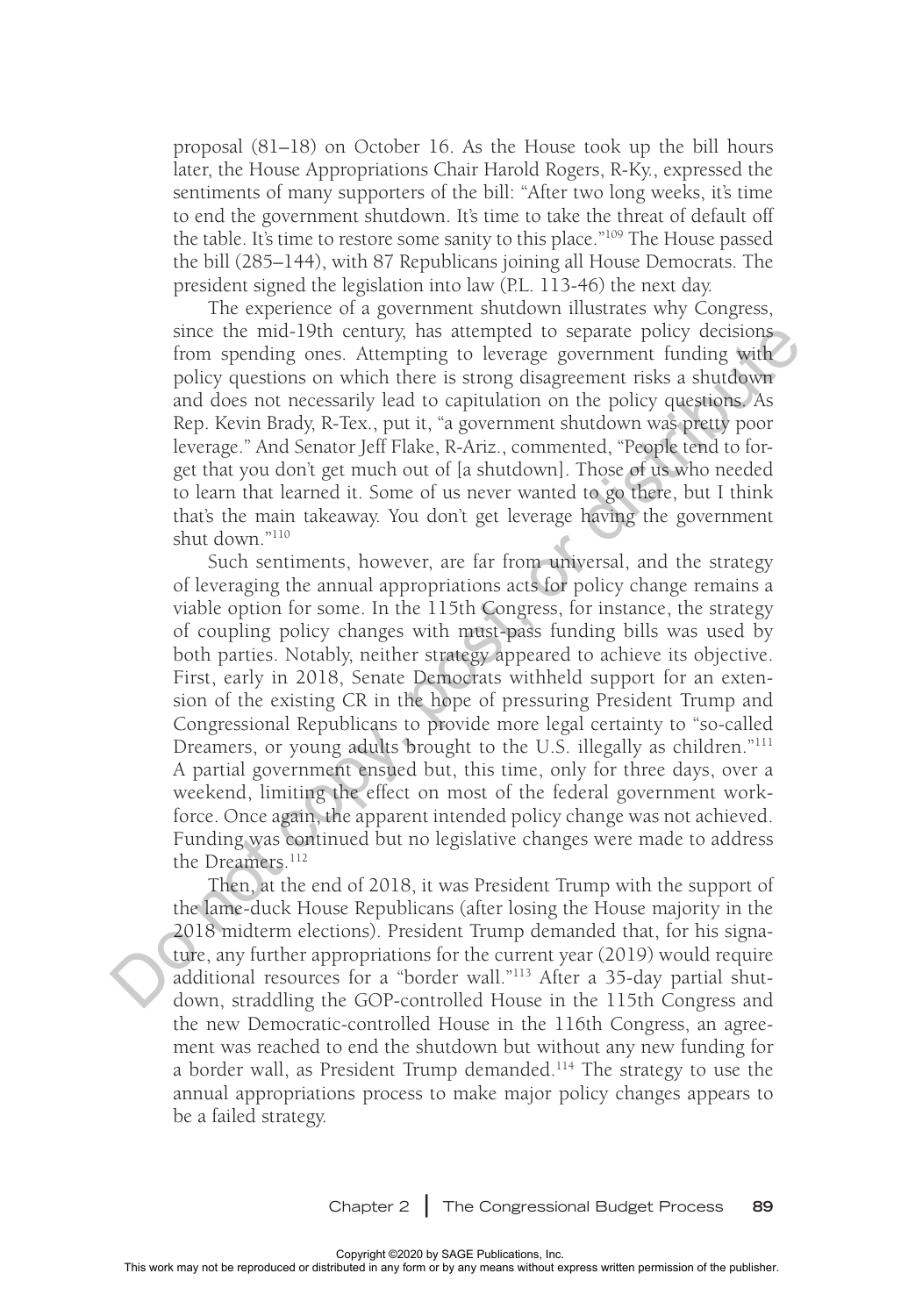## **NOTES**

- 1. Quoted in *Roll Call*, July 29, 2002, 4.
- 2. In January 2015, the Congressional Budget Office (CBO) projected that, with no legislative changes, mandatory spending would total \$2.5 trillion in fiscal year (FY) 2015. CBO, *The Budget and Economic Outlook, FY2015– FY2025*, January 2015, 13.
- 3. Interest payments on the federal debt are largely beyond Congress's control.
- 4. House Committee on the Budget, *Congressional Control of Expenditures,* January 1977, 6. The study was prepared by Allen Schick.
- 5. *Congressional Record*, April 4, 2000, S2055.
- 6. Michael Tomasky, "Washington: Will the Lobbyists Win?" *New York Review of Books*, April 9, 2009, 18.
- 7. There is no single "federal budget" bill. Instead, the federal budget consists of the enactment of numerous budgetary measures, such as revenue and appropriations (spending) legislation. Collectively, these discrete bills constitute the annual federal budget.
- 8. *Congressional Record*, September 22, 2008, S9173.
- 9. *Congressional Record*, April 9, 1987, 8689.
- 10. *Congressional Record*, September 29, 2006, S10634.
- 11. The Senate disputes this interpretation of the so-called origination clause but has been willing to acquiesce to the practice. See, for example, *The Authority of the Senate to Originate Appropriation Bills,* 88th Congress, 1st sess., 1963, S.Doc. 88–17. 3. Interest payments on the federal debt are largely beyond Congress's control.<br>
4. House Committee on the Budget, Corgressional Control of Expenditures,<br>
January 1977, 6. The study was prepared by Allen Schick.<br>
5. Congr
	- 12. David Ignatius, "Life in Budget Limbo," *The Washington Post,* November 1, 2007, A21.
	- 13. Eamon Javers, "Dirty Secrets of the 'Black Budget,'" *Business Week*, February 27, 2006, 41.
	- 14. *Congressional Record*, February 9, 2006, S980.
	- 15. Paul Singer, "CRS Finds Fewer Earmarks, Higher Cost," *Roll Call*, December 12, 2009, online edition.
	- 16. Reid Wilson, "In Pitch for Bigger Tent, Barbour Calls on GOP to Accept Centrists," *The Hill,* May 21, 2009, 6.
	- 17. *Congressional Record,* May 6, 2009, H5279. See also Susan Crabtree, "Flake Threatens New Assault on Earmarks," *The Hill,*July 16, 2009, 6.
	- **90** Congressional Procedures and the Policy Process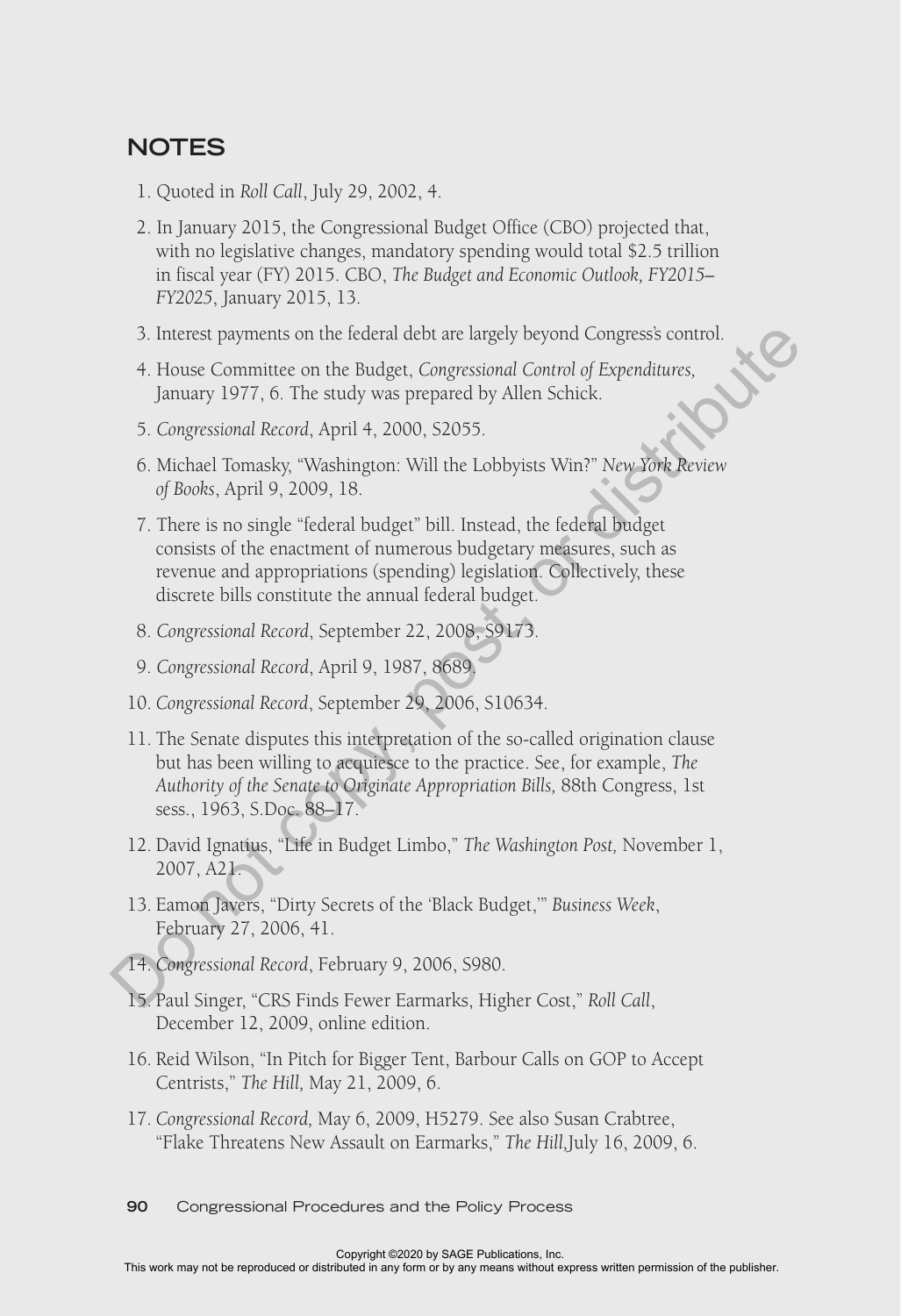- 18. Eric Lichtblau, "Lobbyist Helps a Project He Financed in Congress," *The New York Times*, January 22, 2012, 18. See also T. W. Farnam, "Report: Ex-Lawmakers Lobbied for Groups That Got Earmarks," *The Washington Post*, January 28, 2012, A16.
- 19. For example, see *Congressional Record,*December 8, 2009, H13755– H13827. The House earmark disclosure rule (Rule XXI, Clause 9) also requires a statement from the appropriate committee that legislative matters do not contain a list of any congressional earmarks, limited tax benefits, or limited tariff benefits. For example, see *Congressional Record,* February 26, 2015, H1373.
- 20. John Stanton, "Panel Lays Down Law: Earmarks Are Over," *Roll Call*, May 2, 2011, online edition.
- 21. Kimberly Kindy, "Lawmakers Try to Slip in Hundreds of Earmarks," *The Washington Post*, November 30, 2011, A1.
- 22. See Scott A. Frisch and Sean Q. Kelly, *Cheese Factories on the Moon: Why Earmarks Are Good for America* (Boulder, CO: Paradigm, 2011); and Ron Nixon, "Special Funds in Budget Called New Earmarks," *The New York Times*, February 6, 2012, A13.
- 23. *Congressional Record*, July 9, 2009, H7909.
- 24. Humberto Sanchez, "Inouye Decries Partisan Fighting," *Roll Call*, October 4, 2011, 37.
- 25. Billy House, "The Case for Pork," *National Journal*, October 29, 2011, 46. See also Diana Evans, *Greasing the Wheels: Using Pork Barrel Projects to Build Majority Coalitions in Congress* (New York: Cambridge University Press, 2004). mates so not comain ans or any congressional actuals, simulated and the benefits, or imited tariff benefits. For example, see *Congressional Record*, February 26, 2015, H1373.<br>
20. John stanton, "Panel Lays Down Law: Earma
	- 26. Jennifer Steinhauer, "The Formerly Routine Is Now the Tendentious," *The New York Times*, March 24, 2012, A12.
	- 27. Emma Dumain and Nathan Hurst, "House GOP Touts Water Bill as a Sign of Thriving, Post-Earmark World," *CQ News*, May 16, 2014, online edition.
	- 28. Kate Ackley, "Dollar Bills?," *CQ Weekly*, February 11, 2019, 14–19.
	- 29. See Jennifer Shutt, "Earmarks Won't Be Back This Year, at Least in the House," *CQ News*, March 1, 2019, online edition; and Jennifer Shutt, "Senate to Follow House, Keep Earmarks Out of Spending Bills," *CQ News*, March 4, 2019, online edition.
	- 30. Richard Munson, *The Cardinals of Capitol Hill* (New York: Grove Press, 1993), 6.

Chapter 2 **|** The Congressional Budget Process **<sup>91</sup>**

Copyright ©2020 by SAGE Publications, Inc.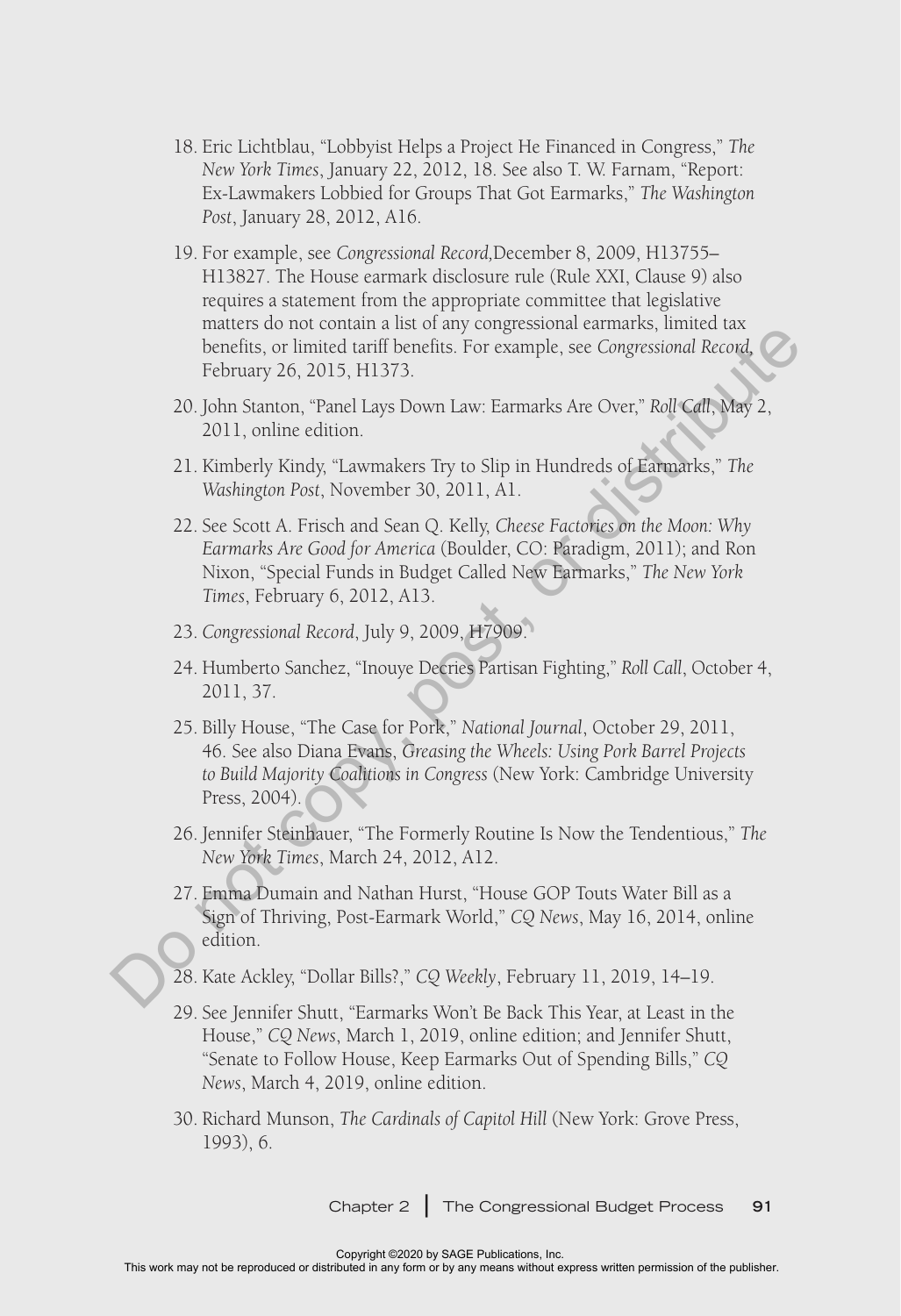- 31. Everett Somerville Brown, ed., *William Plumer's Memorandum of Proceedings in the United States Senate, 1803–1807* (New York: Macmillan, 1923), 490.
- 32. Robert Luce, *Legislative Problems* (Boston: Houghton Mifflin, 1935), 425–426.
- 33. Louis Fisher, "The Authorization–Appropriations Process in Congress: Formal Rules and Informal Practices," *Catholic University Law Review* (Fall 1979): 53.
- 34. Congressional Budget Office, "Expired and Expiring Authorizations of Appropriations: Fiscal Year," March 2019.
- 35. Quoted in Alan Ota, "Spending Bills May Be Democrats' Plan B," *CQ Today*, April 27, 2007, 8.
- 36. *Budget Process*, hearing before the Joint Committee on the Organization of Congress, 103d Cong., 1st sess., March 16, 1993, 52.
- 37. *Congressional Record*, July 29, 2005, S9368.
- 38. *Congressional Record*, September 21, 2011, S5798.
- 39. Corine Hegland, "Hyde-Bound It Isn't," *National Journal*, June 28, 2003, 2106.
- 40. See Senate Committee on the Budget, *Tax Expenditures: Compendium of Background Material on Individual Provisions* (Washington, DC: U.S. Government Printing Office, 2018). This committee print is prepared by the Congressional Research Service for the Senate Committee on the Budget (S.Prt. 115-28). 2.1. Congressional action Capital Back Capital Capital Capital Capital Appropriations: Fiscal Yeart, "Match 2019.<br>
35. Quoted in Alan Ota, "Spending Bills May Be Democrats" Plan B, "CQ<br>
76day, April 27, 2007, 8.<br>
36. Dange
	- 41. Heidi Glenn, "Tax Expenditures Transparency Vital, Says Comptroller General," *Tax Notes*, March 6, 2006, 1038.
	- 42. Lori Montgomery, "Tax Breaks Pile Up, Grow Most Costly," *The Washington Post*, September 18, 2011, A14 (italics in the original). See also Jonathan Nicholson, "Do Tax Expenditures Really Work? Experts Say Not Enough Data to Tell," *Daily Report for Executives*, October 25, 2010, 1–6.
	- 43. Jon Healey, "Lautenberg Moves to Reduce Transportation Earmarks," *Congressional Quarterly Weekly Report*, October 2, 1993, 2625.
	- 44. Floyd Riddick and Alan Frumin, *Senate Procedure: Precedents and Practices* (Washington, DC: U.S. Government Printing Office, 1992), 150.
	- 45. Fisher, "Authorization–Appropriation Process in Congress," 74–75. The House considered the issue on June 17, 1977, and the Senate considered it on June 29, 1977. See also Roger H. Davidson, "Procedure and Politics in Congress," in Gilbert Steiner, ed., *The Abortion Debate and the American System* (Washington, DC: Brookings Institution Press, 1982), 30–46.
	- 46. *Congressional Record,* July 26, 1999, S9171.

**92** Congressional Procedures and the Policy Process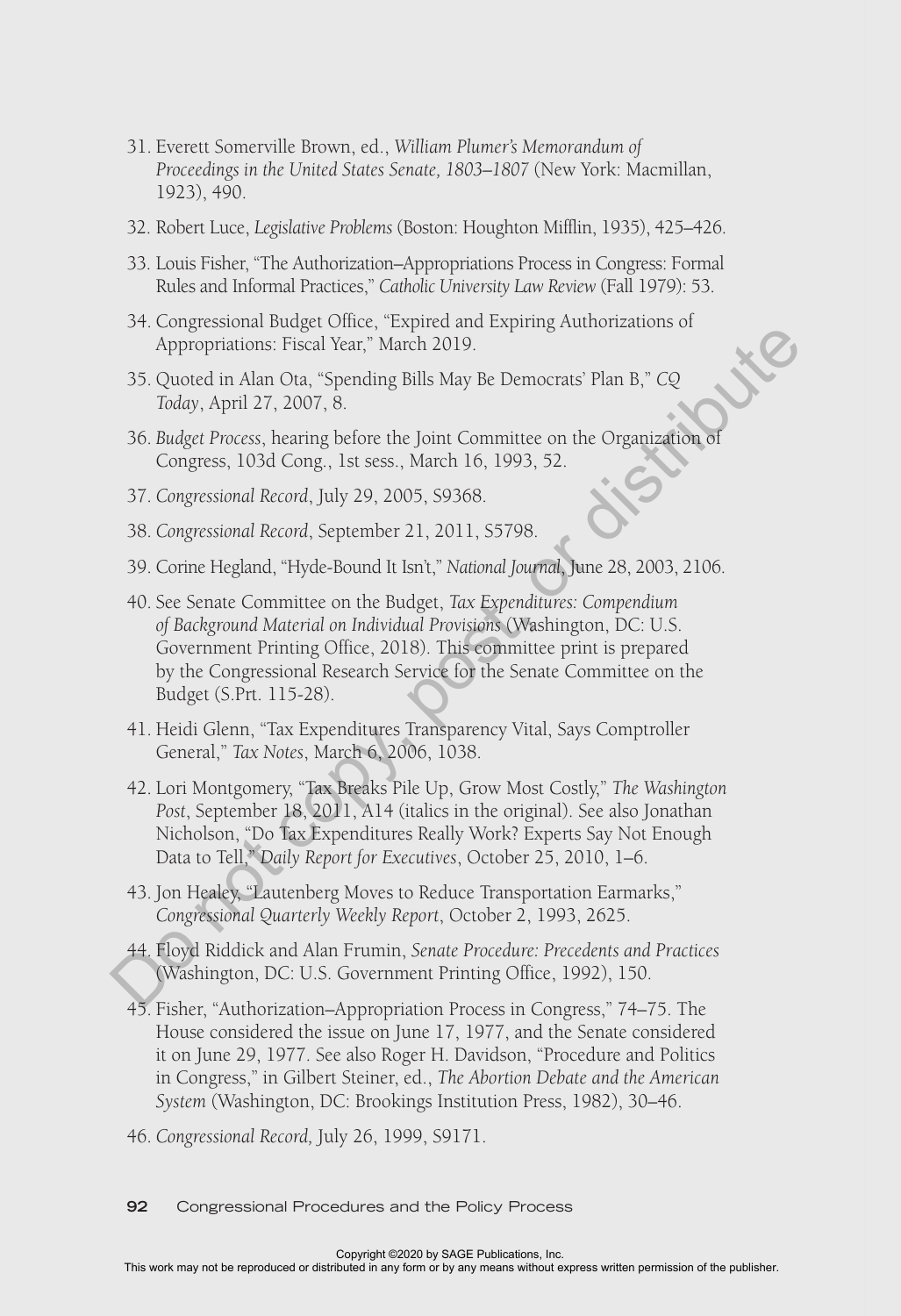- 47. *Congressional Record*, January 4, 1995, H37.
- 48. John William Ellwood, ed., *Reductions in U.S. Domestic Spending* (New Brunswick, NJ: Transaction Books, 1982), 21.
- 49. Such spending authority, provided and controlled by laws other than appropriations acts, have been referred to as "backdoor spending" because they avoid the appropriator's "front door" by authorizing expenditures without the annual review of the appropriations process. In addition, other forms of such backdoor spending include (1) borrowing authority (a federal agency, for instance, is authorized by law to borrow specific sums of money from the Treasury or the public), (2) contract authority (for example, a federal agency is statutorily permitted to enter into contractual agreements with private companies for the construction of municipal sewage treatment plants, but appropriations must be provided in the future to honor these commitments), and (3) the authority to spend offsetting receipts and collections (for example, the authority to spend certain fees for processing customs and immigration applications). other forms of such backdoor spending include (1) horrowing antithrity<br>(a federal agency, for instance, is authorized by law to borrow specific<br>sums of money from the Treasury or the public), (2) contract authority<br>(for e
	- 50. Allen Schick, *Congress and Money* (Washington, DC: Urban Press Institute, 1980), 46.
	- 51. Congressional Budget Office, *The Budget and Economic Outlook: Fiscal Years 2002–2011*, January 2001, 7, as quoted in CRS Report RL31414, *Baseline Budget Projections: A Discussion of Issues*, February 3, 2006, 1.
	- 52. The functional categories are not divided by the type of spending (discretionary or mandatory) or by agency. The national defense function, for example, "is not the same as the Department of Defense [DOD]; the function also includes programs administered by the Department of Energy. In addition, some DOD-administered programs are listed in other functions because their primary purpose is something other than defending the country." *Congressional Record*, March 2, 2000, S1050.
	- 53. The public debt represents the accumulation of deficits (more spending than revenues) over time. See The Debt Limit section, later in the chapter.
	- 54. *Congressional Record*, March 2, 2000, S1050.
	- 55. *Congressional Record*, May 17, 1995, H5107.
	- 56. *Congressional Record*, April 1, 2009, S4114-S4117. In the end, Senator Conrad supported the politically attractive amendment. Presumably, he was persuaded by the presiding officer indicating that if the amendment was dropped in conference with the House, it would not affect the privileged status of the budget resolution. As Senator Conrad declared, "There is no way [that the tax-related amendment] is coming back from conference committee" (*Congressional Record*, April 1, 2009, S4117).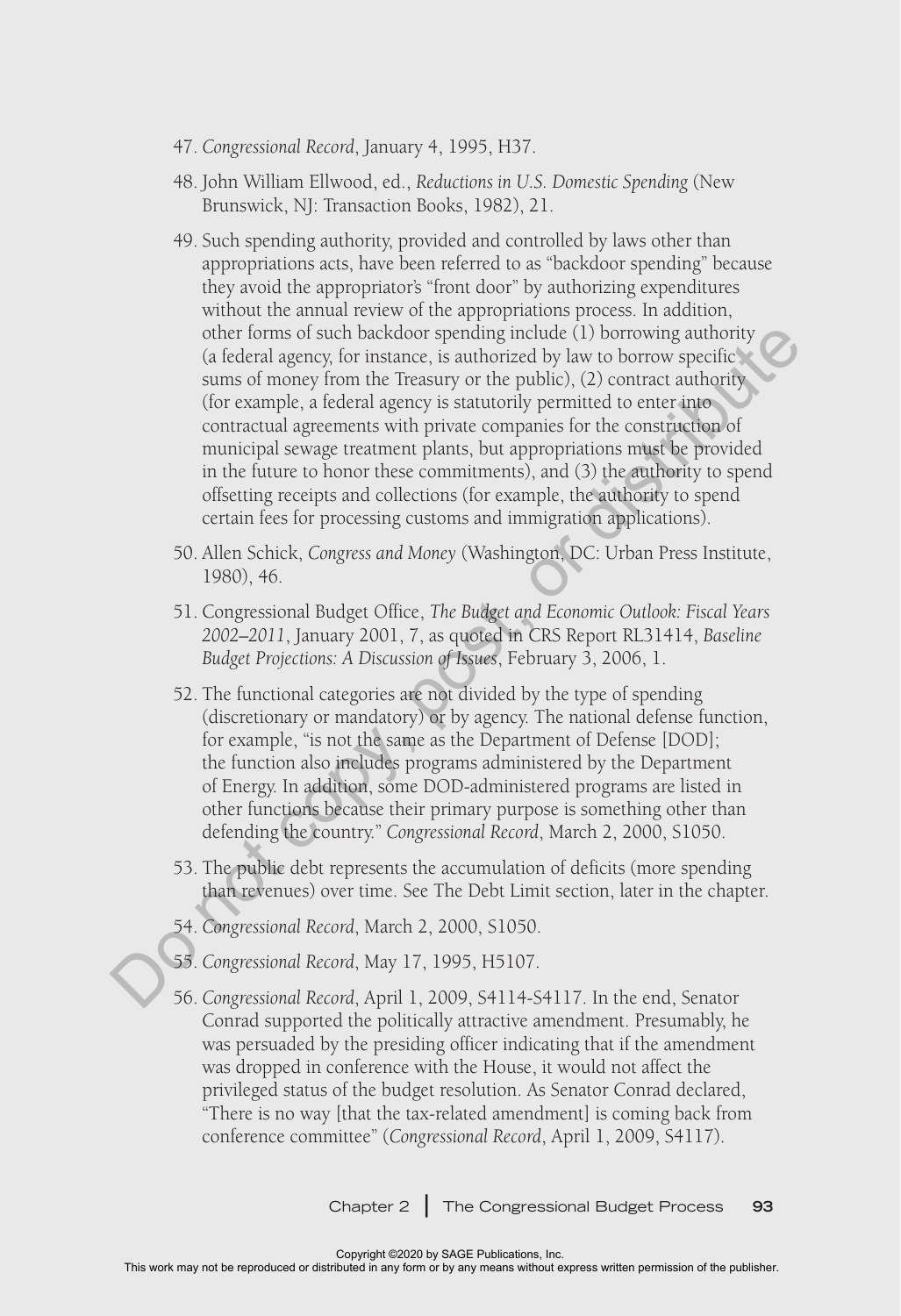- 57. Mark Preston, "'Vote-a-Rama' Keeps Wearing Senate Down," *Roll Call*, March 26, 2003, 1.
- 58. John Stanton, "Specter Seeks to Tame 'Bedlam,'" *Roll Call,* April 2, 2008, 20. For data on the number of amendments offered after the expiration of debate time, see *Senate Procedures for Consideration of the Budget Resolution/ Reconciliation*, hearing before the Senate Committee on the Budget, S.Hrg. 111–106, 42–62.
- 59. CRS Report RL30297, *Congressional Budget Resolutions: Historical Information*, February 7, 2014, Table 11, 27–29.
- 60. Senator Arlen Specter, testimony, *Senate Procedures for Consideration of the Budget Resolution/Reconciliation*, hearing before the Senate Committee on the Budget, S.Hrg. 111–106, 21.
- 61. Howard H. Baker, Jr., "An Introduction to the Politics of Reconciliation," *Harvard Journal on Legislation* (Winter 1983), 3.
- 62. Anita Krishnakumar, "Reconciliation and the Fiscal Constitution: The Anatomy of the 1995–96 Budget Train Wreck," *Harvard Journal on Legislation* (Summer 1998), 589.
- 63. As an optional part of the congressional budget process, reconciliation has not been used every time the House and Senate have agreed to a budget resolution. But, it is not uncommon either. Since its first use by both chambers in 1980 (through 2018, covering 39 years), reconciliation has been used in 23 budget resolutions, resulting in the House and Senate considering 26 reconciliation acts. All but one of these were passed by both chambers; of these 25 reconciliation acts, 21 were signed into law and four were vetoed. 39. Les keport KL30297, Longressional Budget Resoutions: Fisional Budget Resolution Rebruary 7, 2014, Table 11, 27-29.<br>
60. Senator Arlen Specter, testimony, Senate Procedures for Consideration of the Budget Resolution/Rec
	- 64. Paul Krawzak and Bart Jansen, "Reconciliation Deadline Not So Drop-Dead After All," *CQ Today,* September 23, 2009, 1.
	- 65. Steven T. Dennis and Tory Newmyer, "Another Day, Another Deadline Missed," *Roll Call,* October 14, 2009, 1.
	- 66. Jonathan Nicholson, "Budget Chairmen Both Leery of Using Reconciliation for Cap-and-Trade Legislation," *Daily Report for Executives,* March 18, 2009, A-24.
	- 67. Senator Robert C. Byrd, testimony, *Senate Procedures for Consideration of the Budget Resolution/Reconciliation*, hearing before the Senate Committee on the Budget, S.Hrg. 111–106, 8.
	- 68. David Clarke and Paul Krawzak, "Negotiators Face Post-Recess Quandary on How Aggressively to Move," *CQ Today,* April 3, 2009, 3.
	- 69. To comply with the origination clause of the Constitution (Article I, Section 7), which requires that revenue bills originate in the House, the Senate amended an unrelated House-passed revenue bill (H.R. 3590) in its entirety.
	- **94** Congressional Procedures and the Policy Process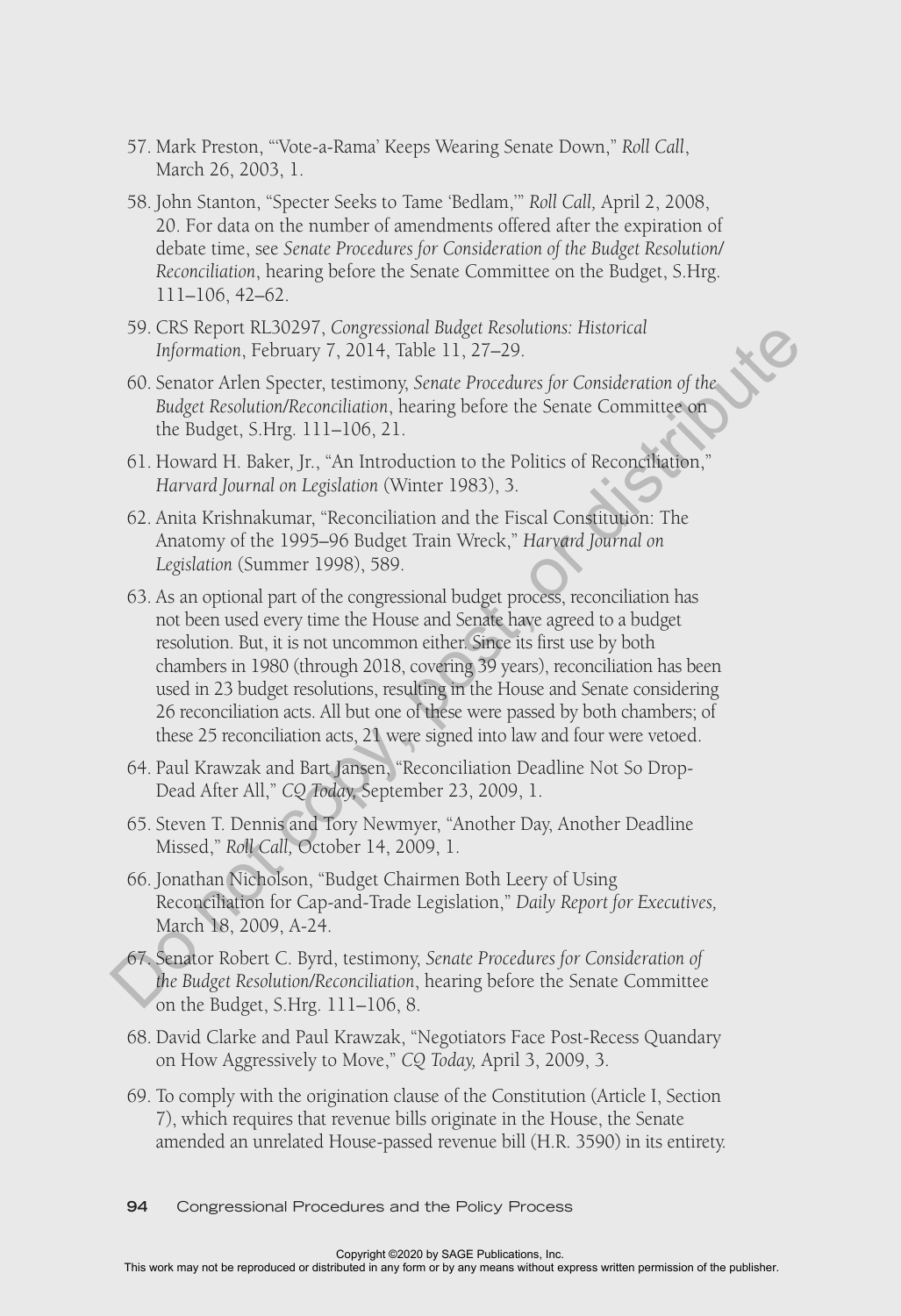- 70. Alex Wayne, "Health Care Plans Stuck in Legislative Limbo," *CQ Today,* February 8, 2010, 1.
- 71. Stanley E. Collender, *The Guide to the Federal Budget: Fiscal 1998* (Washington, DC: Northeast-Midwest Institute, 1998), 60.
- 72. George Hager, "The Byrd Rule: Not an Easy Call," *Congressional Quarterly Weekly Report,* July 31, 1993, 2027.
- 73. Walter Alarkon, "Healthcare Reform's Fate Lies in the Hands of Parliamentarian," *The Hill,* April 23, 2009, 3.
- 74. Karen Foerstel, "Byrd Rule War Erupts Once Again," *Roll Call*, Februar 24, 1994, 13.
- 75. Peter Cohn, "Hill Veteran Sees Pitfalls in Using Budget Reconciliation," *CongressDailyPM,* March 6, 2009, 3.
- 76. See H.Rept. 114-96, conference report to accompany the Concurrent Resolution on the Budget for Fiscal Year 2016, pp. 159–161.
- 77. Moreover, the Senate considered fewer amendments and other motions during the consideration of the 2015 repeal reconciliation bill (H.R. 3762) than during the consideration of the 2010 health care reconciliation bill (H.R.4872). The Senate considered a total 22 amendments and other motions during the consideration of H.R. 3762, in contrast to a total of 41 amendments and other motions during the consideration of H.R. 4872. 1.3. Watch Tankoui, "Icalinata recolours Fath Liss of Tankouis Fath Tankouis Fath Tankouis Path Report 2.3. 2009, 3.<br>
The Fath Postel, "Byrd Rule War Erupts Once Again," Roll Call, February<br>
24, 1994, 13.<br>
75. Feer Cohn, "
	- 78. See Daniel J. Parks, "Conrad's Budget Plan Approved in Committee But Faces Tough Fight on Senate Floor," *CQ Weekly*, March 23, 2002, 809; and Daniel J. Parks, "Absent a Budget, Singular Spending Target an Increasingly Appealing Fallback," *CQ Weekly*, April 6, 2002, 904.
	- 79. David Baumann, "Does a Budget Really Matter?" *National Journal*, April 15, 2006, 39.
	- 80. Damian Paletta and Erica Werner, "Deficit Binge Paves Way for Next One," *The Washington Post*, April 17, 2018, A15.
	- 81. *Congressional Record*, May 26, 2011, S3408.
	- 82. See Subtitle B, Title I, Division A of Public Law 113-67.
	- 83. Stan Collender, "Budget Battles: The Future Is Now," *NationalJournal .com,* January 21, 2003, 2–3.
	- 84. Nick Timiraos and Kristina Peterson, "Debt Limit Drama Returns to Political Stage," *Wall Street Journal*, March 14, 2015, A4.
	- 85. See *Fiscal Year 2015 Historical Tables* (Washington, DC: U.S. Government Printing Office, 2014), 147–149.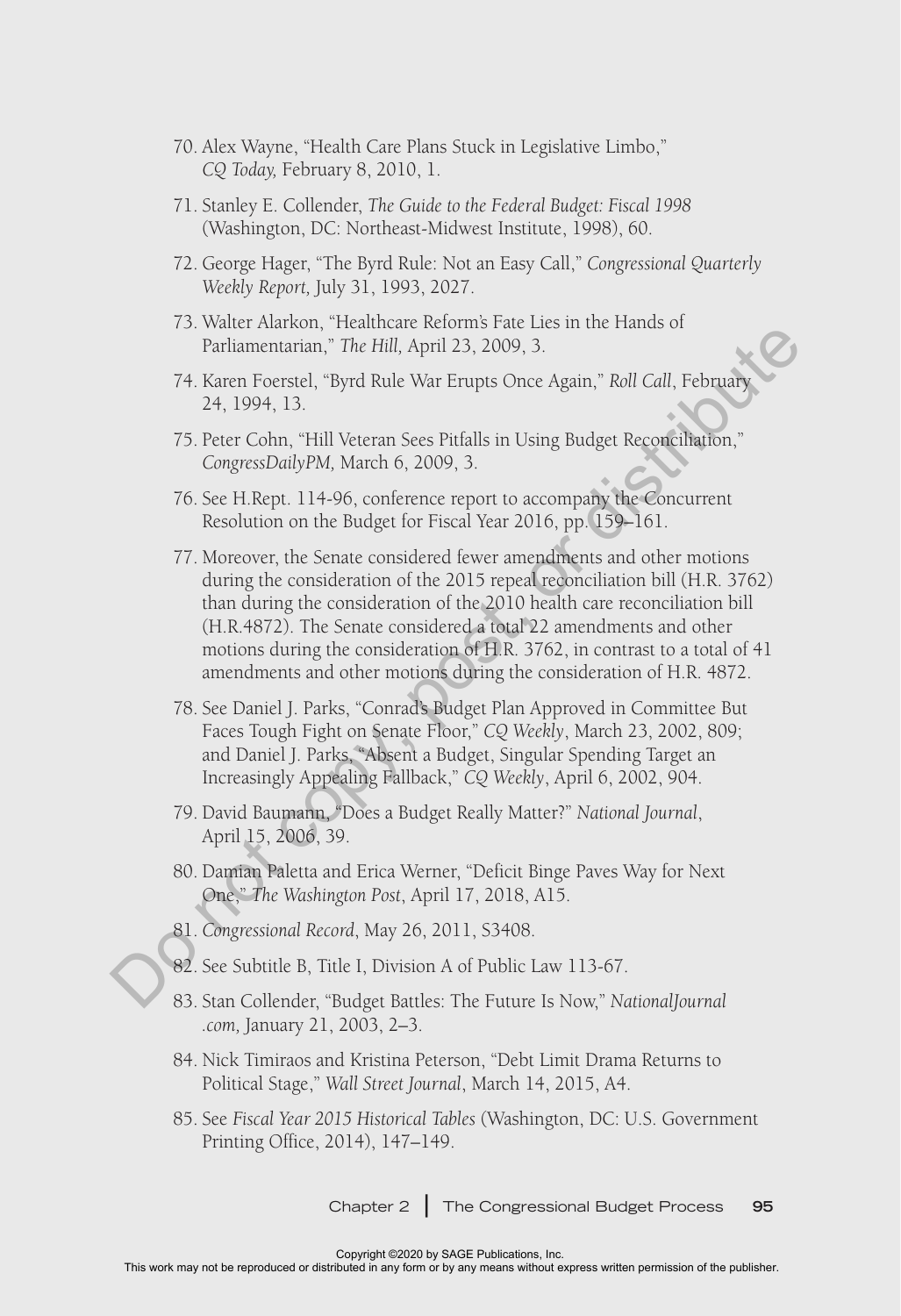- 86. Gregory Korte, "Paying Price of Debt-Limit Votes," *USA Today*, July 18, 2011, 4A.
- 87. Jackie Calmes, "Pressing Obama, House Bars Rise for Debt Ceiling," *The New York Times*, June 1, 2011, A1.
- 88. John Cranford and Joseph J Schatz, "In Whose Hands?" *CQ Weekly*, July 18, 2011, 1546.
- 89. Janet Austin, "2011 Legislative Summary: Debt Limit Increase*," CQ Weekly*, January 9, 2012, 29.
- 90. Judd Gregg, "The Safety Valve Has Become a Fire Hose," *The Wall Street Journal*, April 18, 2006, A18.
- 91. William G. Dauster, "Budget Process Issues for 1993," *Journal of Law and Politics* (Fall 1992): 26.
- 92. For the 10-year surplus projections, see CBO, *The Budget and Economic Outlook, FY2002–FY2011*, January 2001, xiii–xiv.
- 93. "The Last Best Hope," *The Economist*, November 26, 2011, 39.
- 94. A portion of this total spending reduction is intended to be achieved through debt service savings (18 percent, or \$216 billion, of the \$1.2 trillion) resulting from the spending reductions required each year, from FY2013 to FY2021.
- 95. The FY2013 reductions were reduced to \$85 billion by the American Taxpayer Relief Act of 2012 (P.L. 112-240), signed into law on January 2, 2013. President Obama issued the sequestration order on March 1, 2013. For more on the sequester, see *OMB Report to the Congress on the Joint Committee Sequestration for Fiscal Year 2013*, March 1, 2013. CQ Weekly, January 9, 2012, 29.<br>
90. Judd Gregg, "The Safety Valve Has Become a Fire Hose," The Wall Street<br>
Journal, April 18, 2006, A18.<br>
19. William G. Dauster, "Budget Process Issues for 1993," Journal of Law and<br>
1.
	- 96. For each fiscal year covering 2014 to 2021, the BCA originally established limits on total discretionary spending (i.e., all discretionary spending in all budget accounts); the annual limit was specified in terms of a single "discretionary" category.
	- 97. Congress can still provide additional spending above these revised statutory limits for overseas contingencies operations, emergencies, and other certain purposes.
	- 98. See (1) Bipartisan Budget Act of 2013 (P.L. 113-67); (2) Bipartisan Budget Act of 2015 (P.L. 114-74); and (3) Bipartisan Budget Act of 2018 (P.L. 115-123).
	- 99. Kerry Young, "GOP Leaders Seek Vote to Separate CR, Health Law Showdown," *CQ News*, September 9, 2013, online edition.
	- 100. Melissa Attias, "Conservatives to Rally for Defunding Health Care Law, But GOP Leaders Are Wary," *CQ News*, September 9, 2013, online edition.

**96** Congressional Procedures and the Policy Process